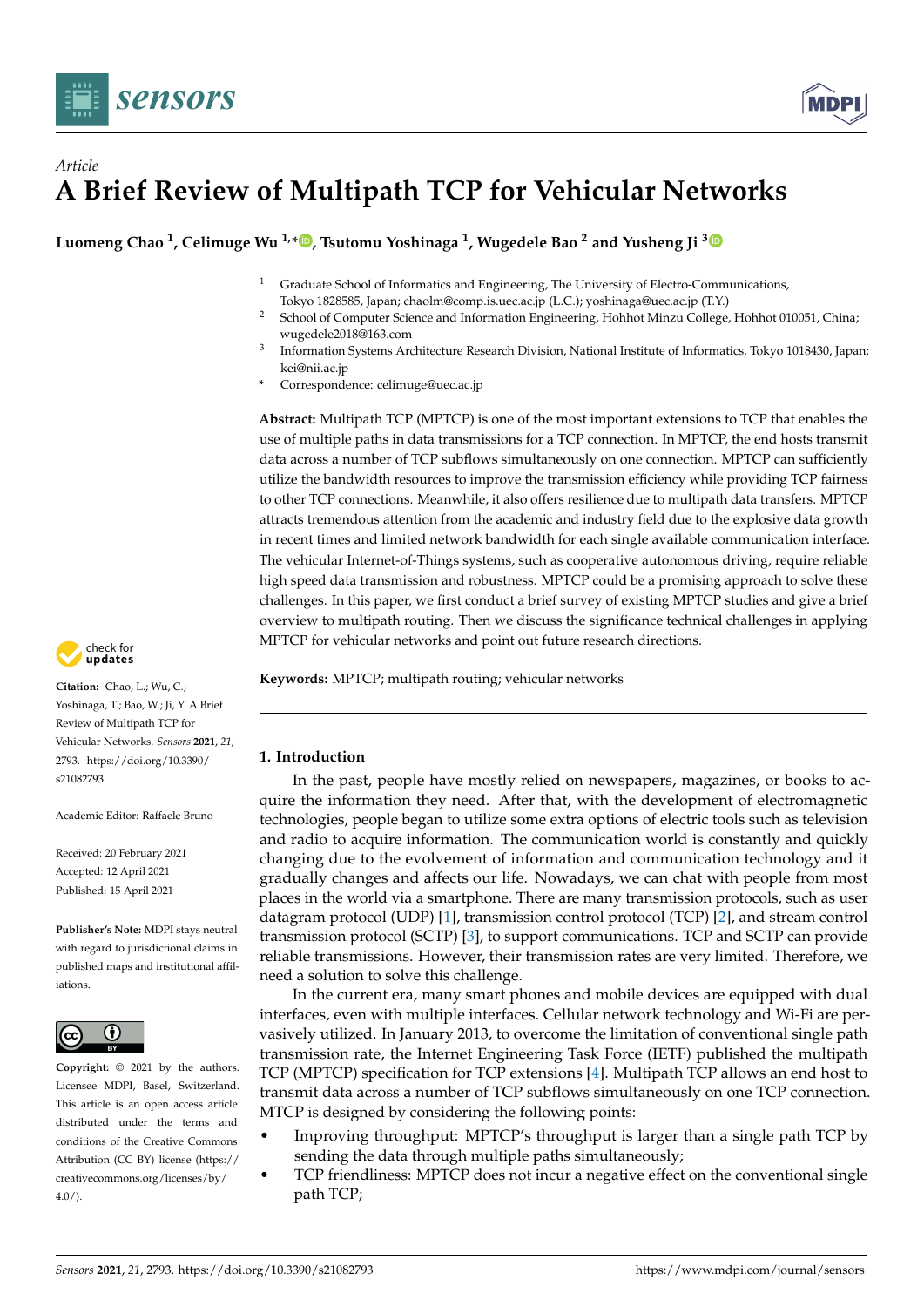• Balancing congestion and improving resiliency: MPTCP utilizes the least congested path, and therefore is able to shift the flows from congested or failure path to the least congested path.

These advantages have attracted attention from academia and the industry. Many studies in regards to MPTCP were conducted under various topics, including data center communications, smart phone applications, energy efficiency, vehicular networks, and so on. On September 2013, Apple released iOS7 which included the commercial deployment of MPTCP [\[5\]](#page-28-4). At IETF'93 in Prague, Seo first presented that Korean Telecom would provide a service that enables smartphone users to reach a bandwidth of up to 1Gbps on smartphones [\[6\]](#page-28-5). They provide the service by combining fast long term evolution (LTE) and fast Wi-Fi. The vehicular Internet-of-Things (IoT) systems are equipped with many sensors, including a camera and radar, and hence generate a large amount of data. Meanwhile, emerging cooperative autonomous cars and intelligent transport systems demand unprecedented high transmission speed and a high degree of robustness. Most of the current vehicular IoT systems utilize single path to transmit data between vehicles, which hardly reaches the demand of data transmission speed of autonomous driving. Moreover, in the context of mobility, the IP address changes when users move out of an access point's coverage range or is disconnected when using single path TCP. The unfinished data will be stopped or the whole transmission will be reset. Meanwhile, vehicular networks have a feature of complex and dynamic topology. Therefore, in order to achieve a more efficient and robust vehicular IoT system, MPTCP is considered to be a promising approach to reach this goal since it can transmit data across multiple paths to improve transmission throughput. In addition, it is able to shift the flows to other paths when the transmitting path is interrupted. Furthermore, it increases resilience to respond to constant topology changes. On the other hand, because vehicular networks conduct wireless communication, it may cause communication interferences. Therefore, it is pointed out that selecting the proper transmission paths is also very important [\[7\]](#page-28-6). Studies regarding multipath routing [\[8](#page-28-7)[,9\]](#page-28-8) were widely conducted to provide efficient and robust transmission paths. Furthermore, there are already some works to combine multipath routing with MPTCP to improve the performance in vehicular networks [\[10](#page-28-9)[,11\]](#page-28-10). However, implementing MPTCP in vehicular IoT systems still face several key challenges. Firstly, utilizing different communication methods such as LTE or IEEE 802.11p would incur different transmission latencies. This could result in bufferbloat at receivers, thus impacting the application level performance. Secondly, most vehicular applications require high quality-of-service (QoS) demands, so the MPTCP architecture need to be further improved to reach the goal. Third, due to the feature of constant movement of vehicles, it is hard to maintain a stable network topology in vehicular networks. Therefore, it is important to design an efficient routing protocol to offer stable communications.

Due to the aforementioned challenges, a new MPTCP architecture that could improve communication efficiency with low overhead is of great interest. In this paper, we conduct a survey on the technical challenges and existing solutions regarding MPTCP, and the implementation of MPTCP in vehicular networks. We also give a brief introduction in regards to multipath routing in vehicular networks, which is the basis of achieving multipath data transmissions in highly mobile environments. The main contributions of this paper are as follows:

- To the best of our knowledge, this is the first work that presents recent advances of MPTCP in vehicular networks and multipath routing in vehicular networks;
- We discuss both the technical issues of applying MPTCP in vehicular networks, and necessary improvements to support MPTCP applications in vehicular networks;
- We point out the future research directions related to applying MPTCP in vehicular networks.

The remainder of this paper is organized as follows. We first introduce fundamentals of TCP and MPTCP in Section [2.](#page-2-0) We review the two important components of MPTCP, namely, the scheduler and congestion control (CC) in Section [3.](#page-9-0) In Section [4](#page-18-0) we introduce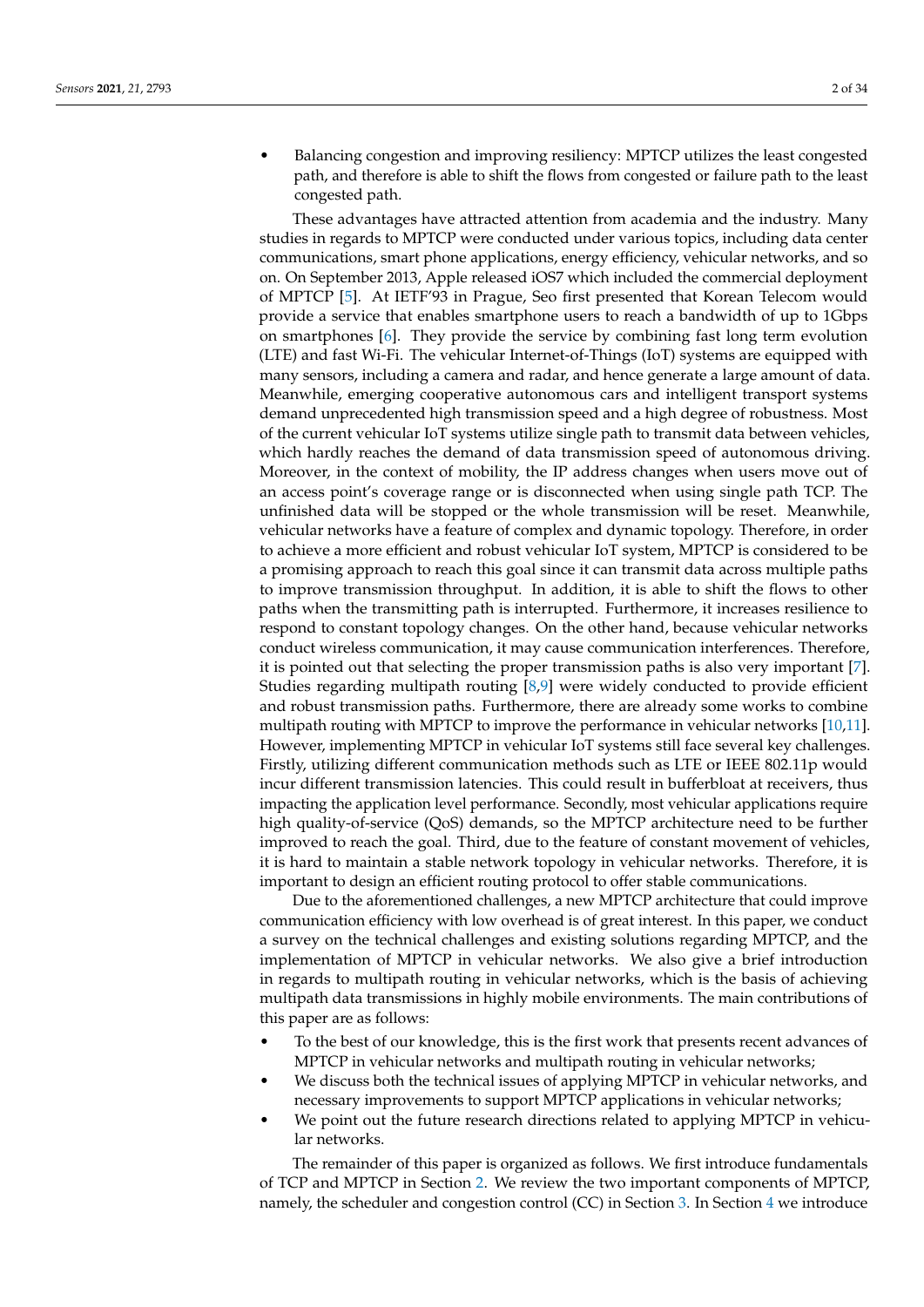recent studies that combine MPTCP with other techniques and some research efforts in applying MPTCP for IoT systems. We present the studies that employ MPTCP in vehicular networks in Section [5.](#page-19-0) The research efforts on multipath routing in vehicular networks are presented in Section [6.](#page-22-0) We discuss future research directions in Section [7,](#page-25-0) and conclude this paper in Section [8.](#page-26-0)

## <span id="page-2-0"></span>**2. TCP and MPTCP**

#### *2.1. Overview of Studies on TCP*

Nowadays, most of applications utilize TCP to transmit data since TCP has a retransmission mechanism to retransmit lost packets, which ensures that all the data packets could be correctly delivered to the receiver. TCP also utilizes a congestion control algorithm (CC) [\[12\]](#page-29-0) to adjust sending rate based on packet loss or delay in order to avoid network congestion. In contrast, UDP does not conduct retransmissions and congestion control. Therefore, most of the voice over IP (VoIP) applications utilize UDP to provide real-time and uninterrupted call. Errors such as packets losses have minor impacts on the audio output and are usually not noticed. Quick UDP Internet Connection Protocol (QUIC) [\[13](#page-29-1)[,14\]](#page-29-2) is developed by Google. The QUIC specification draft has been released by IETF on January 2021. QUIC runs on top of UDP. It combines the functions of HTTP/2, TLS and TCP. For example, QUIC handles the flow control, crypto, and HTTP. The design goal of QUIC is to reduce the connection establishment time by eliminating a lot of round trips and realize reliable transmissions without sacrificing security. Conventional TCP and UDP live in kernel space so that it is very hard to make fundamental changes to the protocol. In contrast, QUIC is implemented in user space, and therefore it can be customized to specific network scenarios more easily. Similar to HTTP/2, QUIC supports multi-streaming. Moreover, QUIC can solve a head-of-line blocking problem which HTTP/2 cannot handle. However, QUIC has not been massively deployed and further investigations are required to verify its effectiveness and maturity. One of the most important concerns about QUIC is security.

It is pointed out that standard TCP underutilizes the bandwidth greatly due to its additive increase/multiplicative decrease (AIMD) scheme [\[15\]](#page-29-3). There have been many studies related to TCP to improve its bandwidth utilization. They are mainly classified into three types, respectively, loss-based, delay-based, and hybrid approach. Loss-based approaches such as TCP CUBIC [\[16\]](#page-29-4), STCP (scalable TCP) [\[17\]](#page-29-5), and BIC-TCP (binary increase congestion control) [\[18\]](#page-29-6), adjust the sending rate based on the packet loss. Among them, TCP CUBIC congestion control is currently the default congestion control mechanism in many Linux systems. When a packet loss occurs, CUBIC increases the cwnd value drastically when the TCP cwnd size is far from reaching the maximum value, and increases cwnd slowly when it reaches near the maximum value. In another word, there is a larger increase at a lower cwnd value, and smaller increase at a higher cwnd value. This results in different effects on different congestion conditions. The delay-based approach such as FAST TCP [\[19\]](#page-29-7) and bottleneck bandwidth and round-trip propagation time (BBR) [\[20\]](#page-29-8) adjusts the sending rate based on round trip time (RTT) variations. The BBR congestion control algorithm is developed by Google. It utilizes the estimated real-time bandwidth and round trip time to determine the data transfer rate, which would result in a much more accurate prediction of the congestion. A model is built to determine the transfer rate to maximize the data rate, which always adjusts the model based on the real time congestion measurement. BBR considers that the loss-based congestion control is ineffective, since packet losses can occur due to many factors, in addition to congestion. When the estimated round trip time starts to increase, BBR knows the congestion exists. However, BBR results in a high packet retransmission rate in shallow buffer and lossy networks. The hybrid approach [\[21\]](#page-29-9) considers both the loss and delay in the control process of congestion window.

It was argued that a blameless TCP protocol has to meet the following three requirements, specifically, efficiency, RTT fairness, and TCP fairness. However, it is difficult to satisfy all these three requirements. While STCP and BIC-TCP can achieve a relatively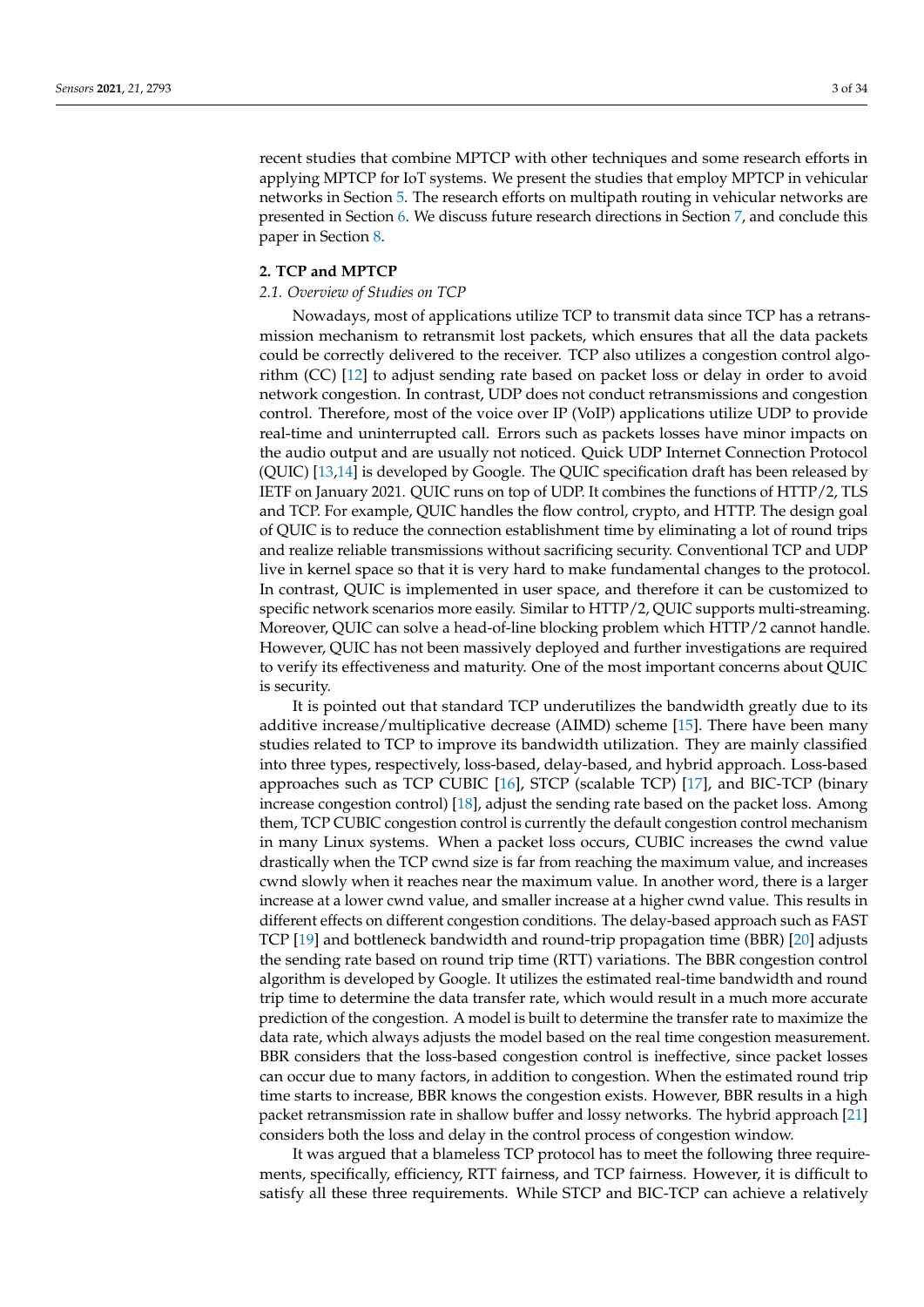higher sending rate, they cause RTT unfairness and TCP unfairness. Delay-based FAST TCP can satisfy the first two requirements, but it still causes TCP unfairness. In order to satisfy all the requirements, Tan et al. [\[21\]](#page-29-9) proposed an approach called CTCP (compound TCP). The CTCP adds a delay-based component to the standard TCP, and combines the delay signal and loss signal to adjust the congestion window. The consideration of RTT in the congestion control makes CTCP better handle the TCP unfairness in a lossless communication environment.

The above-mentioned approaches generally adopt a pre-determined policy with fixed system parameters for implementing congestion control. They are incapable of satisfying the performance requirements under dynamic network environments. To make the congestion control protocol adapt to dynamic environments, Li et al. [\[22\]](#page-29-10) integrate a reinforcement-based Q-learning framework with TCP, called QTCP. In QTCP, the congestion control gradually converges to the best rule without prior knowledge of the new environment. Hence, QTCP is capable of adjusting congestion control corresponding to a new network scenario. Moreover, they developed a generalization-based Kanerva coding function approximation approach to reduce the computation complexity and necessary state space, therefore reducing the training time.

In most of the TCP variants, the congestion window starts from a small initial window (IW), specifically, 2, 4, or 10. For a short flow, TCP suffers from the slow start problem as the flow is still in additive increase state before the session ends. For a long flow service, the conventional manually- and statically-configured congestion control is not able to fulfill the latest network performance requirements. To address the above two challenges, Nie et al. [\[23\]](#page-29-11) proposed a TCP reinforcement learning (RL) technique, called TCP-RL. The TCP-RL dynamically adjusts the IW and congestion control to improve TCP flow transmission efficiency. Such learning based TCP variants are able to provide a higher throughput than rule-based TCP variants. The above-mentioned research efforts are summarized in Table [1.](#page-4-0)

|                 | Implementation                                                                        | <b>Type</b>          | Efficiency | <b>RTT Fairness</b> | <b>TCP Fairness</b> | Dynamically<br>Adjusting |
|-----------------|---------------------------------------------------------------------------------------|----------------------|------------|---------------------|---------------------|--------------------------|
| Standard TCP    | Implementing<br>conservative AIMD and<br>congestion control                           | Loss-based           | Low        | Yes                 | Yes                 | N <sub>o</sub>           |
| <b>CUBIC</b>    | Modifying the<br>increase/decrease<br>parameters of standard<br>TCP more aggressively | Loss-based           | High       | N <sub>o</sub>      | Yes                 | N <sub>0</sub>           |
| <b>STCP</b>     | Modifying the<br>increase/decrease<br>parameters of standard<br>TCP more aggressively | Loss-based           | High       | N <sub>o</sub>      | No                  | N <sub>o</sub>           |
| <b>BIC-TCP</b>  | Modifying the<br>increase/decrease<br>parameters of standard<br>TCP more aggressively | Loss-based           | High       | N <sub>o</sub>      | No                  | $\rm No$                 |
| <b>Fast TCP</b> | Adjusting the sending<br>rate based on the<br>RTT variation                           | Delay-based          | High       | Yes                 | N <sub>0</sub>      | N <sub>o</sub>           |
| <b>BBR</b>      | Adjusting the sending<br>rate based on the RTT<br>variation and bandwidth             | Congestion<br>-based | High       | N <sub>o</sub>      | Yes                 | Yes                      |

**Table 1.** Comparison of single path TCP studies.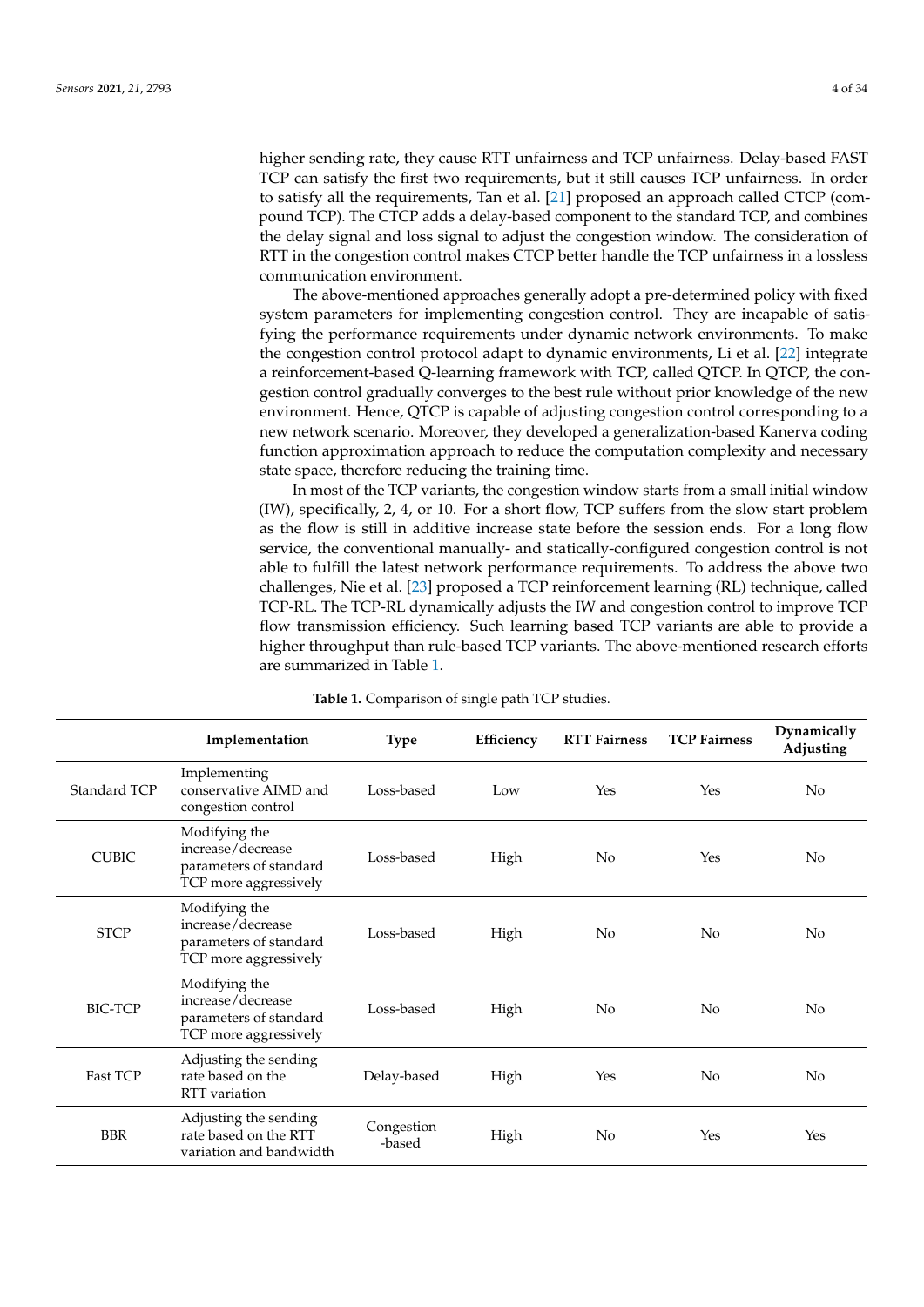<span id="page-4-0"></span>

|               | Implementation                                                                          | <b>Type</b>    | Efficiency | <b>RTT Fairness</b> | <b>TCP Fairness</b> | Dynamically<br>Adjusting |
|---------------|-----------------------------------------------------------------------------------------|----------------|------------|---------------------|---------------------|--------------------------|
| <b>CTCP</b>   | Adding a delay-based<br>component to<br>standard TCP                                    | Hybrid         | High       | Yes                 | Yes                 | No                       |
| <b>QTCP</b>   | Sender learn the optimal<br>congestion control<br>according to the network<br>condition | Learning-based | High       | Yes                 | Yes                 | Yes                      |
| <b>TCP-RL</b> | Configuring IW and CC<br>dynamically                                                    | Learning-based | High       | Yes                 | Yes                 | Yes                      |

**Table 1.** *Cont.*

#### *2.2. Overview of Multipath TCP*

Nowadays, most user devices have multiple interfaces and server machines are multihomed. Meanwhile, in order to ensure reliability, data center networks utilize extra infrastructures to provide many redundant paths between any two servers. However, conventional single path TCP cannot utilize these multiple paths efficiently due to failing to couple data streams efficiently. To overcome this limitation, multipath TCP (MPTCP) is developed. MPTCP allows the end-hosts to transfer a single data stream through multiple paths. It standardizes and implements a deployable multipath extension to TCP. As shown in Figure [1,](#page-5-0) the end hosts can transmit data across a number of TCP subflows simultaneously in a MPTCP connection. Before MPTCP, there were many attempts that attempted to transmit data across multiple path simultaneously. For example, the SCTP [\[3\]](#page-28-2) is a transport layer connection-oriented protocol, which can achieve reliable transmissions. Similar with TCP's three-way handshake, SCTP conducts a four-way handshake to establish the association between two end points. TCP is vulnerable to denial of service (DoS) attacks. However, SCTP can increase security by utilizing the cookie mechanism and is able to better respond to this problem. SCTP supports multi-homing, so that each of its end points can hold multiple IP addresses. Therefore, multiple paths can exist in one SCTP association. However, only the primary path is allowed to transmit data while other paths are for backup use. SCTP combines the advantages of TCP and UDP. Concurrent multipath transfer using SCTP (CMT-SCTP) [\[24\]](#page-29-12) is an extension of SCTP, which supports multi-path data transmission within a SCTP association. Packets are allocated to different path by round robin (RR) manner in CMT-SCTP. However, this method will bring packet disordering when encountering heterogeneous paths. MPTCP architectural guideline was discussed in [\[25\]](#page-29-13). In [\[26\]](#page-29-14), Paasch et al. implemented experiments and showed that MPTCP is able to switch the transmission path between different paths with only a small delay.

In January 2013, the Internet Engineering Task Force (IETF) published the MPTCP specification for TCP extensions [\[4\]](#page-28-3). MPTCP is mainly designed to achieve three purposes, specifically, improving throughput, being TCP friendly, balancing congestion, and improving resiliency in the event of failure. In both the academic and industrial world, many studies regarding MPTCP were conducted.

In MPTCP, each subflow is a standard TCP connection. As illustrated in Figure [2,](#page-6-0) in the MPTCP connection establishment state, an initial subflow has to be established. Similar with TCP, it also conducts a three-way handshake to initiate an initial subflow. At first, the sender sends the SYN packet that includes the MP\_CAPABLE option, sender's key, and flags to the receiver. The MP\_CAPABLE option indicates that the sender supports MPTCP and wants to start MPTCP. Then, if the receiver also supports MPTCP, it will reply with a SYN/ACK packet that also includes the MP\_CAPABLE option, receiver's key, and flags. Then, the sender replies with a final ACK that includes the MP\_CAPABLE option, sender's key, receiver's key and flags, and successfully sets up a MPTCP capable session. However, at the SYN/ACK sending phase, if the receiver does not support MPTCP or does not add a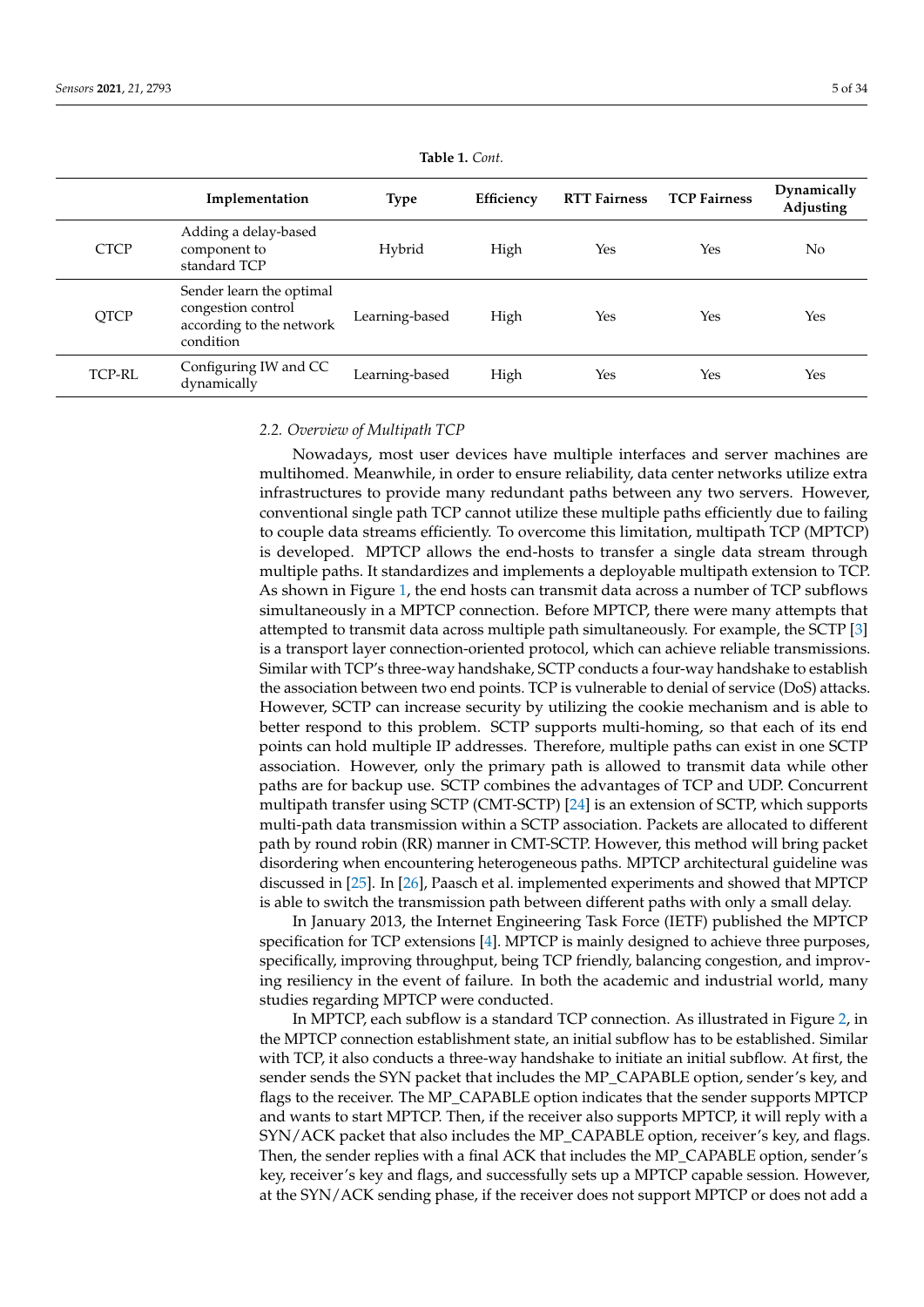MP\_CAPABLE option to a SYN/ACK packet, the MPTCP session returns to a regular TCP. The exchange of keys in this initial subflow establishment stage also provides cryptographic information for subsequent subflow establishment. The cryptographic information is used by the subsequent subflow to identify which MPTCP connection it wishes to join. After the initial subflow is established, as illustrated in Figure [2,](#page-6-0) a new subflow can be added to the existing MPTCP connection by conducting a four-way handshake. Firstly, MPTCP initiates the subsequent subflows by sending the MP\_JOIN option. Besides the MP\_JOIN option, the SYN packet also includes the cryptographic information (receiver token), sender's random numbers (nonce), sender's address ID, and flags. Then the receiver replies with the SYN/ACK packet that includes the receiver's hash-based message authentication code (HMAC), receiver's nonce, receiver's address ID, and flags after receiving the SYN packet. After that, the sender replies with ACK that includes the MP\_JOIN option and sender's HMAC. At last, the receiver sends ACK to successfully establish subflow. The HMAC utilizes the keys exchanged in the MP\_CAPABLE and nonce (random numbers). MPTCP has a connection-level sequence number and subflow-level sequence number. Connection level sequence number is the data sequence number of packets that is distributed to each subflow before. The subflow-level sequence number is the sequence number of packets on each subflow, which is similar with the sequence number of conventional TCP. The subflow-level sequence number is mapped to the connection-level sequence number, which will enable packets to be transmitted through different paths.

<span id="page-5-0"></span>

**Figure 1.** Multipath TCP.

As mentioned earlier, in the standard MPTCP connection establishment phase, an initial subflow is needed for exchange signaling information between the sender and receiver in order to enable the data transmission through multiple paths. Considering the connection could be affected by the default path which is suffered from packet losses, Amend et al. [\[27\]](#page-29-15) proposed robust connection establishment (RobE), a solution that uses additional potential subflows to improve the robustness of establishing multipath data transmissions.

After the establishment of initial subflow, the speed of starting up the other subflows is considered to be an important factor for MPTCP performance. In [\[28\]](#page-29-16), Chen et al. conducted an experiment with two-flow MPTCP. They showed that the delayed startup of additional flows results in low bandwidth utilization for small data. For large data, the concurrent exploitation of Wi-Fi and cellular would result in performance degradation due to bufferbloat. Furthermore, they studied the influence of bufferbloat to MPTCP performance, and provided a solution to mitigate the influence of severe bufferbloat. Nikravesh et al. [\[29\]](#page-29-17) first put great efforts on the MPTCP performance and cross-layer interactions by conducting a real-word experiment. They discussed the multipath-aware content delivery network (CDN) server selection problem. For example, for small size file transfers, selecting the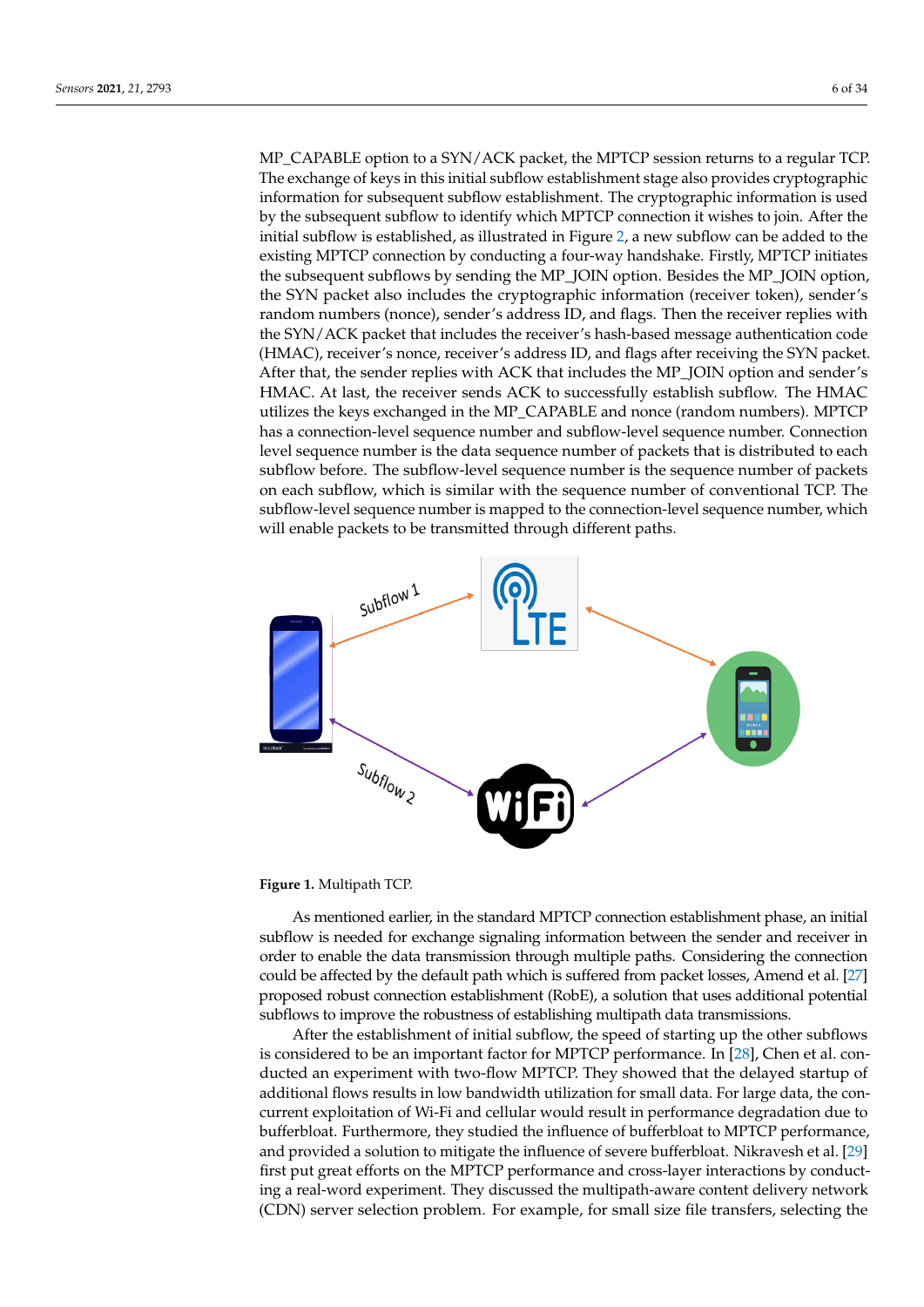servers with minimum latency is reasonable. In contrast, for large size file transfers, selecting the servers that maximize the overall bandwidth is more important. Meanwhile, based on the user trial, a new flexible system for mobile multipath called MPFlex was designed and implemented in this work. The MPFlex employs multiplexing technology and decouples the scheduling algorithm and OS protocol implementation. Multiplexed connections (MCs) are pre-established by only one handshake, instead of conducting handshakes for every subflow establishment, and stayed at a connected state. Thus, the startup time can be reduced largely. Meanwhile, as compared with MPTCP, the scheduler implementation of MPFlex had been greatly simplified by decoupling it from OS, avoiding the entire kernel upgrade for each software update of MPFlex. MPFlex also used a policy engine to provide a higher level control on how to utilize multiple paths according to user requirements. Chaturvedi et al. in [\[30\]](#page-29-18) proposed a security protocol for multipath TCP, namely secure connection multipath TCP (SCMTCP). The SCMTCP has three modules, including SCMTCP with MP\_CAPABLE (SCMTCP\_MPC), SCMTCP with MP\_JOIN (SCMTCP\_MPJ), and SCMTCP with ADD\_ADDR (SCMTCP\_ADA). SCMTCP\_MPC generates a private key and public key. At the initial subflow establishment stage, the public keys will be exchanged along with the MP\_CAPABLE option. SCMTCP also employs a third-party certificate authority to ensure the successful exchange of public keys. SCMTCP\_MPC is for protecting MPTCP from man-in-the-middle attack. When adding a new subflow to the existing MPTCP connection, SCMTCP\_MPJ also generates a unique key and exchanges key information along with MP\_JOIN. SCMTCP\_MPJ is for protecting MPTCP from denial of service. Likewise, SCMTCP\_ADA also generates a unique key and exchanges it along with ADD\_ADDR.

<span id="page-6-0"></span>

**Figure 2.** Multipath TCP initial subflow handshake and subsequent subflow handshake.

As mentioned above, improving the throughput is one of the main goals in MPTCP. Fakhimi et al. [\[31\]](#page-29-19) proposed a Q-learning-based MPTCP algorithm. The main idea is to find out a policy to select the best combination of proper interface and congestion control method according to different network conditions so as to maximize the overall throughput. Based on the Q-learning algorithm, the sender decides whether to use single path or multiple paths for data transmissions. Congestion control mechanisms, such as opportunistic linked increases algorithm (OLIA) [\[32\]](#page-29-20), Cubic [\[16\]](#page-29-4), and Westwood [\[33\]](#page-29-21) are discussed. In [\[34\]](#page-29-22), Jin et al. proposed a path selection method based on throughput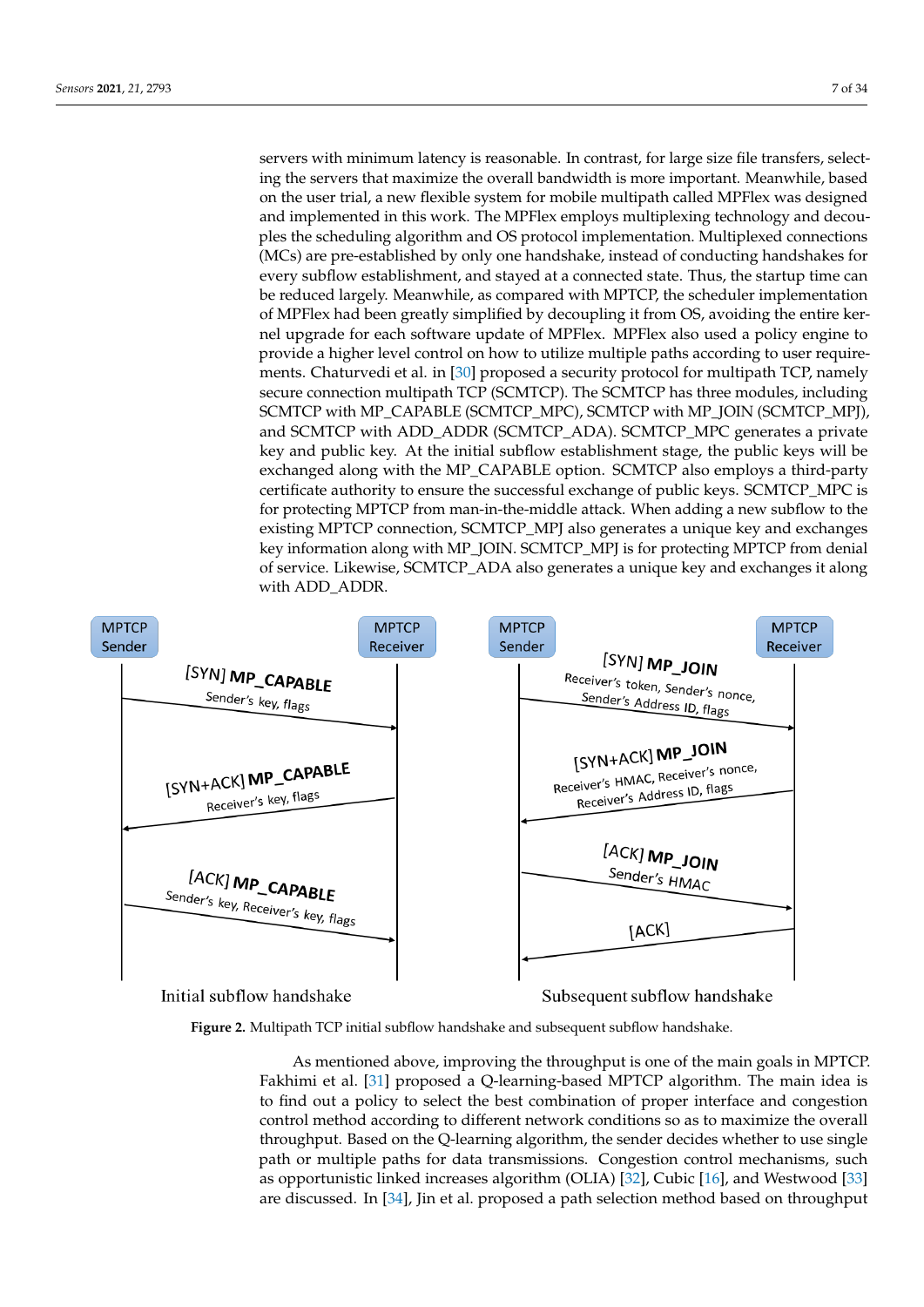prediction and available bandwidth for MPTCP. Firstly, they studied the effects of path characteristics for MPTCP throughput. Then they analyzed the reasons why a bad path affects MPTCP performance seriously. They consider that it is not necessary to utilize MPTCP when the best single path is enough. This is because in that case, the improvement of bandwidth will be very limited by aggregating bandwidth of multiple paths due to TCP friendliness requirements. Moreover, inefficient paths may bring negative effects on overall throughput due to their longer RTTs and higher loss rates. However, this study uses a static method and further studies are required to apply the idea in dynamic environments.

MPTCP exposes standard socket API to applications. However, some applications fail to fully manage the multiple paths. To overcome this limitation, Hesmans et al. [\[35\]](#page-29-23) proposed a MPTCP path manager that enables applications to control multiple paths of MPTCP. The path manager is separated into data plane and control plane. The data plane remains in kernel for data transmissions. The control plane is for managing the subflows. A new interprocess communication mechanism is proposed to enhance the interaction between the applications and MPTCP kernel. The mechanism behaves as a bridge to connect the in-kernel path manager with subflow controller running in userspace. This brings great convenience to control different paths by a subflow controller.

Voice recognition technology has made remarkable progress in recent years and is applied in many devices such as car navigation and smartphones. In [\[36\]](#page-29-24), Tran et al. studied the performance of voice-activated applications in the context of MPTCP environments by utilizing the MONROE platform which is based on container technology. In order to satisfy the restriction of the MONROE platform, they port the MPTCP Linux code into the Linux kernel library. Meanwhile, since most of the popular voice recognition systems are closed source, they modified iperf3 to overcome this limitation. Results show that MPTCP plays a role in enhancing the performance of voice-activated applications. As the transmission delay is a key performance parameter for voice recognition, it could be affected more easily by network condition in single path TCP. In MPTCP, the scheduler can shift the data transmissions from a weak signal strength subflow to a stronger one.

Besides MPTCP, there are also some alternatives that can realize multiple paths transmission such as multipath QUIC (MP-QUIC) [\[37\]](#page-29-25) and multipath transmission model for datagram congestion control protocol (MP-DCCP) [\[38\]](#page-29-26). MP-QUIC is the extension of QUIC, which enables multipath transmission on one QUIC connection. In [\[37\]](#page-29-25), Quentin et al. implemented some experiments and show that MP-QUIC outperforms MPTCP both on lossy scenario and non-lossy scenarios. However, the effectiveness of MP-QUIC needs to be further verified in various scenarios. Similar with UDP, the datagram congestion control protocol (DCCP) is a transport layer protocol on the top of IP. It includes a congestion control mechanism and acknowledgement (ACK) by the receiver when receiving packets. However, the sender does not retransmit the lost packets. DCCP is very flexible. It can switch its options and feature even during transmissions. The multipath datagram congestion control protocol (MP-DCCP) is based on DCCP, and it supports the use of different congestion control algorithms. Similar with UDP, MP-DCCP does not consider retransmissions. Amend et al. proposed an IP-compatible multipath framework for heterogeneous access networks by utilizing the MP-DCCP in [\[38\]](#page-29-26). The framework realized IP compatibility by integrating virtual network interfaces with MP-DCCP. The MP-DCCP supports multipath transmission across multiple DCCP tunnels simultaneously. MP-DCCP measures the capacity of each tunnel based on loss rate, bandwidth and round trip time, and schedules the data that entered from virtual network interfaces across different tunnels. A scheduling module and reordering module are applied to adjust the delay difference of tunnels for MP-DCCP.

# *2.3. Comparison of Single Path TCP and MPTCP*

To prove the advantage of MPTCP, many works were conducted to compare the performance of single path TCP (SPTCP) and MPTCP. At the very beginning, MPTCP is designed for improving the efficiency of data center communications. In [\[39\]](#page-29-27), Raiciu et al. proposed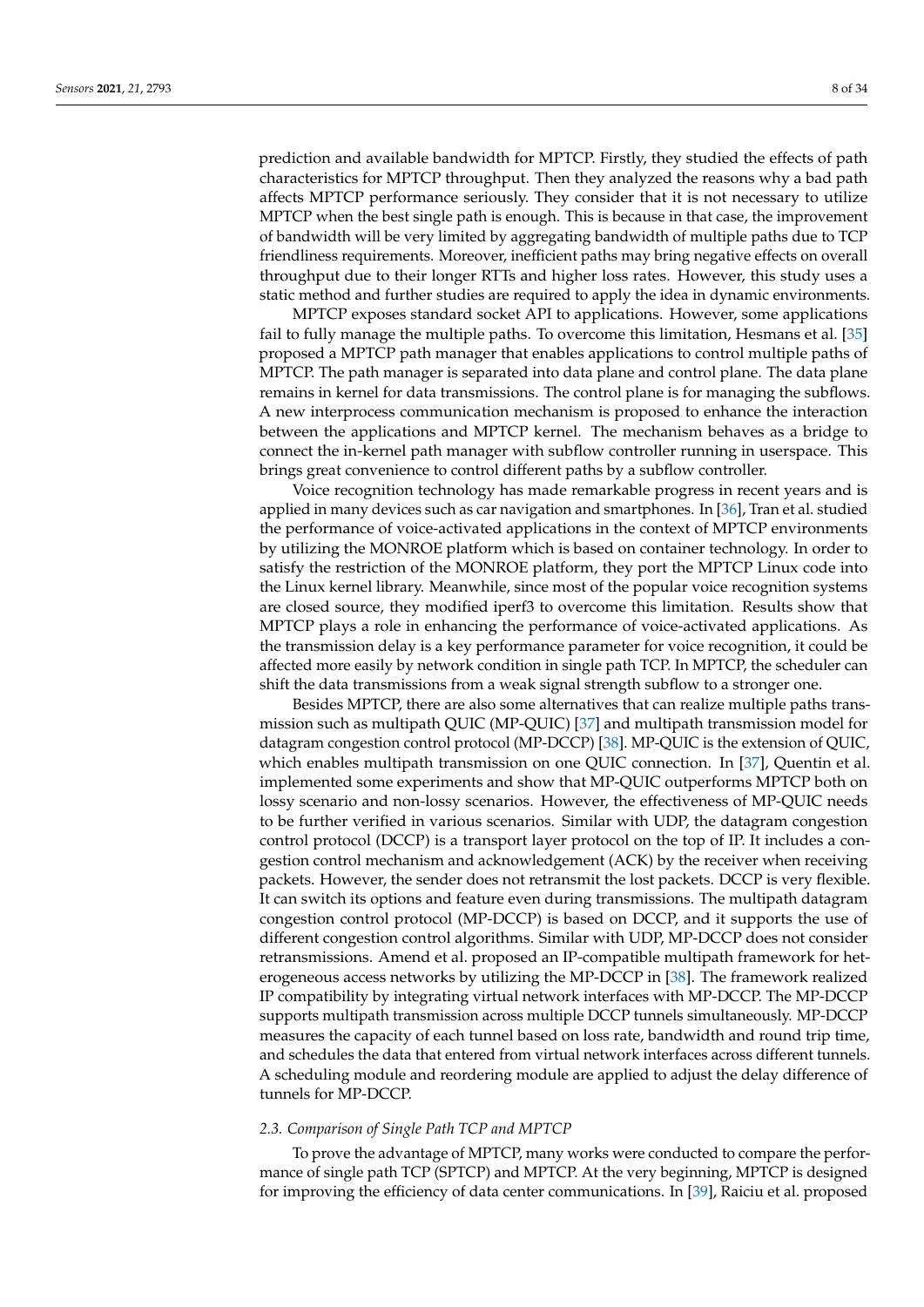an approach to replace TCP with MPTCP in datacenter networks. They investigate how each parameter of MPTCP influences the network performance and compare MPTCP performance with TCP. The influence metrics include the network topology, number of subflows, traffic matrix, and congestion control. Firstly, the results show that MPTCP can achieve a 90 percent bandwidth utilization with two subflows and eight subflows, for VL2 and FatTree network topology, respectively. Second, the experiment shows that the number of subflows also has an effect on the throughput performance. At least for the permutation traffic matrix, eight subflows are sufficient to achieve 90 percent throughput utilization. The effect of different congestion control mechanisms on network performance are also studied. They compared MPTCP's linked congestion control mechanism with uncoupled TCP and equally weighted TCP (EWTCP). Lastly, they evaluated the performance of MPTCP in dual-homed FatTree (DHFT) scenario, a dual-homed variant of FatTree topology. The results show that MPTCP not only improves throughput, but also improves robustness with the same cost.

Chen et al. [\[40\]](#page-30-0) conducted a web traffic measurement to compare the performance of single path TCP and MPTCP over Wi-Fi and cellular networks. Since different web traffics can have different traffic loads, they put their efforts to analyze the relationships of network factors and application level performance. They consider file downloading traffics with different file sizes, specifically 8 KB, 64 KB, 512 KB, 4 MB, 8 MB, 16 MB, and 32 MB. When the Wi-Fi is the default path, the MPTCP download performance has no obvious improvement compared with the SPTCP. For small size file download (such as 64 KB size) scenarios, the single path over Wi-Fi provides the best performance. Instead, for slightly longer traffic flows, single path over LTE becomes the best choice. The reason is that the Wi-Fi has a short RTT and high loss rate, while the cellular network has a low loss rate. The small size files can be completed very quickly by Wi-Fi. However, when the file size becomes larger, the retransmission rate will increase due to the high loss rate of Wi-Fi packets. In this case, the cellular network will result in a better performance due to its low loss rate of data packets. For 4-path MPTCP, the small size files can be quickly completed by two Wi-Fi subflows without utilizing cellular communications. Likewise, the cellular will be playing a leading role when the file size becomes larger. The effects of many factors on latencies are also evaluated. The factors include the number of subflows, congestion controllers, background traffic, and the starting time of each flow. IEEE 802.11p, a well-known communication approach for vehicle-to-vehicle communication, is similar to Wi-Fi. On the other hand, vehicles can also communicate with each other by cellular networks. Therefore, this findings from this study can be used in designing a new MPTCP approach for file transfer and video streaming in vehicular environments.

In [\[41\]](#page-30-1), Deng et al. compared transmission performances of Wi-Fi and LTE by conducting a real world experiment. A crowed sourced mobile application was used by 750 users over 180 days from 16 different countries in the experiment. The results show that at a considerable amount of time, LTE outperforms Wi-Fi, since Wi-Fi performance is affected by signal quality or user density easily. They also compared the MPTCP performance with TCP performance over Wi-Fi or LTE from 20 different locations of seven cities in USA. For short flows, the faster link of regular TCP outperforms MPTCP performance. To shorten the transmission time for small size data, it is critical for MPTCP to choose a proper communication path. The reason is that, as analyzed in [\[40\]](#page-30-0), for short flows the transmission can be completed soon by a faster regular TCP link. So MPTCP has limited effects on the transmission performance. The situation is similar to MPTCP. To complete transmission quickly, the selection of a proper path is very important. While choosing the primary path is also important for large data flows, applying correct congestion control to increase the bandwidth is more important. In this work, only coupled and decoupled congestion control mechanisms are utilized. On the other hand, on the extreme scenario such as highly heterogeneous networks, the TCP outperforms MPTCP. Therefore, it is very important to make correct decisions about whether to apply MPTCP and which paths to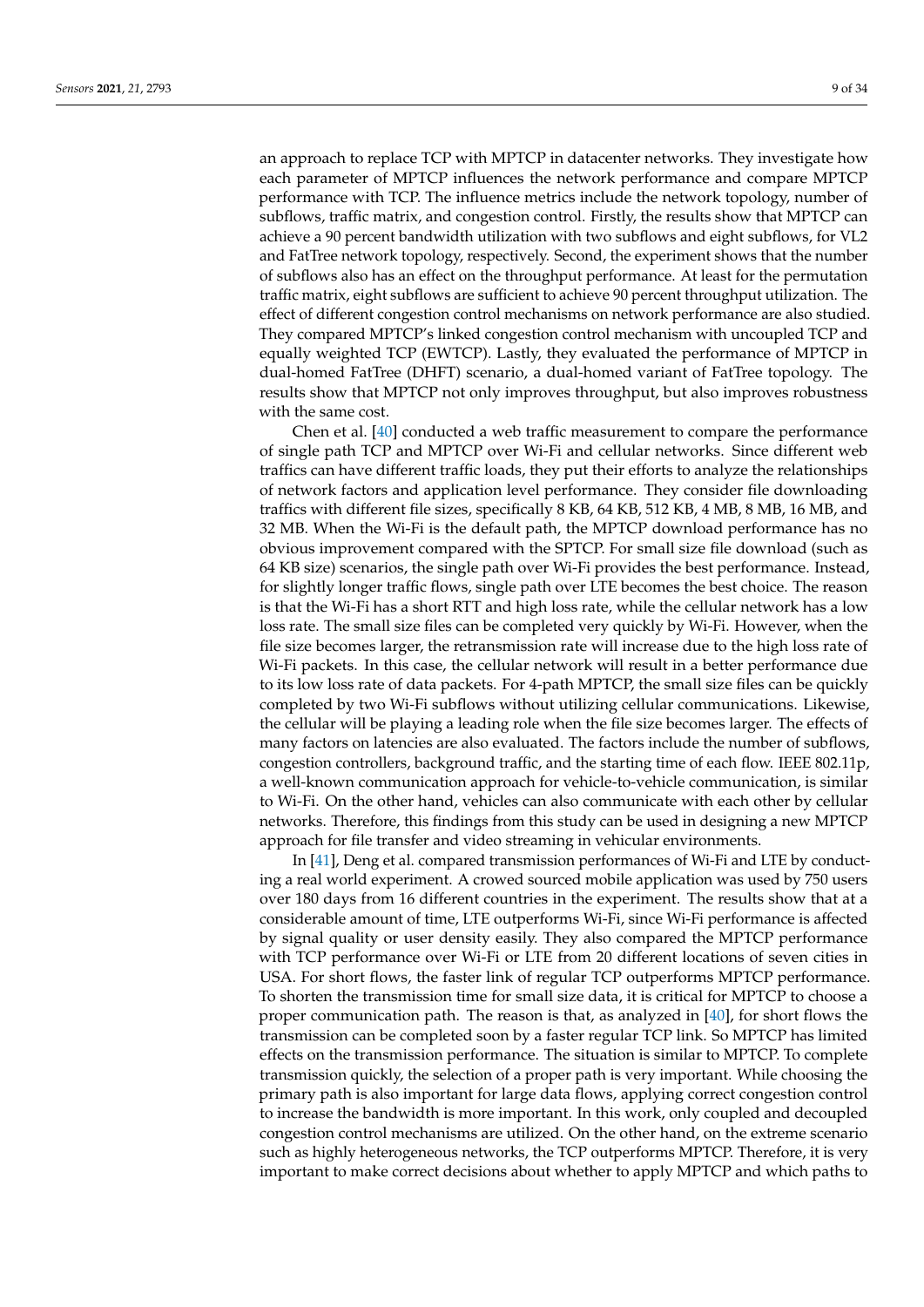use in MPTCP based on the network environments. Several mobile phone applications are also analyzed to complement flow level analysis.

Han et al. [\[42\]](#page-30-2) conducted experiments to compare the performance of HTTP and SPDY over MPTCP and SPTCP. The result is that SPDY benefits more from MPTCP. SPDY protocol is developed based on multiplexing technology. However, they also discovered that MPTCP does not always bring performance improvements for mobile web applications. Some browsers such as Chrome perform even worse when using MPTCP at HTTP. In a mobile scenario, the IP address needs to be changed when an end host moves out of the coverage zone of an access point if using SPTCP. The on-going connections would be stopped or reset. The uncompleted data will be discarded in case of a reset. However, MPTCP can solve the disconnection problem in a moving environment [\[43](#page-30-3)[,44\]](#page-30-4). On the other hand, the signal strength is unstable in a mobile scenario. Frequent packet losses may occur in this situation, which would result in insufficient bandwidth usage. This is because the congestion window is not able to reach the fully utilized state. In case of MPTCP, this phenomenon can be mitigated by shifting the flows to the paths with stronger signal strength.

## <span id="page-9-0"></span>**3. Congestion Control and Scheduler**

MPTCP mainly has two important flow managing mechanisms, namely, congestion control and packet scheduler. The congestion control is in charge of controlling induced network load, and to avoid network congestion. The traditional single path TCP utilizes the congestion avoidance algorithm, which includes the slow start scheme and additive increase/multiplicative decrease (AIMD) scheme. The MPTCP congestion control mechanism was designed [\[45\]](#page-30-5) and standardized [\[46\]](#page-30-6). On the other hand, the scheduler is responsible for distributing data over the multiple paths. A proper scheduler can improve the goodput (application-level throughput). However, unlike MPTCP congestion control, the scheduler has not been standardized yet. The most commonly used schedulers are round robin (RR) scheduler and shortest smoothed RTT (SRTT). The Linux kernel MPTCP implementation [\[47\]](#page-30-7) scheduler is based on SRTT. Many studies regarding MPTCP congestion control and scheduler have been conducted in recent years. Meanwhile, there are also some studies that combine MPTCP congestion control and scheduler together to improve transmission performance. For example, Tang et al. [\[48\]](#page-30-8) proposed a solution to improve the transmission efficiency of short TCP flows. The main idea is to create a path cluster with similar characters based on RTT. Meanwhile, some research efforts that prevent long flows from preempting resources have been made. In the following section, we introduce the studies regarding MPTCP congestion control and scheduler.

# *3.1. Congestion Control*

# 3.1.1. Congestion Control with Predefined Rules

Many fundamental MPTCP congestion control mechanisms have been proposed in the past few years, including linked increases algorithm (LIA) [\[46\]](#page-30-6), opportunistic linkedincreases congestion control algorithm (OLIA) [\[32\]](#page-29-20), weighted vegas (wVegas) [\[49\]](#page-30-9), and so forth. Among these MPTCP congestion control mechanisms, LIA is the standard coupled MPTCP congestion control mechanism. It couples the congestion windows of all the subflows and controls the total window size as one TCP connection, hence achieving the goal of TCP fairness. This mechanism also guarantees that the total throughput of all subflows is not less than the throughput as a TCP run on the best path. On the other hand, non-coupled is a simple extension of TCP to multiple paths. However, due to its aggressiveness usage of resources on the shared network, it causes a TCP unfairness problem. Congestion control mechanisms for MPTCP are mainly divided into loss-based congestion control (CC) and delay-based congestion control. The loss-based CC triggers an event to adjust the window size based on packet loss, while the delay-based CC adjusts window size based on the packet transmission delay. The LIA not only takes into account the packet loss rate for the congestion control like the classic Reno [\[50\]](#page-30-10) does, but also considers the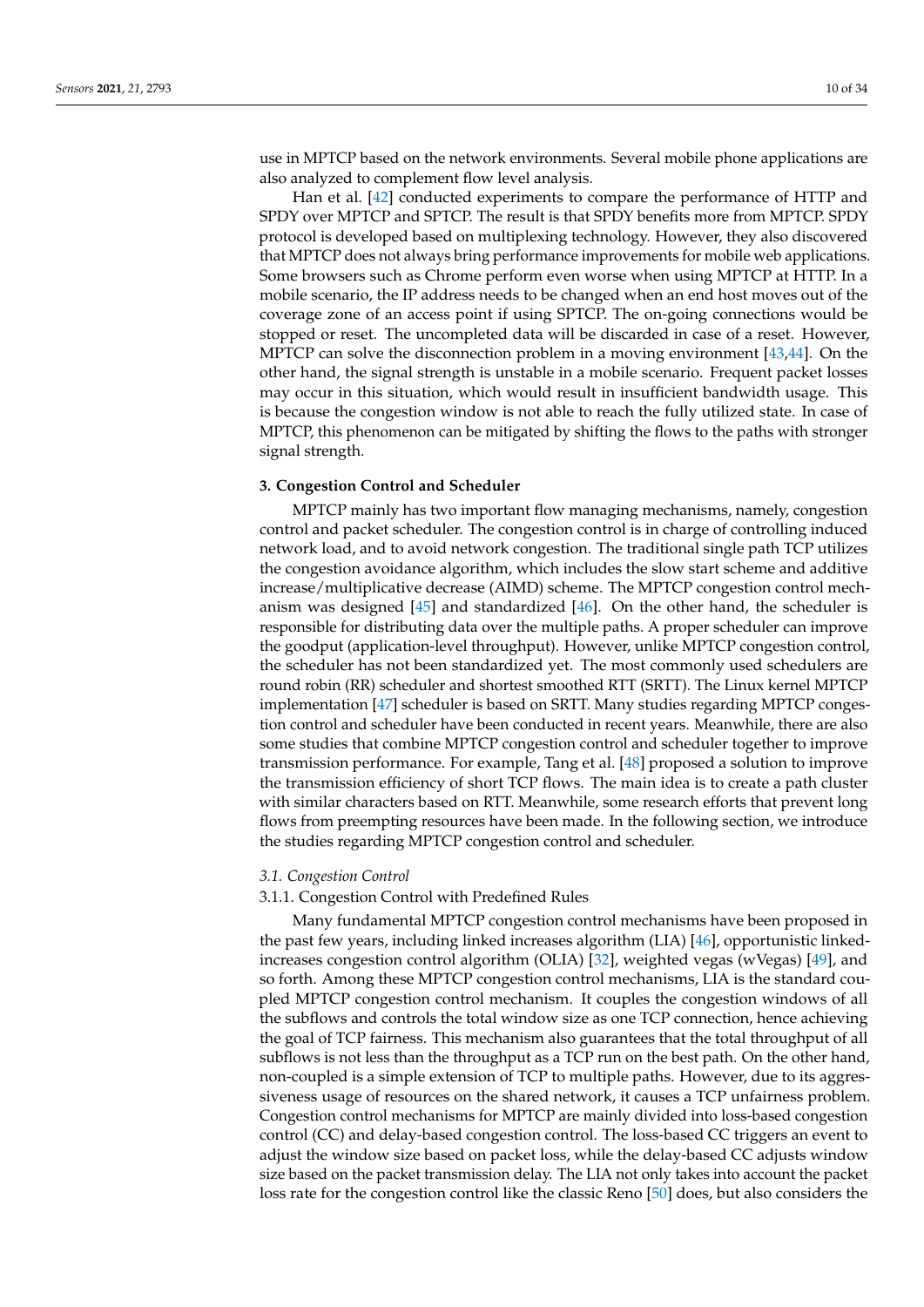round trip time (RTT) for congestion window adjustment. However, bufferbloat [\[51\]](#page-30-11) will occur in heterogeneous networks for LIA, which would result in delayed packet delivery to the application layer. Cao et al. [\[49\]](#page-30-9) proposed wVegas, which utilizes packet queuing delay to adjust congestion window size. By considering the delay more accurately in the congestion control, wVegas is more suitable for dynamic network environments. Moreover, it also occupies fewer link buffers and is able to reduce losses compared with loss-based algorithms. Smiliar to the way implemented by compound TCP, it is also being considered as a promising way by combining wVegas and LIA.

As mentioned earlier in this paper, one of the main goals of MPTCP is to achieve TCP friendliness. One way to reach this goal is to couple different paths in a shared bottleneck. Many studies have been conducted to optimize congestion control on the premise of achieving TCP friendliness. Honda et al. [\[52\]](#page-30-12) presented a TCP-friendly approach for multipath transport protocol, namely bidimensional-probe multipath congestion control (BMC). It includes an aggressiveness manager and proportion manager. Aggressiveness manager is designed to ensure subflows throughput. In order to maximize the entire connection throughput, the proportion manager is for adjusting the weight of different subflows. In [\[53\]](#page-30-13), Hassayoun et al. present a congestion control mechanism, called dynamic window coupling (DWC). DWC is able to detect shared bottlenecks by loss and delay signals. Then it couples or decouples the subflows depending on the detection results. Furthermore, DWC is able to detect the shifting of bottlenecks on various network environments. The DWC improves throughput by aggregating across distinct bottlenecks and achieves fairness among TCP flows.

Singh et al. [\[54\]](#page-30-14) compared different congestion control variants of MPTCP, namely, NewReno, LIA, and DWC, in different scenarios. They further developed some DWC extensions to detect the subflows with the same bottleneck (multiple subflows are transmitting through the same network path that becomes the bottleneck of the network). Among the extensions, Delay-Delay variant has the highest efficiency in detecting bottlenecks because it can avoid active queue management problem. Delay-Delay variant utilizes a delay congestion event both in triggering congestion inspection, and grouping subflows with the same bottleneck.

Li et al. [\[55\]](#page-30-15) proposed DBCCA to optimize the transmission performance in heterogeneous networks. The DBCCA is a delay-based approach that consists of two phases. In the first phase, DBCCA minimizes the delay gap of different paths and obtains a rate distribution vector. In the second phase, the congestion window is adjusted based on the rate distribution vector acquired in the first phase and RTT. DBCCA also shifts traffic to paths with lower losses to improve overall throughput in heterogeneous networks.

Zhou et al. [\[56\]](#page-30-16) proposed CWA-MPTCP, a congestion control algorithm for MPTCP. CWA-MPTCP takes goodput as an important metric to adjust the congestion window. Since packets have a fixed sequence in TCP transmission, the delay difference of the paths would result in out-of-order packets arrival in receiver buffer, which will reduce the goodput. This is because the out-of-order packets need to take some time to be reordered in receiver buffer. CWA-MPTCP aims to improve the throughput of MPTCP in a condition where the delay difference of different paths is large.

#### 3.1.2. Congestion Control with AI

Artificial intelligence (AI) has attracted people's attention and has changed our lives in many aspects, such as health care, manufacturing, navigation, social media, etc. Meanwhile, the above-mentioned conventional MPTCP congestion control algorithm only employ coarse-grained pre-defined rules. Therefore it has some limitations, such as the difficulty in adapting to environmental changes, the bufferbloat problem in heterogeneous networks, underutilization of bandwidth, etc. Hence it is important to apply AI in MPTCP studies. Some studies apply AI technology in multipath TCP congestion control to tune the sender rate dynamically according to the surrounding environment.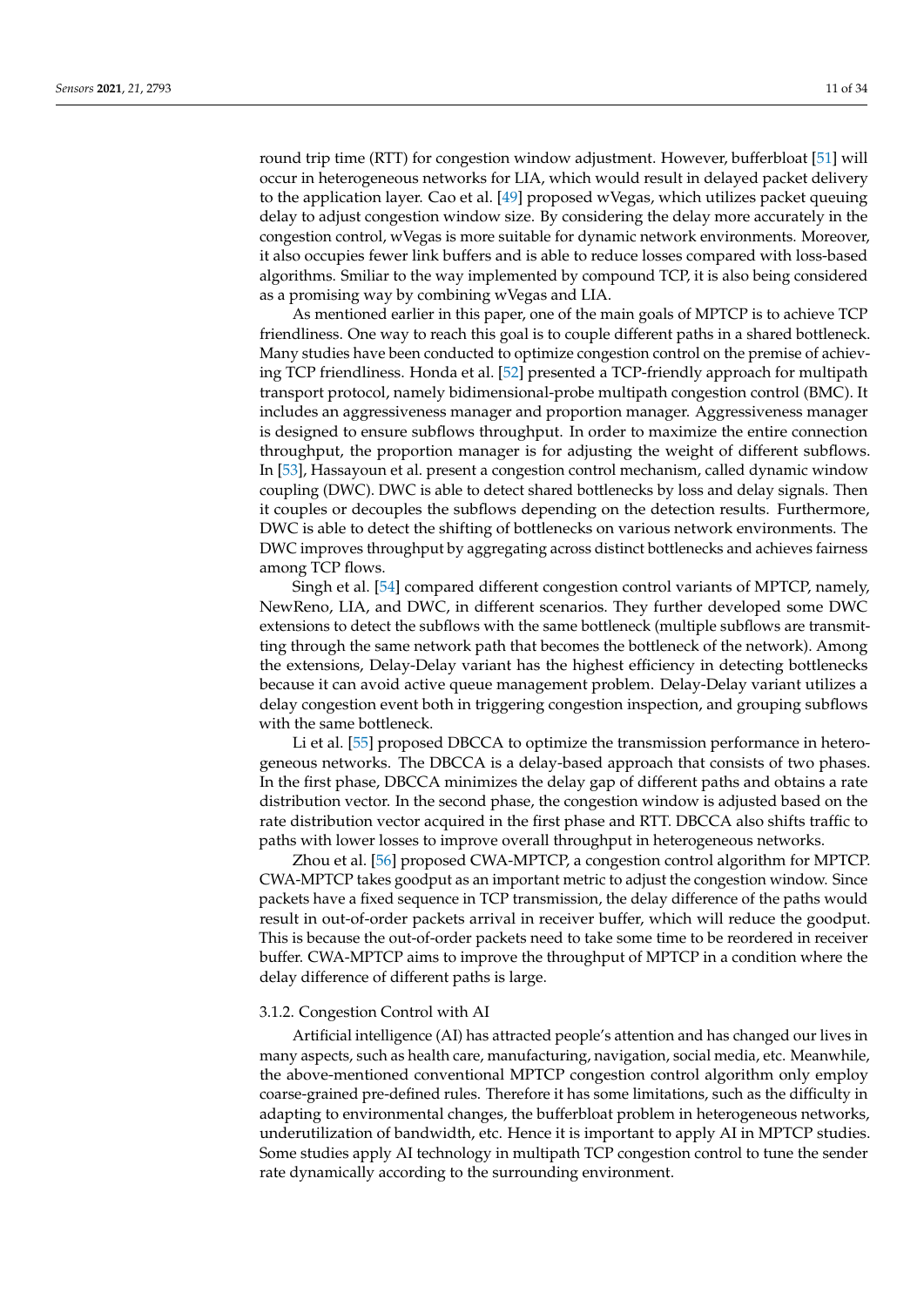In [\[57\]](#page-30-17), a deep reinforcement learning (DRL)-based framework, namely DRL-CC, is proposed. DRL-CC is an experience-driven MPTCP congestion control algorithm. It mainly consists of two processing steps. Firstly, in order to simplify the sophisticated network scenario, all of the possible states of active flows are processed by a representation network to generate a representation. Variable input is possible by using long short term memory (LSTM). Then the representation is fed into the actor-critic networks to derive an action for congestion control. Continuous control is realized by integrating the LSTM into an actor-critic network framework, and thus dynamic and sophisticated state spaces can be handled. Besides deep reinforcement learning (DRL), the characteristic of centralized control of a software-defined network (SDN) is also deemed to be a solution to MPTCP studies. A model free SDN-based framework, called FNDRL-CC, is proposed in [\[58\]](#page-30-18). The major components of FNDRL-CC include a representation network, Actor-Critic, and fuzzy normalized function. The fuzzy normalized function is for solving high dimensional problems. The representation is utilized to train the actor and critic. Then the Actor-Critic network together with the representation network provide a congestion control action to the target flow.

To deal with the diversity paths of the heterogeneous networks, Li et al. [\[59\]](#page-30-19) proposed a learning-based approach, called SmartCC. The sender learns the congestion control rules by observing environments and conducts the congestion control across subflows. In SmartCC, the training part and execution part are decoupled. The SmartCC contains three stages. At the bootstrapping stage, the existing MPTCP congestion control rules are utilized until the state is found in the rule table. If the states have not been optimized yet at the early stage, the e-greedy method is adopted. At the offline training stage, historical experiences are applied to train a congestion control rules by a trainer. A hierarchical tile coding is adopted to map the continuous CC states into discrete state. At the online decision stage, the agent synchronizes with the trainer and makes online decisions. Mai et al. [\[60\]](#page-30-20) utilized reinforcement learning and cross layer information in a congestion control problem for satellite communications.

Named data networking (NDN) is a receiver driven transport architecture. Unlike the commonly used IP address-based routing, NDN has the characteristic of name-based routing, and source uncontrollability. Liu et al. [\[61\]](#page-30-21) proposed ACCP in named data networks. The ACCP has two phases. First, the source of congestion for each node is predicted by the deep learning-based model. Second, the network congestion level is estimated based on the result of the first phase. The congestion control of entire network would be conducted according to the result of the second phase. ACCP performs better than CHoPCoP [\[62\]](#page-30-22) and ICP [\[63\]](#page-30-23) in terms of many aspects such as losses. Table [2](#page-12-0) summarizes the studies on MPTCP congestion control.

| Main Metrics or Key Idea                          | Publication           | <b>Research Summary</b>                                                                                                                    | Limitation/Advantages                                                            |
|---------------------------------------------------|-----------------------|--------------------------------------------------------------------------------------------------------------------------------------------|----------------------------------------------------------------------------------|
| Packet loss rate and RTT                          | Wischik et al. [45]   | A mechanism that takes into account the<br>packet loss and RTT in the congestion<br>window adjustment.                                     | TCP fairness/Vulnerable in<br>heterogeneous network                              |
| Packet queuing delay                              | Cao et al. [49]       | An approach that formulates the<br>multipath congestion problem and<br>considers packet queuing delay as signal<br>for congestion control. | Sensitive to network<br>change/Weakness in taking<br>available network bandwidth |
| RTT, retransmission<br>timeout value, packet loss | Honda et al. [52]     | A TCP-friendly approach for multipath<br>transport protocol that considers the<br>bottleneck of network.                                   | TCP fairness/Inefficient<br>utilization of<br>network bandwidth                  |
| Loss and delay signal                             | Hassayoun et al. [53] | A proposal that detects shared<br>bottlenecks by loss and delay signals, and<br>makes decision of<br>coupling/decoupling subflows.         | Adaptive to network<br>change/No real<br>system evaluation                       |

**Table 2.** Studies on MPTCP congestion control.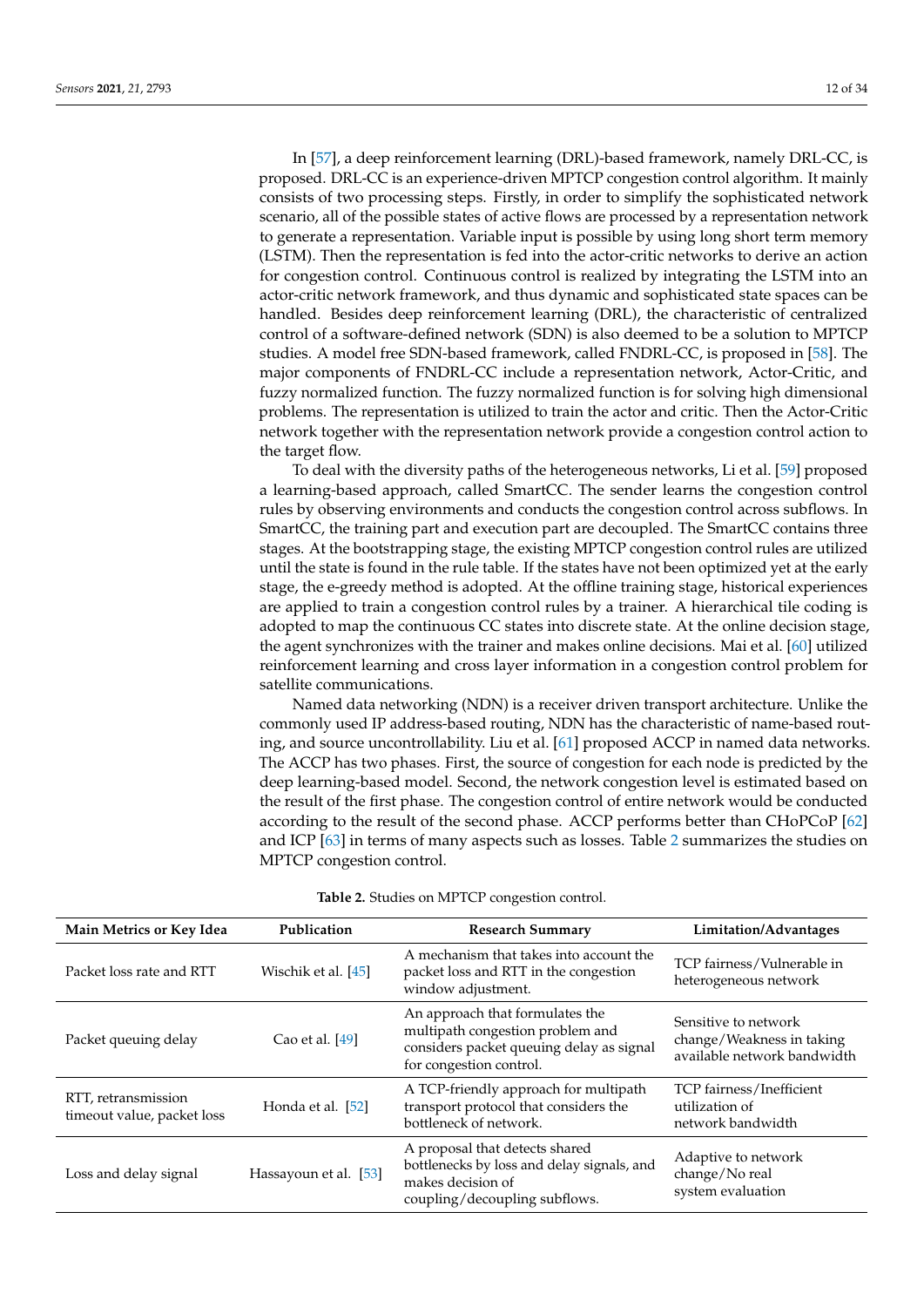<span id="page-12-0"></span>

| Main Metrics or Key Idea            | Publication       | <b>Research Summary</b>                                                                                                                                                                                              | Limitation/Advantages                                                                 |
|-------------------------------------|-------------------|----------------------------------------------------------------------------------------------------------------------------------------------------------------------------------------------------------------------|---------------------------------------------------------------------------------------|
| Delay and loss signal               | Singh et al. [54] | A comparison study of different<br>congestion control variants in three<br>different scenarios.                                                                                                                      | A comparison study                                                                    |
| Rate distribution vector<br>and RTT | Li et al. $[55]$  | A proposal that considers the delay<br>difference of different paths in the<br>congestion control.                                                                                                                   | Minimize the delay difference<br>of paths/Possibility of<br>sacrifice throughput      |
| Goodput                             | Zhou et al. [56]  | An algorithm that consider in-order<br>packets that sent to the application layer<br>as the main metric.                                                                                                             | Improving<br>goodput/Possibility of<br>sacrificing slow<br>path throughput            |
| Experience driven                   | Xu et al. [57]    | A DRL-based congestion control<br>framework that consists of LSTM-based<br>representation network, a critic and an<br>actor network.                                                                                 | Dynamically perform<br>congestion control/Need time<br>to train                       |
| Adaptive                            | Naeem et al. [58] | A model free adaptive congestion control<br>framework based on a fuzzy normalized<br>neural network.                                                                                                                 | Adaptively adjusting<br>congestion window/Take<br>time to train                       |
| Experience driven                   | Li et al. $[59]$  | A proposal that utilizes the congestion<br>rules learnt from observing the<br>environments to adjust the congestion<br>window size of subflows.                                                                      | Adaptively adjusting window<br>size/TCP unfriendliness                                |
| Learning-based                      | Mai et al. [60]   | A proposal that employs deep<br>deterministic policy gradient for learning<br>the optimal congestion control strategies<br>by interacting with the underlying<br>network environment in<br>satellite communications. | Optimizing congestion control<br>strategy/No real<br>system evaluation                |
| Adaptive                            | Liu et al. $[61]$ | A protocol for NDN, which first predicts<br>the congestion level, and then adjusts the<br>sending rate based on congestion level.                                                                                    | Adaptively adjusting<br>congestion control/Not<br>compatible with<br>IP-based network |

**Table 2.** *Cont.*

# 3.1.3. Lesson Learned

In this subsection, we present some multipath congestion control mechanisms. Each mechanism has its own characteristic and is designed for a specific purpose. For example, LIA is proposed for solving the TCP-friendliness problem. LIA is supposed to solve the problem that a simple extension of TCP to multipath by applying AIMD on each path independently would result in TCP unfairness. As LIA and wVegas are extensions of the single-path TCP congestion control algorithm, they inherit some characteristics of single-path TCP. When the network condition is stable, a simple extension of single-path TCP to multiple paths can be an acceptable way. However, these methods have limitations in irregular network conditions such as lossy networks or heterogeneous networks.

In order to overcome these limitations, some algorithms have been proposed. For example, DBCCA is designed for lossy heterogeneous network environments. Although these approaches show their advantages under certain network conditions, more extensive experiments are still needed to verify the effectiveness. On the other hand, new architectural design that combined with other techniques such as SDN should be considered to satisfy the goals.

Due to the constant development of new technologies such as collaborative autonomous driving or remote surgery, the expectations for network performance are also rising. Especially, for vehicular networks in which the network topology and network condition are constantly changing due to the movement of vehicles. In this case, the single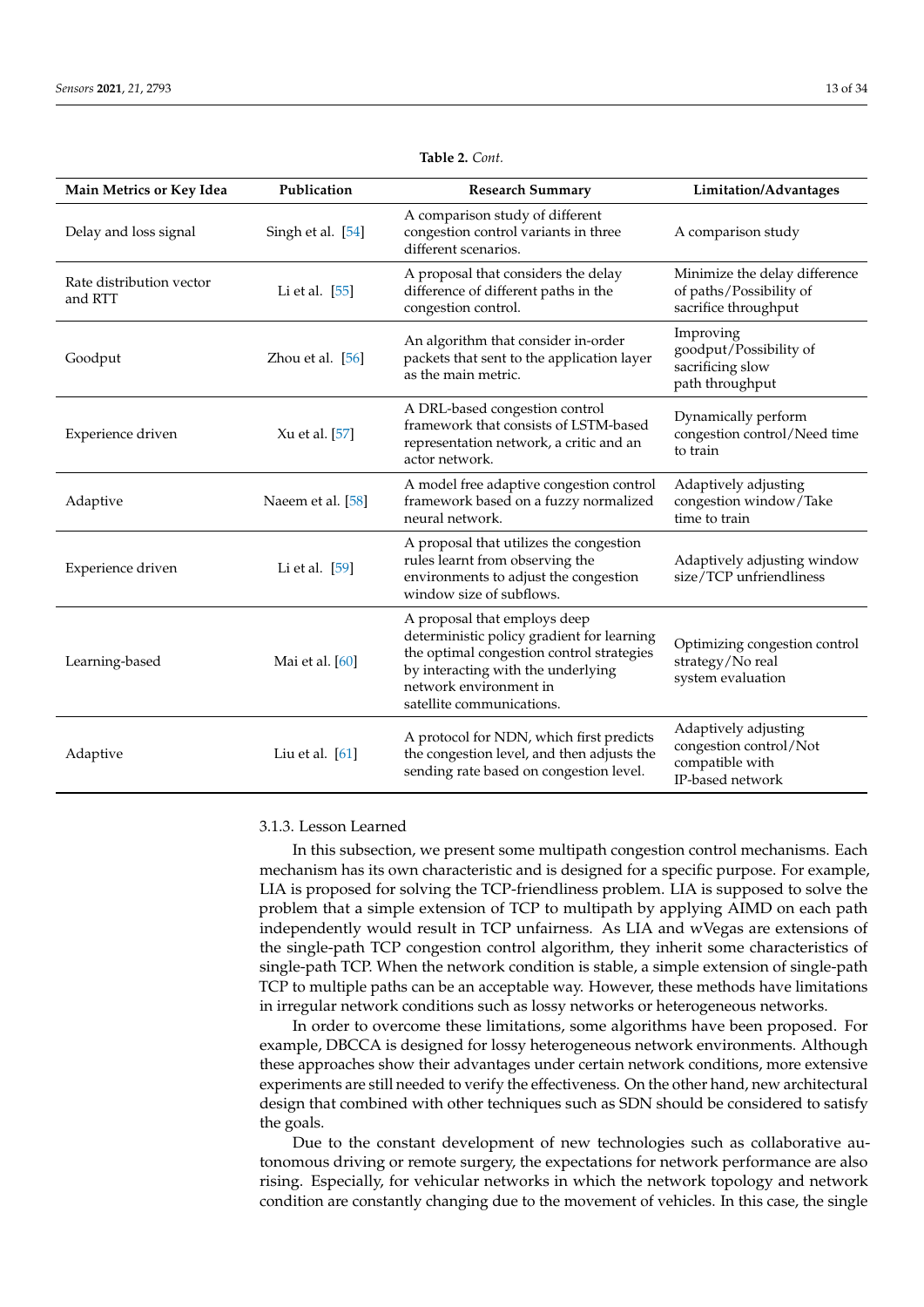path TCP extensions and the existing algorithms designed for other purposes cannot meet the performance requirements.

To overcome the limitation, some learning-based congestion control methods are utilized to dynamically adjust the congestion control rules according to the change of network topologies. The learning-based approach has achieved some promising results. However, there are some issues that require further discussions. First, the machine learningbased approach requires some time to train the model. Second, more efforts need to be taken on the training accuracy. In a complex scenario, it is challenging to accurately perceive the environment and therefore the information acquired at each agent is inaccurate. The machine learning process should fully address these inaccuracies in the input, process, and output steps of the training. Third, TCP-friendliness is not considered adequately in some learning-based approaches.

Some issues should be further discussed in future work. First, AI-based congestion control algorithms need to be tested under real-world network scenarios to verify their effectiveness. Second, AI-based schedulers need to be further investigated to improve the efficiency of multipath congestion control by jointly utilizing a pre-trained model or proper mechanisms according to the scenarios. Third, it is also a promising approach to consider combining different congestion control methods that complement each other. Third, TCPfriendliness issues should be discussed more carefully in learning-based congestion control algorithms. Last but not the least, it is also important to discuss the energy efficiency problem of congestion control algorithms. We will introduce some energy efficient MPTCP variants in the next section.

# *3.2. Scheduler*

## 3.2.1. Pre-Defined Scheduler

As mentioned above, scheduler is another important part that greatly influences MPTCP performance. Generally, a scheduler has to consider two main constraints, namely, head-of-line (HoL) blocking [\[64\]](#page-30-24) and receive-window limitations. Round-Robin (RR) and Lowest-RTT-First (LowRTT) [\[65\]](#page-30-25) are well-used schedulers. The RR scheduler distributes packets through every active path in a circular order, regardless of whether there are severe latency differences among different paths. On the other hand, to mitigate the effects of delay difference in heterogeneous networks, LowRTT prioritizes fast flows then relatively slow flows until the congestion window is filled up. For example, as shown in Figure [3,](#page-13-0) the MPTCP scheduler sends three packets on the fast subflow 1 while only sending one on the slow subflow 2.

<span id="page-13-0"></span>

**Figure 3.** Multipath TCP scheduler.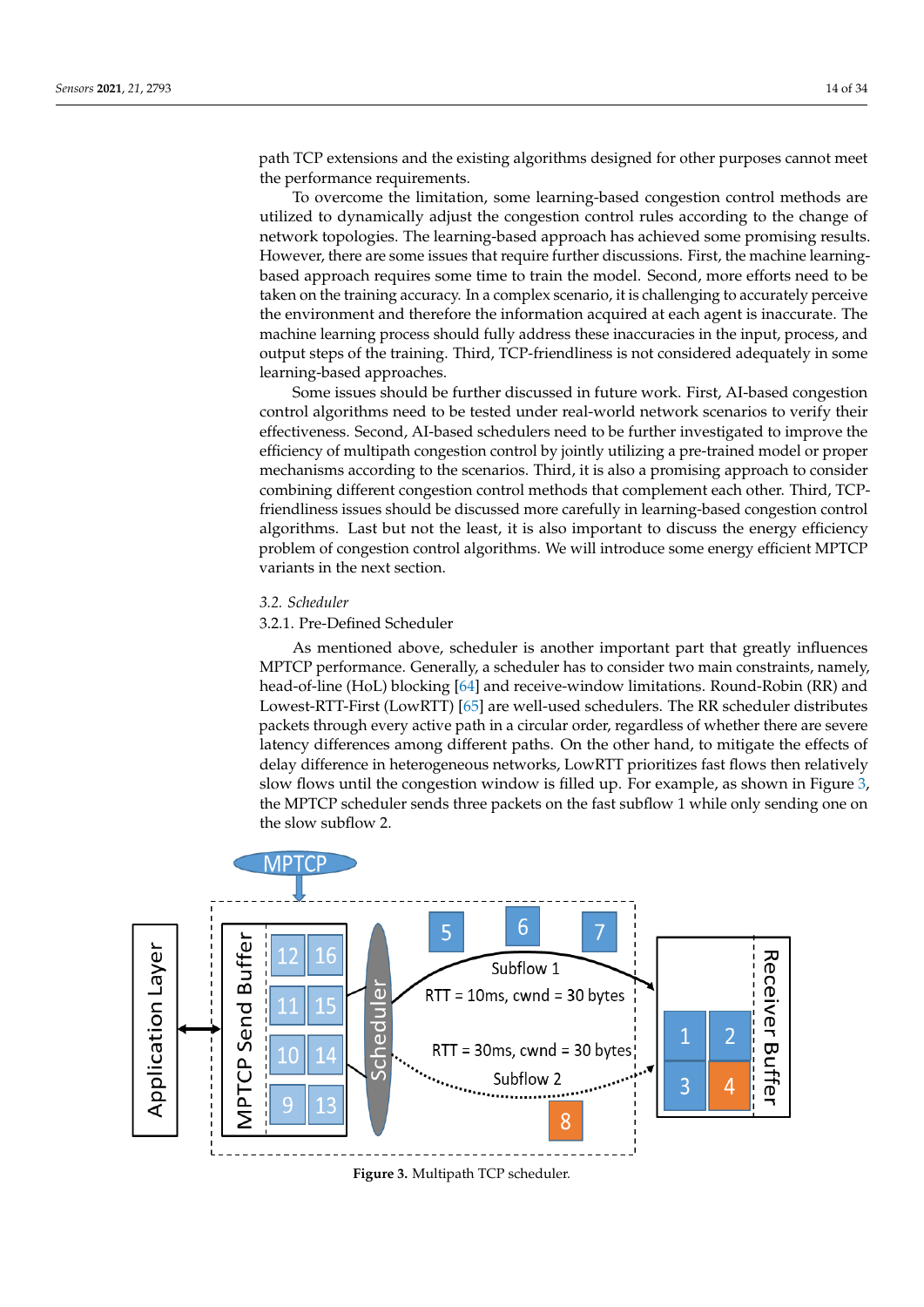There have been many studies in regard to the scheduler. In [\[66\]](#page-31-0), Frommgen et al. proposed a scheduler called ReMP. The ReMP duplicates packets over all subflows in order to obtain reliability. Experiments show that ReMP halves the average round-trip time. However, this way may cause additional overhead. MPTCP implementation is available in Linux kernel [\[47\]](#page-30-7). The intelligent Linux-MPTCP scheduler [\[67\]](#page-31-1) is implemented in the MPTCP Linux kernel. The scheduler first estimates the available bandwidth of each subflow, then distributes data packets based on the estimation proportionally. In addition, packets to be sent can be selected to transmit from the shared sending buffer. However, this scheduler is fragile in lossy networks.

Completing all of the subflows transmissions at the same time will benefit the entire transmission for MPTCP. It is considered that the MPTCP's default scheduler is suboptimal because the default scheduler makes decisions based solely on RTT. It could cause congestion at a high speed path due to injecting too many packets into it, which would result in bufferbloat because of out-of-order packets. Therefore, a scheduler should also consider the congestion situation of paths while scheduling data packets across different subflows. In [\[68\]](#page-31-2), Yang et al. proposed a scheduler that first estimates the available bandwidth of the paths and then decides the scheduling policy based on the path capacity of the subflows. The path utilization rate can be maximized by keeping the paths longer at a saturation point.

In order to complete all the subflow transmissions at the same time in heterogeneous networks, Raiciu et al. [\[65\]](#page-30-25) introduced a RTT-based scheduler extension, namely, opportunistic retransmission and penalization. The main purpose of this extension is for compensating the delay differences on different paths. The segment that causes HoL will be resent across other available flows in RP. Similar to RP, CMT-SCTP [\[69\]](#page-31-3) triggers chunk rescheduling when the transmission is stalled in asymmetric paths. Similarly, Oliveria et al. [\[70\]](#page-31-4) proposed an algorithm, called bufferbloat mitigation (BM). The BM is for suppressing the RTT by limiting the amount of transmission data.

Besides the above-mentioned studies, there are some efforts on reducing the delay difference and data-sorting cost. In [\[71\]](#page-31-5), Hasegawa et al. proposed a data distribution method called ATLB. ATLB consists of three parts, namely, data distribution, path-failure detection, and recovery mechanism. The data distribution method is designed for reducing the data-sorting cost of the receiver buffer. The path-failure detection and recovery mechanism is for preventing transmission stalling. In [\[72\]](#page-31-6), Guo et al. proposed a scheduler called decoupled multipath scheduler (DEMS). The DEMS aims at improving data chunk download efficiency over multiple paths. DEMS is robust to diverse network conditions, especially for fetching medium size files and small size web pages.

A blocking estimation-based method (BLEST) was proposed in [\[73\]](#page-31-7). BLEST aims to minimize HoL blocking at the receiver side in heterogeneous networks. MPTCP tackles the HoL blocking problem by penalizing the utilization of longer paths and increasing the receiving buffer sizes. However, this is considered to be suboptimal. Therefore, the BLEST scheduler minimizes the HoL blocking by reducing the number of unnecessary retransmissions.

Another approach to mitigate bufferbloat in heterogeneous networks is to ensure in-order packet arrivals. WestwoodSCTP [\[33\]](#page-29-21) sorts each transmission path, and transmits the packets in descending order of rank. However, it still cannot reach the goal when significant different latencies exist among different paths. To overcome this significant latency gap, Mirani et al. [\[74\]](#page-31-8) proposed the FPS mechanism, which not only estimates the arrival time of packets on the transmitting path, but also estimates the data delivery time on the other paths, realizing the data arrivals at the same time on all paths. However, FPS only considers RTT as an estimation metric and does not consider lossy networks. Instead of only utilizing RTT, Xue et al. [\[75\]](#page-31-9) proposed DPSAF, dynamic packet scheduling, and adjusting with feedback. DPSAF consider the loss rate in packet scheduling. DPSAF is able to conduct fine-grained scheduling based on the amount of estimated data which is obtained by applying maximum likelihood estimation on all transmitting path and therefore is capable of responding quickly to network changes due to frequent feedback receptions. Ni et al. [\[76\]](#page-31-10) proposed a packet scheduling mechanism, called F2P-DPS in lossy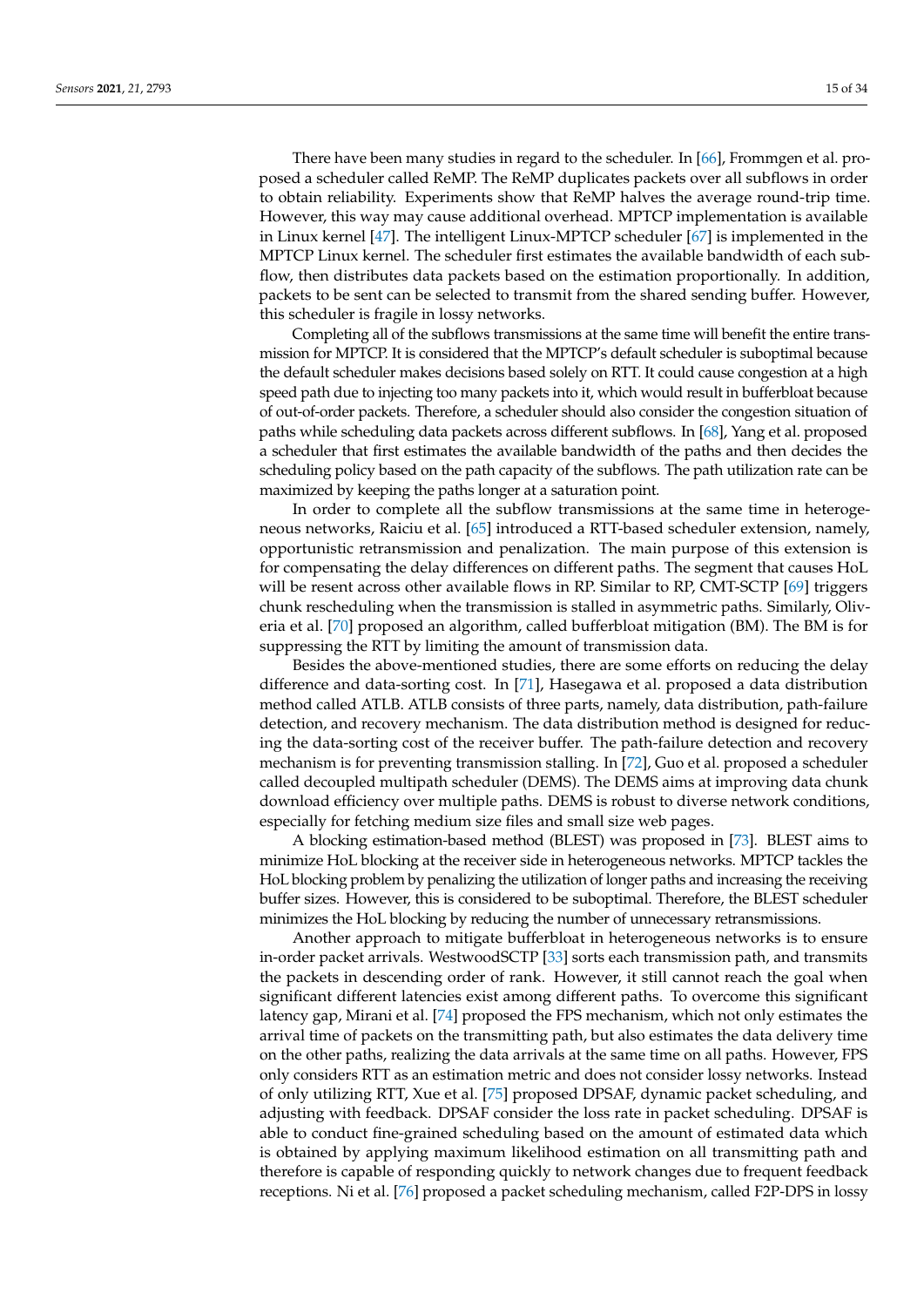networks. In addition to RTT and loss rate, it also takes congestion window size (cwnd) into consideration. F2P-DPS models the TCP's behavior to calculate the latency on the scheduling path. Meanwhile, the states of other transmitting paths will also be estimated. F2P-DPS outperforms FPS in throughput and in-order packets arrival.

Since delay is more critical for small size flows, in order to complete the transmission as quickly as possible, Hwang et al. [\[77\]](#page-31-11) proposed a scheduler which stops the slow path temporarily if there are large delay gaps between different transmission paths. A generic modular scheduler framework was designed in [\[78\]](#page-31-12). This schedular is able to change the data distribution over the subflows easily. The framework is utilized for testing different schedulers of multipath TCP. In [\[79\]](#page-31-13), Chayyasith et al. proposed a delay-aware based path scheduling scheme on asymmetric paths for multipath transmissions. The proposed scheme improves the link utilization rate and in-order packets arrival rate in the receiver buffer. However, the scheme currently only supports single TCP flow, and further studies are required to support multiple flows and assure fairness among flows.

#### 3.2.2. Scheduler with AI

Many studies applied AI technology to a multipath TCP scheduler to refine the scheduling policy dynamically in accordance with its surrounding environments. In [\[80\]](#page-31-14), Zhang et al. proposed a RL-based scheduler, namely, ReLes, to generate packet scheduling policy dynamically. Different from the traditional pre-defined fixed policies, ReLes is able to adjust the scheduling policy dynamically based on network environments. The scheduler takes the observations of the environments, such as RTT and throughput measurement, as an input, and generates a policy to allocate data on subflows as an output by using a neural network. The training part of the neural network is conducted in an offline way.

In MPTCP networks, choosing the best path among all available paths is also challenging because it depends on the loss rates, RTTs, and data sizes. In most cases, the path state information is not available a priori, and the loss rates and RTTs will change over time. To overcome the limitation, Luo et al. [\[81\]](#page-31-15) proposed a method based on RL with deep Q network (DQN). The method is able to play a role in choosing the best path in MPTCP heterogeneous networks. The method can be enhanced by taking more network metrics into consideration to improve the selection accuracy.

Rosello [\[82\]](#page-31-16) applied deep reinforcement learning to improve packet scheduling. Instead of using fixed parameters such as SRTT and congestion window for characterizing the performance of an access path, a deep reinforcement learning agent is utilized to learn the strategy for distributing a packet optimally, thereby increasing the aggregated throughput of the multiple flows. The agent has two main phases, namely, the feedforward and backpropagation. In the feedforward phase, the agent interacts with the environment and acquires an optimal strategy to distribute the packets. The backpropagation phase is implemented in an offline way, and the deep neural network is updated by the previous experiences at this phase. However, the improvement is not big. Khalili et al. [\[83\]](#page-31-17) mentioned that MPTCP can respond to network changes by performing congestion balancing across different paths without prior knowledge. Table [3](#page-17-0) summarizes the studies on the MPTCP scheduler.

| Main Metrics or Key Idea | Publication            | <b>Research Summary</b>                                                                                                                                         | Limitation/Advantages                                                                  |
|--------------------------|------------------------|-----------------------------------------------------------------------------------------------------------------------------------------------------------------|----------------------------------------------------------------------------------------|
| Sorting every path       | C. Casetti et al. [33] | A proposal that sorts each path and<br>transmits the packets in descending order of<br>ranks, so as to provide in-order delivery.                               | Load balancing/Consider<br>bandwidth only                                              |
| Delay differences        | Raiciu et al. [65]     | A proposal that considers the delay<br>differences on different paths by re-injecting<br>the segment causing HoL blocking into the<br>other available subflows. | Considering the delay<br>difference of<br>paths/Reduction of<br>congestion window size |

**Table 3.** Studies on the MPTCP scheduler.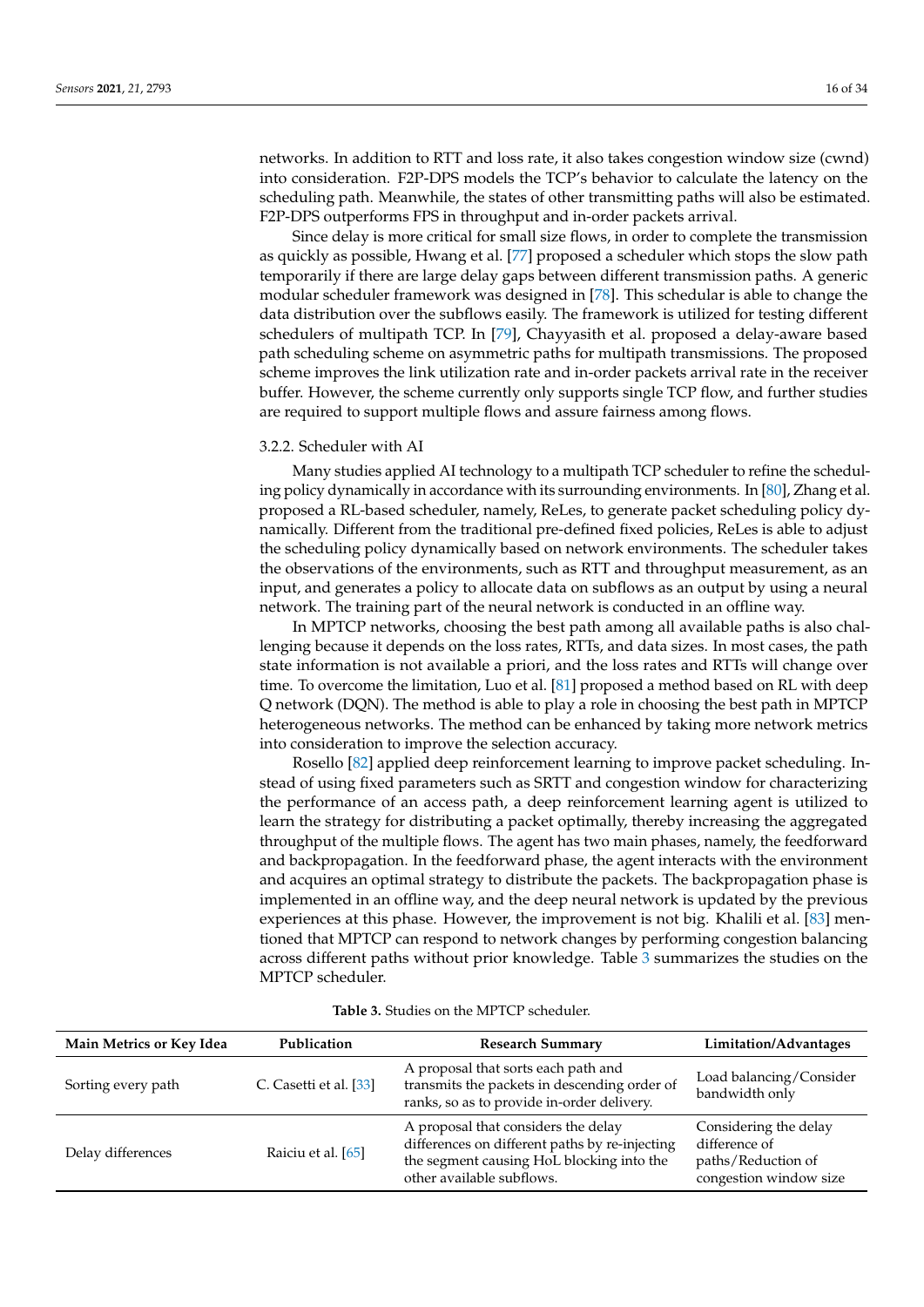| Main Metrics or Key Idea               | Publication            | <b>Research Summary</b>                                                                                                                                                                                                                     | Limitation/Advantages                                                                                                |
|----------------------------------------|------------------------|---------------------------------------------------------------------------------------------------------------------------------------------------------------------------------------------------------------------------------------------|----------------------------------------------------------------------------------------------------------------------|
| Queuing delays and<br>packet drops     | Frommgen et al. [66]   | ReMP duplicates packets over all subflows in<br>order to obtain reliability by considering<br>both queuing delays and packet drops.                                                                                                         | Reliable transmis-<br>sion/High overhead                                                                             |
| Bandwidth                              | Sebastien Barre [67]   | A proposal that selects packets from shared<br>sending buffer and schedules packets on<br>each subflow based on its<br>estimated bandwidth.                                                                                                 | Load balancing/Consider<br>bandwidth only                                                                            |
| Path capacity                          | Yang et al. [68]       | A proposal that decides scheduling policy<br>based on the estimated path capacity of<br>the subflows.                                                                                                                                       | Load balancing/More<br>extensive experiments<br>are needed                                                           |
| Transmission data                      | Ferlin et al. [70]     | An algorithm that suppresses RTTs by<br>limiting the amount of transmission data.                                                                                                                                                           | Suppressing<br>RTTs/Reduction of<br>transmission data                                                                |
| Data-sorting cost and<br>transfer time | Hasegawa et al. [71]   | A data distribution method for reducing the<br>data-sorting cost of the receiver buffer and a<br>path-failure detection and recovery<br>mechanism for preventing data<br>transfer stalling.                                                 | Reducing data sorting cost<br>and improving<br>throughput/Without<br>considering loss rate when<br>distributing data |
| Download time                          | Guo et al. [72]        | DEMS, a scheduler aims at reducing the data<br>chunk download time over multiple paths,<br>especially benefiting medium size files and<br>small size web pages.                                                                             | Reducing download<br>time/Only focusing on<br>two paths                                                              |
| HoL                                    | Ferlin et al. [73]     | A proposal that aims to minimize<br>head-of-line (HoL) blocking at the receiver<br>side in heterogeneous networks.                                                                                                                          | Minimizing HoL/More<br>elements of heterogeneity<br>should be considered                                             |
| <b>RTT</b>                             | Mirani et al. [74]     | A proposal that not only estimates the arrival<br>time of packets on transmitting path, but also<br>estimates the data delivery time on the other<br>paths, in order to achieve the synchronization<br>of data reception through all paths. | Estimating the arrival time<br>of packets on all<br>paths/Consider RTT only                                          |
| RTT and loss rate                      | Xue et al. [75]        | An algorithm that fixes the scheduling value<br>based on the estimated data amount on all<br>transmitting paths.                                                                                                                            | Reducing delay difference<br>of paths/Vulnerability in<br>highly dynamic networks                                    |
| RTT, loss rate, and cwnd               | Ni et al. [76]         | An algorithm that calculates the latency<br>based on the scheduling path and the states<br>of other transmitting paths.                                                                                                                     | Reducing delay difference<br>of paths/Vulnerability in<br>bursty losses                                              |
| Delay                                  | Hwang et al. [77]      | A proposal that freezes a slow path<br>temporarily in order to ensure a fast<br>transmission of data for small flows when<br>the latency difference of the slow path and<br>fast path is significant.                                       | Improving overall<br>transmission<br>rate/Underutilization of<br>available paths                                     |
| Data distribution way                  | Paasch et al. [78]     | A generic framework that can change the<br>data distribution way over the subflows.                                                                                                                                                         | Capability of testing<br>different schedulers of<br>MPTCP/Limited set of<br>traffic classes                          |
| Delay                                  | Chayyasith et al. [79] | A proposal that improves the link utilization<br>rate and eliminates the out-of-ordered<br>packets in the receiver buffer.                                                                                                                  | Improving link utilization<br>rate and in-order packets<br>arrival rate/TCP fairness<br>has not been tested yet      |
| Learning-based                         | Zhang et al. [80]      | A scheduling policy that applies<br>reinforcement learning to enable adaptive<br>scheduling for various network conditions<br>and traffic patterns.                                                                                         | Dynamically generate<br>packet scheduling<br>policy/Need time to train                                               |

# **Table 3.** *Cont.*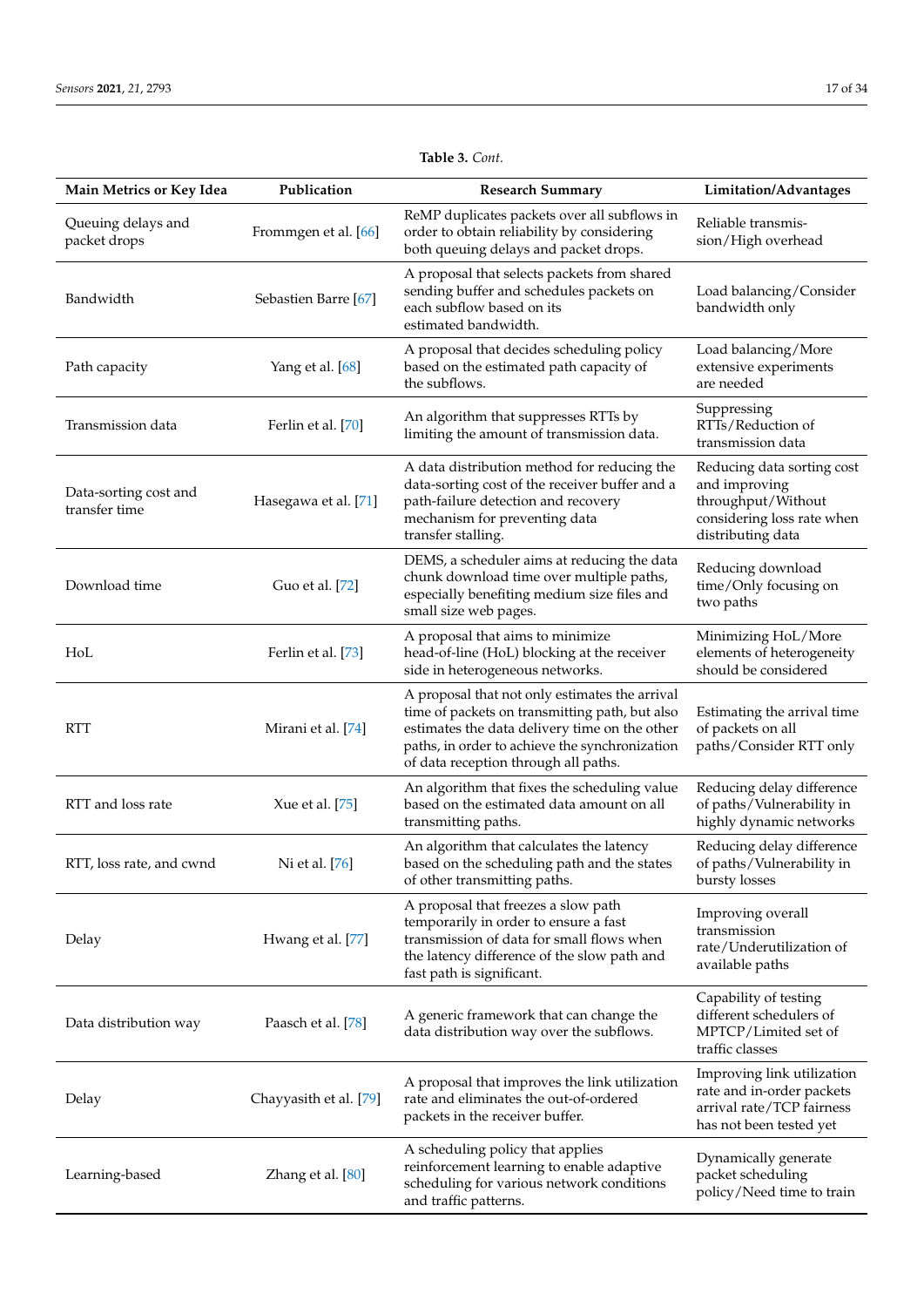<span id="page-17-0"></span>

| Main Metrics or Key Idea | Publication         | <b>Research Summary</b>                                                                                                                                              | Limitation/Advantages                                                                                    |
|--------------------------|---------------------|----------------------------------------------------------------------------------------------------------------------------------------------------------------------|----------------------------------------------------------------------------------------------------------|
| Learning-based           | Luo et al. $[81]$   | A framework to enhance MPTCP scheduling<br>performance in the asymmetric path by<br>applying the best policy to choose the best<br>path to transmit data.            | Choosing the best<br>transmission path/More<br>factors should be<br>considered such as RTT               |
| Learning-based           | Rosello [82]        | A proposal that utilizes deep reinforcement<br>learning agent to interacts with the<br>environments and learn the strategy for<br>distributing the packet optimally. | Learning the strategy for<br>distributing packet<br>optimally/Improvement<br>is not significant          |
| Congestion balancing     | Khalili et al. [83] | A study on MPTCP performance issues<br>addressing the congestion balancing across<br>different paths without prior knowledge.                                        | Congestion balancing<br>without prior<br>knowledge/Minimum<br>probing traffic rate should<br>be improved |

**Table 3.** *Cont.*

# 3.2.3. Lesson Learned

In this subsection, we introduce some multipath TCP schedulers. We categorized the schedulers into four groups here, including simple scheduler, path quality estimation-based scheduler, delay difference-based scheduler, and learning-based scheduler.

Simple schedulers, such as RR and LowRTT, simply distribute packets in a circular order or based on RTT. However, these methods have limitations in irregular network conditions such as lossy networks or heterogeneous networks. In order to sufficiently utilize the network resources by keeping the paths longer at a saturation point, the path quality estimation-based scheduler estimates the bandwidth or transmission time on all available paths before distributing data. However, the path estimation-based schedulers face some challenges if the network condition changes very quickly. This is because the estimated path states will occur deviation as time goes on. Although some efforts have been made to discover network changes and make adjustment on the scheduling strategy accordingly, it is still unable to predict the network changes in advance or implement scheduling synchronously with network changes by a path quality estimation-based scheduler. On the other hand, the delay difference-based schedulers are for minimizing the delay gap of different paths. By doing this, the data packets that transmitted on different paths can arrive at the receiver buffer simultaneously, avoiding packet reordering. However, this method has the disadvantage of sacrificing the bandwidth of fast paths. Meanwhile, in order to solve the delay difference problem for short flows, there is the possibility of disabling the slow path when the delay difference between different paths is huge. However, it will result in a lower usage rate of multiple paths.

The aforementioned approaches are pre-determined schedulers and are hard to satisfy the performance requirements of recent new technologies such as vehicular networks. In order to meet the requirements of highly mobile networks, some learning-based schedulers are utilized to dynamically adjust the scheduling policy according to the changing network environments. The learning-based approaches have explored a new area for MPTCP scheduling. However, they also have some problems. First, the learning-based approaches need some time to train the model before convergence. Second, the performance improvement is not significant when applying deep reinforcement learning in some scenarios. Furthermore, sometimes a learning-based scheduler is outperformed by fundamental schedulers under some settings.

For future works, firstly, it is a promising way to consider a combined design, including the combination of scheduler with congestion control. Second, while most AI-based schedulers are trained and tested based on simulation data, it is urgent to test their performance in real-world network scenarios to verify their effectiveness. It is also necessary to further review the state and reward in order to ensure the validity of the learning model. Thirdly, it could be a solution to overcome the training delay by combining an AI-based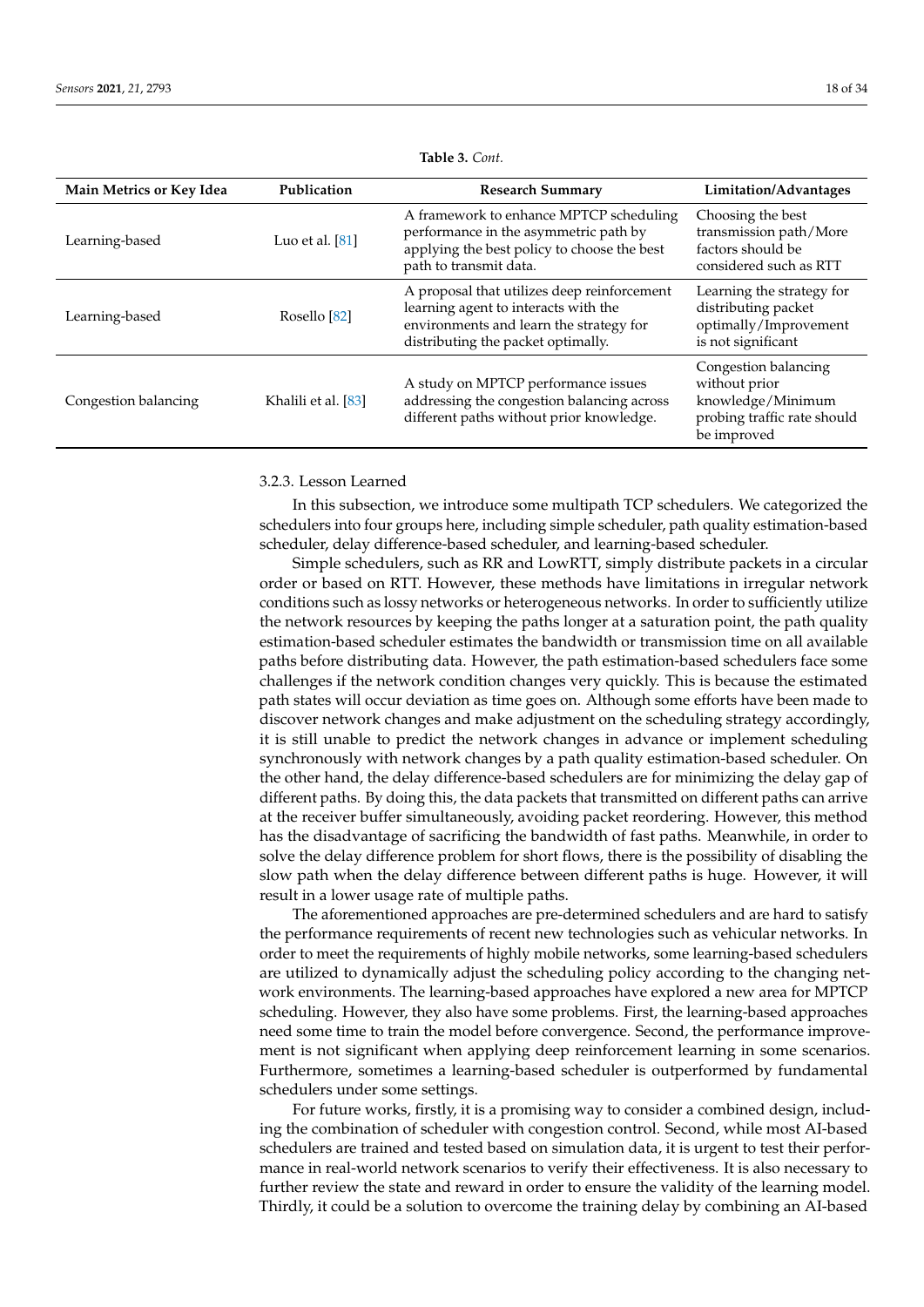scheduler with a pre-trained model or proper mechanisms according to the scenarios. Last, a study of energy efficiency problem on the scheduler design could also be an important future research topic.

#### <span id="page-18-0"></span>**4. Cross Layer MPTCP, MPTCP with SDN, and Energy Efficient MPTCP**

With the improvement of congestion control and the scheduler, MPTCP was improved significantly. It is believed that the performance can be enhanced by increasing the granularity of control. In order to achieve a fine-grained control, MPTCP conducts cross-layer management by considering the information of other layers. For example, MPTCP takes how the network interfaces are used into consideration. Similarly, the characteristics of the centralized control of SDN is also considered to be a promising solution to refine MPTCP control. Meanwhile, there is also one concern for using MPTCP, specifically, the high energy consumption for maintaining multiple active interfaces. However, the congested flow can be shifted to a less congested one without breaking the connection in MPTCP. By doing this, the completion time can be reduced, and thus energy can be saved. In the following section, we introduce several studies that are related to cross layer MPTCP, MPTCP combined with SDN, and MPTCP energy efficiency.

# *4.1. Cross Layer MPTCP Approach*

In [\[84\]](#page-31-18), Withnell et al. presented a MPTCP cross-layer context aware approach called MPTCP-CA, to manage and utilize network resources. MPTCP-CA cooperates with other layers to perceive the entire network states, based on which subflows are created or destroyed. They also provide a guidance for how to utilize network interfaces. The architecture of the MPTCP-CA consists of kernel space and user space. Path manager resides in the kernel space, and triggers a communication with user space applications when a MPTCP connection starts. The core logic of the path manager is implemented at the user space in order to ensure configurability and flexibility. At the same time, it is able to have the path manager extended with an API. In [\[85\]](#page-31-19), Lim et al. proposed a cross layer MPTCP path managers, namely, MPTCP-MA. They utilize the link quality information of MAC layer to help to decide how to manage subflows. More specifically, subflows are decided either suspending or releasing according to the MAC Layer information. For example, if the number of MAC-Layer frame retransmissions becomes larger than the number of successful frame transmissions at the low PHY data rate, then it will be notified that the Wi-Fi subflow is unavailable and set to inactive.

In [\[86\]](#page-31-20), Coudron et al. proposed a MPTCP cross layer cooperation module for cloud networks, namely, augmented MPTCP (A-MPTCP). The A-MPTCP is able to fold the transmission time with the assistance of location/identifier separation protocol (LISP). In A-MPTCP, the information from the user space is used to inform the path manager about the available paths information of cloud environments.

#### *4.2. MPTCP with SDN*

Pol et al. [\[87\]](#page-31-21) proposed the first work about combining MPTCP and OpenFlow. Open-Flow is an enabler of SDN that can conduct traffic engineering within the network, such as identifying the network topology. SDN technology can also be used to select the best path for the first subflow [\[88\]](#page-31-22).

Equal-cost multipath protocol (ECMP) [\[89\]](#page-31-23) can divide a data stream and send across different paths. However, it only forwards the flows through the shortest path and hence it may forward the subflows through the same path. In [\[90\]](#page-32-0), Sandri et al. proposed a method, called multiflow, by combining MPTCP and OpenFlow together. Unlike ECMP, the main purpose of this method is splitting data stream over different paths of a connection in shared bottlenecks. Multiflow is able to achieve fine-grained control of subflows by dividing MPTCP subflows for OpenFlow networks. However, the throughput of the MPTCP connection increases only when enough disjointed paths exist.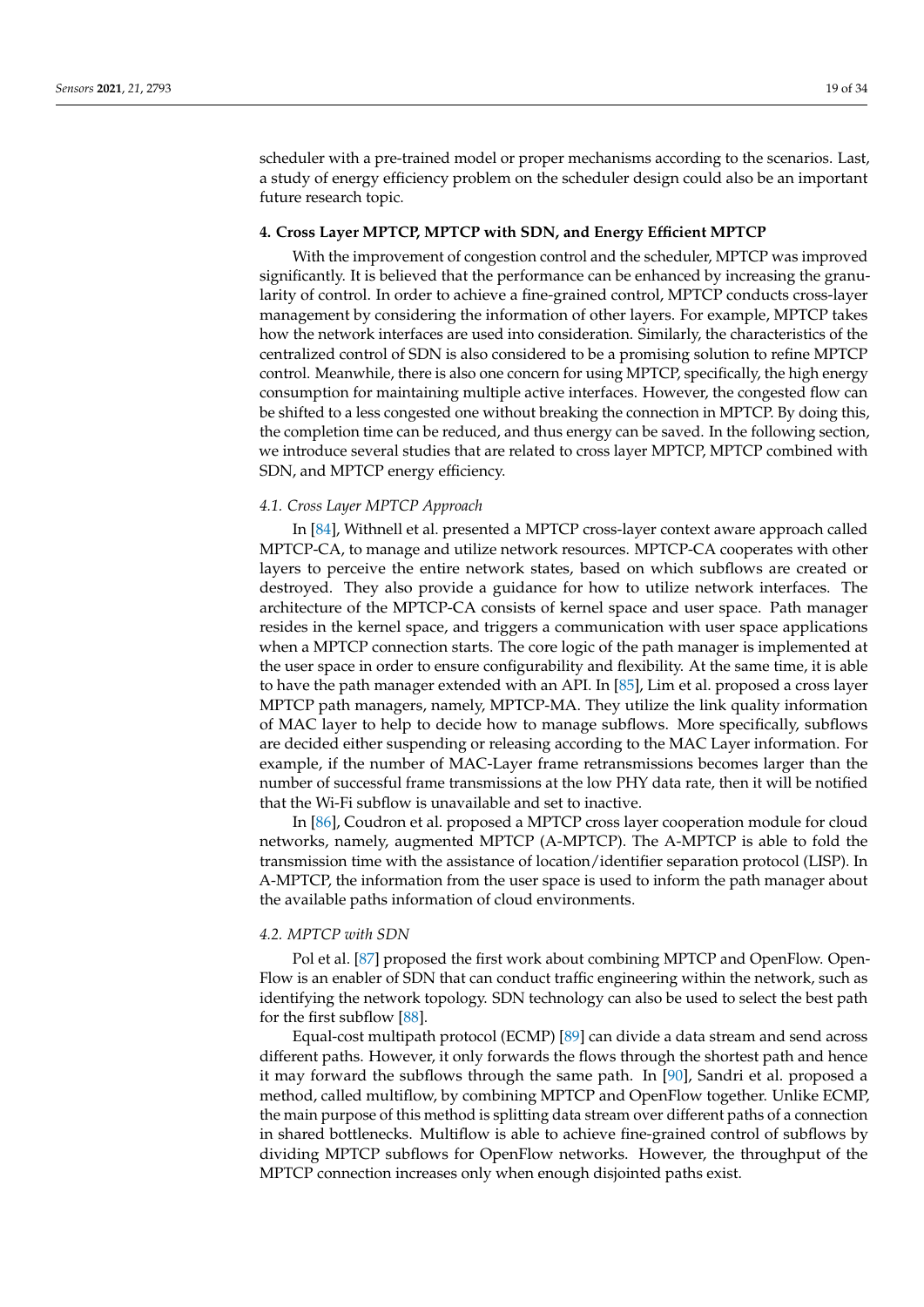Resource pooling principle is also discussed in the MPTCP design. In [\[91\]](#page-32-1), a SDNbased MPTCP, namely, called S-MPTCP, is proposed for the efficient utilization of bandwidth and fair resource allocation by utilizing global network information.

Many studies are only devoted to improving the transmission performance by MPTCP, while neglecting the price cost. Gao et al. [\[92\]](#page-32-2) proposed SOS-MPTCP in a software defined wireless network (SDWN), which aims to balance the performance and cost properly.

#### *4.3. Energy Efficient MPTCP*

An energy-aware congestion control algorithm, namely, ecMTCP, is proposed in [\[93\]](#page-32-3). The ecMTCP mainly consists of two parts. The contribution of ecMTCP is to achieve energy-savings by shifting the traffic from the most congested path to a less loaded path.

However, if the energy consumption is the most important criterion for MPTCP transmissions, the goal can be achieved by sacrificing other network metrics such as throughput and latency slightly. In [\[94\]](#page-32-4), Pluntke et al. proposed a multipath scheduler using MPTCP to improve energy efficiency. They achieve energy efficiency with slight scarification of throughput. The scheduler takes the energy model of different radio interfaces, communication history of the device user, and application model into consideration and switches between multiple paths properly to save energy. Similarly, Peng et al. [\[95\]](#page-32-5) proposed an algorithm that takes a tradeoff between the throughput and energy consumption for MPTCP by shifting a traffic to an energy efficient path.

Likewise, an energy-aware MPTCP, namely, eMPTCP, was designed in [\[96\]](#page-32-6). This approach combines power-aware subflow management and delayed subflow establishment to reduce power consumption with a small negative impact on latency. The power-aware subflow management is for selecting path dynamically to maximize energy efficiency. The delayed subflow establishment is for avoiding power consumption for small size file transfers. Since web browsing applications are delay-sensitive, browsers can determine whether to enable MPTCP based on whether the secondary path supports a small latency.

#### <span id="page-19-0"></span>**5. MPTCP in Vehicular Networks**

Vehicular network is an important part of intelligent traffic systems (ITS). Vehicles can communicate with cars, roadside infrastructure, and pedestrians, and drivers can exchange information more conveniently and efficiently through vehicular networks. However, due to the constant mobility of vehicles, the vehicular network has the feature of dynamic topology and various node densities, which makes it challenging to provide a stable and robust connection between vehicles. At the same time, most of the vehicular applications have stringent requirements on the response delay and reliability. There are some efforts that improve vehicular networks performance based on single path TCP. Bechler et al. in [\[97\]](#page-32-7) proposed a mobile control transport protocol (MCTP) in VANETs, which is a proxy-based communication protocol. Vehicles communicate with proxy by MCTP, and proxy communicates with the Internet with TCP. The main idea of the MCTP is to distinguish network problems, such as packet losses, congestion, and network disconnections. MCTP is located between the TCP and IP, so that it can observe the packet flow by utilizing the intermediate systems and underlying protocols. In a conventional handover approach, the network performance degradation occurs, due to the change in IP address. Since the TCP connection will be released and reestablished. This would result in the CWND falling into the initial value. Ran Duo et al. in [\[98\]](#page-32-8) proposed a SDN-based handover scheme in vehicular networks. To overcome the degradation, they utilized SDN technology to map the old connections information to the new connection, ensuring a seamless handover.

Nowadays, vehicles could have different types of communication interfaces. There are also many types of wireless communication technologies such as IEEE 802.11p, cellular communication, and mmWave, available for vehicular networks. Among them IEEE 802.11p is the default standard communication technology for vehicle-to-vehicle communication. To improve the connection robustness and transmission efficiency in vehicular networks, MPTCP is considered to be a promising approach. MPTCP can facilitate mo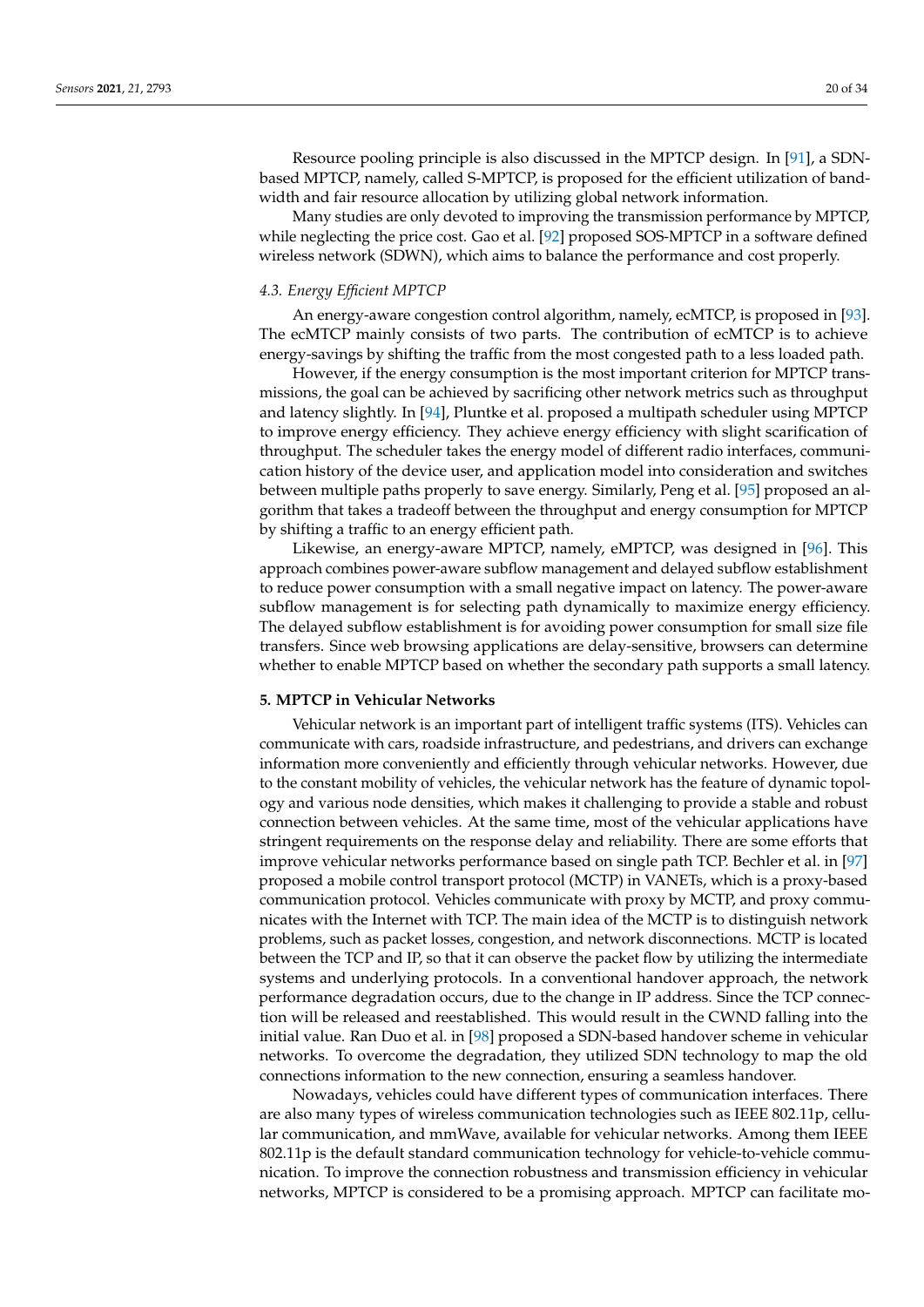bility [\[43](#page-30-3)[,44\]](#page-30-4) compared to single path TCP. As shown in Figure [4,](#page-20-0) MPTCP has the ability to improve vehicular network throughput by combining these wireless communication technologies, and to provide robust connectivity [\[99\]](#page-32-9) by implementing handover between different subflows when interruption incurs. For example, in Figure [4,](#page-20-0) the green car can communicate with RSU and adjacent cars by IEEE 802.11p, base station (BS) by cellular, and building by Wi-Fi simultaneously in one TCP connection. However, MPTCP currently does not perform well under very high velocities in vehicular environments.

<span id="page-20-0"></span>

**Figure 4.** MPTCP in vehicular networks.

There are many studies that discuss MPTCP in vehicular networks to improve the transmission rate and reduce latency. In the following, we introduce some research efforts on MPTCP in vehicular networks. We summarize the studies in Table [4.](#page-21-0)

# *5.1. Existing Studies on MPTCP in Vehicular Environment*

Nigel et al. [\[100\]](#page-32-10) conducted some experiments and showed that MPTCP can improve the overall communication throughput in vehicle-to-infrastructure (V2I) environments when the multiple paths have similar characteristics. MPTCP-enabled vehicles create multiple flows by triggering a link with road side unit (RSU) with IEEE 802.11p while connected to the base station with cellular communications. The IEEE 802.11p link will break when vehicle moves out of the communication range of the RSU. Despite retransmission being required when the link disruption occurs, the performance of using MPTCP is still larger than the conventional single path TCP. In [\[101\]](#page-32-11), Zhu et al. made efforts on improving the stability of multipath TCP transmissions. A vehicle detects whether it is in the communication range of RSU. When the vehicle is in the communication range of RSU, it communicates with the server through both the RSUs and cellular base station concurrently. The vehicle transmits data only with the stable interface (here is the cellular interface) when it moves out of the transmission range of the RSU. In order to improve the transmission performance in heterogeneous networks, Cloud et al. [\[102\]](#page-32-12) first conducted an empirical measurement for the simultaneous use of three different communication approaches in heterogeneous network environments. Then they propose a MPTCP with networking coding (MPTCP/NC) protocol. The advantage of MPTCP/NC is maintaining throughput in lossy networks by recovering lost packets with some redundancies. In [\[103\]](#page-32-13), Bai et al. also proposed a network coding-based MPTCP (NCMPTCP)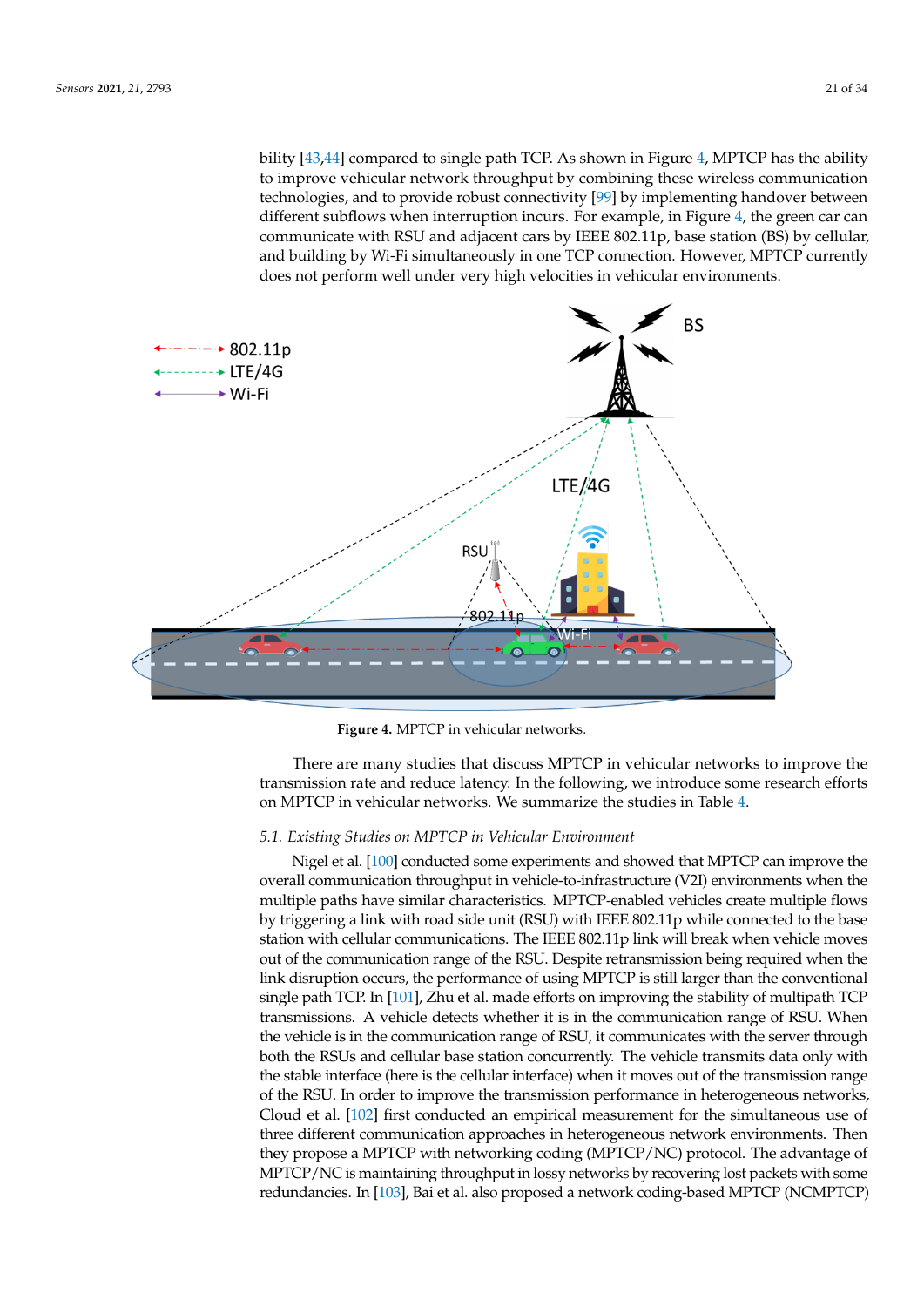for vehicular ad hoc networks (VANETs) to handle the communication bottle neck incurred from vehicle mobility.

Zhao et al. [\[104\]](#page-32-14) introduced Q-Learning based MPTCP to schedule the path and reduce the buffer blocking in heterogeneous networks. In [\[105\]](#page-32-15), Nan et al. proposed PTLIA, a congestion control algorithm based on message priority and throughput estimation, to improve the transmission performance. For example, the security messages have a high priority, and therefore they are needed to be sent prior to other messages.

Dong et al. [\[106\]](#page-32-16) introduced a concurrent multipath transmission scheme for high speed trains. They implemented an experiment that aggregated six available links to provide bandwidth to the onboard devices. Lee et al. [\[107\]](#page-32-17) discussed a collaborative MPTCP architecture to achieve fine-grained control. In addition to protocol layer information, such as RTT, and congestion window, the device status and user preference are also considered to achieve an efficient transmission. For example, the decision of whether to turn on or off the MPTCP when commuting or reading in library based on user preference. In [\[108\]](#page-32-18), Rene et al. proposed a mechanism that combines MPTCP with deep packet inspection (DPI). The mechanism utilizes selective discarding on the sender side and partial reliability on the receiver side to reduce the waiting time at buffer.

| Publication<br><b>Research Focus</b> |                    | <b>Research Summary</b>                                                                                                                              |  |  |
|--------------------------------------|--------------------|------------------------------------------------------------------------------------------------------------------------------------------------------|--|--|
| V2I scenario                         | Nigel et al. [100] | A discussion on MPTCP for V2I scenarios.                                                                                                             |  |  |
| Transmission stability               | Zhu et al. [101]   | A study for MPTCP transmission stability in<br>vehicular networks.                                                                                   |  |  |
|                                      | Cloud et al. [102] | A network coding based MPTCP for mobile<br>device communications in<br>heterogeneous networks.                                                       |  |  |
|                                      | Bai et al. [103]   | A network coding based MPTCP to solve<br>communication bottleneck in VANETs.                                                                         |  |  |
| Throughput                           | Zhao et al. [104]  | A proposal that apply Q-Learning on<br>MPTCP to schedule the path and reduce the<br>buffer blocking.                                                 |  |  |
|                                      | Nan et al. [105]   | A congestion control algorithm that<br>considers the message priority<br>and throughput.                                                             |  |  |
| High speed train scenario            | Dong et al. [106]  | A discussion of MPTCP for high speed<br>train scenarios.                                                                                             |  |  |
|                                      | Lee et al. [107]   | A collaborative MPTCP architecture that<br>considers the device status and<br>user preference.                                                       |  |  |
| Architectural design                 | Rene et al. [108]  | A mechanism that combines MPTCP with<br>DPI to implement selective discarding on the<br>sender side and partial reliability on the<br>receiver side. |  |  |

<span id="page-21-0"></span>**Table 4.** Studies on MPTCP in a vehicular ad hoc network.

There are also studies that apply MPTCP in unmanned aerial vehicles (UAVs). Chirwa et al. in [\[109\]](#page-32-19) proposed an unmanned aerial system (UAS), which utilizes multiple cooperating UAVs. UAS also faces problems of frequent disconnection and high packet loss rates due to the mobility of UAVs. To improve performance, the UAS utilizes MPTCP to ensure robust connection and seamless handover on heterogeneous paths. They set up a mathematical model to match the UAV interface type to transmission requirements, and thus achieve optimal traffic allocation. For example, they set larger window openings to appropriate interfaces. Jung et al. in [\[110\]](#page-32-20) proposed an adaptive offloading architecture with MPTCP for UAVs. The architecture consists of three modules, namely, the response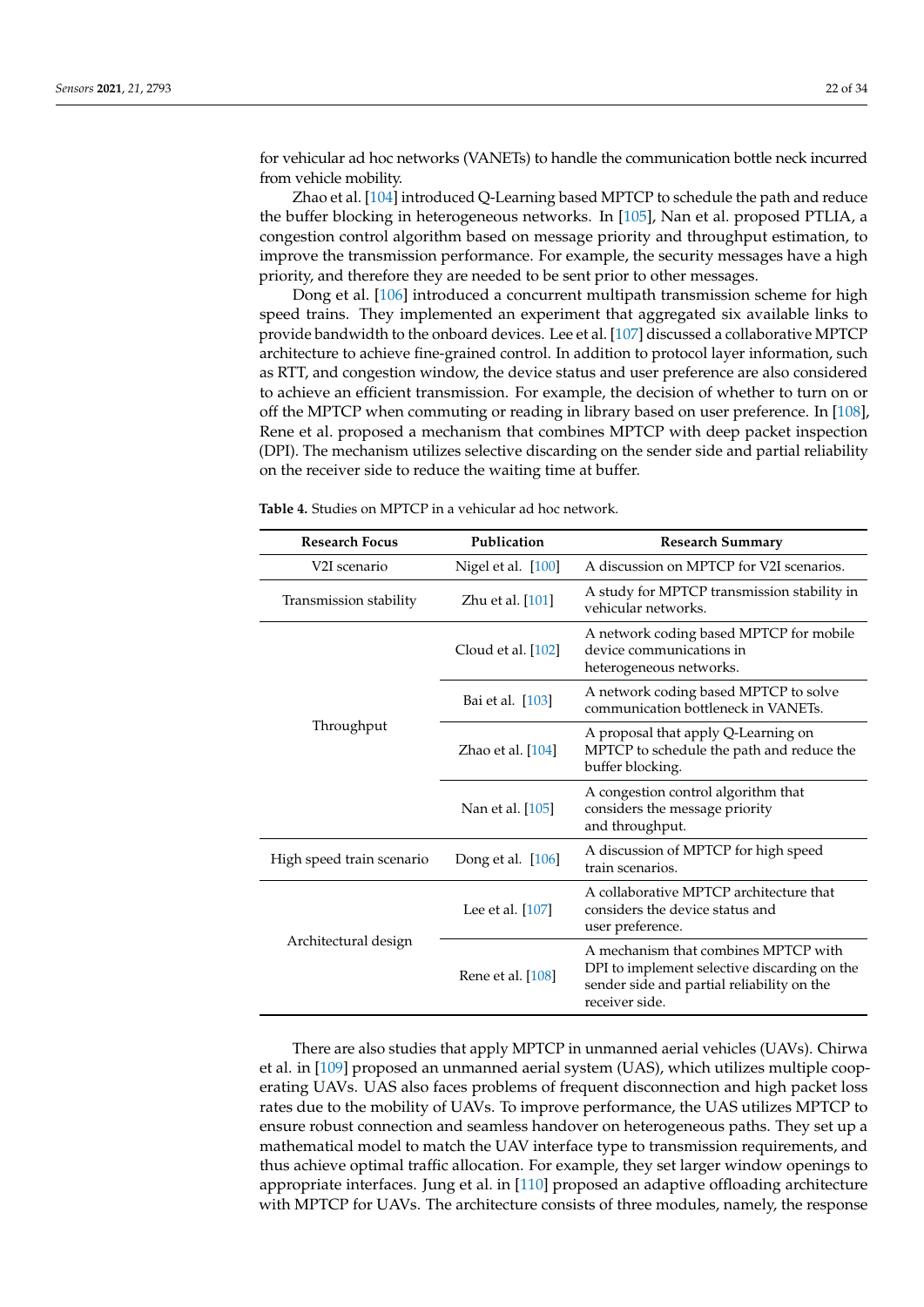time prediction module, task offloading module, and remote task execution module. The response time prediction module and task offloading module are embedded in UAVs, while the remote task execution module is in the ground control system (GCS). The task offloading module communicates with the remote task execution module by MPTCP. Considered the high mobility feature of UAVs, the default scheduler of MPTCP is modified by considering the network handoff time.

# *5.2. Lesson Learned*

In this section, we introduced some studies on MPTCP for vehicular networks. MPTCP is able to improve overall throughput and stability under certain network conditions in V2I. However, packet losses occur frequently when vehicles disconnect with infrastructure because of the frequent movement of vehicles. The application-level delay also increases due to retransmissions. In addition, the communication bottleneck problem is also pointed out in heterogeneous networks. It implies that although MPTCP has a potential to play a role in vehicular networks, some further improvements are required. The MPTCP in vehicular networks is expected to bring the following benefits.

- Higher bandwidth utilization rate: MPTCP could realize better utilization of network bandwidth by conducting transmissions through multiple paths;
- Better performance: It is possible for MPTCP to achieve more stable transmissions by shifting between different subflows. When interruption incurs on one flow, the on-going transmission data can be shifted to other flows without reset or changing the IP address;
- More powerful applications: Since MPTCP can support a higher performance than the conventional single flow TCP, MPTCP could enable some new applications such as real time high definition video streaming.

Existing studies show that we can improve the performance of MPTCP by leveraging other techniques. Network coding-based MPTCP approaches are able to maintain a high throughput in lossy networks by recovering lost packets. However, the network coding based approaches are only evaluated with theoretical analysis or simulations, and are not verified by real-world experiments. The Q-learning based approach is able to reduce buffer blocking in heterogeneous networks. However, the convergence of the model needs some time. It would be more beneficial if a pre-trained model is available.

In addition to only considering the metrics of a transmission layer, other factors are also taken into consideration to collaboratively satisfy the design goals. For example, the message priority, device status, and user preference are utilized in some studies. However, these studies stay in the proposal stage or simple simulation stage. Performance metrics such as throughput and energy consumption need to be further investigated by realworld experiments. Other factors that influence network performance also need to be further investigated.

Some important future research topics are as follows. First, it is urgent to design an efficient MPTCP architecture that addresses the characteristics of vehicular networks by considering more factors in order to satisfy user requirements in various scenarios. Second, AI-based solutions should be further investigated. Third, in order to enable an efficient MPTCP transmission, a support from the underlying routing layer is mandatory. Choosing proper routes to finish transmissions efficiently before topology change would be a promising way. Therefore, more research efforts are required to enable an efficient integration of MPTCP and multipath routing. Lastly, context-aware approaches should be further discussed as the scheduling of multipath transmissions should fully consider the contexts, including user requirements, available network resources, vehicle distributions, vehicle capability, and so forth.

# <span id="page-22-0"></span>**6. Mutipath Routing in Vehicular Networks**

A vehicular ad hoc network has the well-known problems of frequent link disruptions and a high packet loss ratio. Besides MPTCP, multipath routing is considered to be another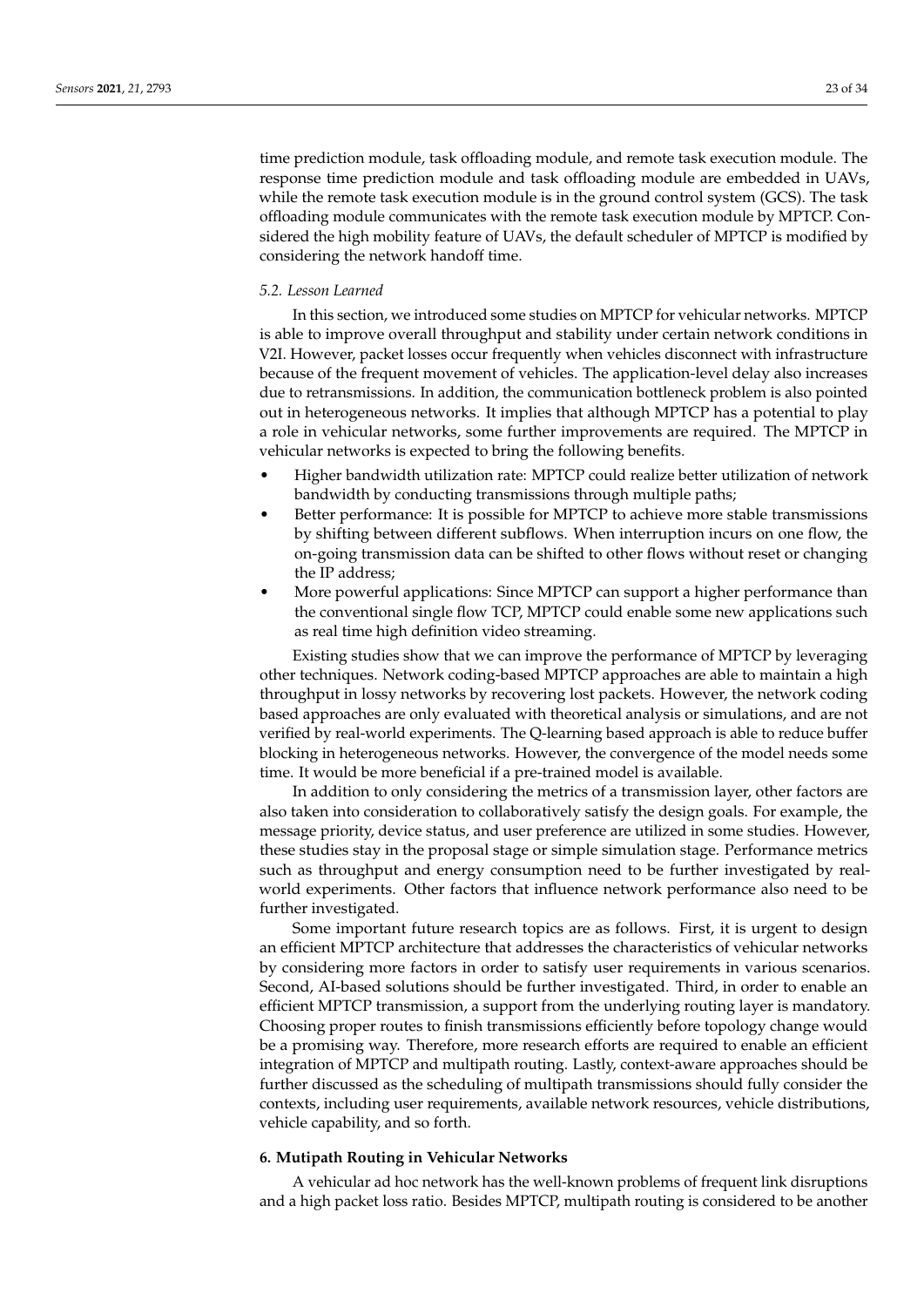promising approach that can improve vehicular network performance by establishing multiple routes between vehicles to enhance the connectivity in the network layer. As shown in Figure [5,](#page-23-0) there are three paths between the two red cars.

<span id="page-23-0"></span>

**Figure 5.** Multipath routing in vehicular networks.

There are also studies that combine MPTCP and multipath routing [\[10,](#page-28-9)[11\]](#page-28-10) to enhance network performance. In [\[111\]](#page-32-21), Gupta et al. combined the connectivity aware routing (CAR) and MPTCP for file transfer between RSUs and vehicles in multi-hop communications. They also compared the performance of CAR and MPTCP. However, in sparse vehicular network environments, traditional routing protocols cannot perform effectively due to the lack of relay nodes to maintain the connections, which would result in excessive retransmissions. A delay tolerant network (DTN) is considered to be a promising way to solve this problem. Filho et al. [\[112\]](#page-33-0) conducted a systematic technical survey about the DTN. The VANET/DTN (VDTN) is also included. In the following section, we only give a brief review of traditional multipath routing research efforts. We classify the related studies into five categories, respectively, extensions of ad hoc routing protocols, fault-tolerance and security, cross-layer multipath routing, optimization model, and stochastic model.

# *6.1. Extensions of Ad Hoc Routing Protocols*

There are many single path routing protocols such as ad hoc on-demand distance vector (AODV) [\[113\]](#page-33-1), dynamic source routing (DSR) [\[114\]](#page-33-2), DSDV (dynamic destinationsequenced distance-vector) [\[115\]](#page-33-3), and TORA (temporally-ordered routing algorithm) [\[116\]](#page-33-4). In order to enhance the connectivity between end hosts and transmission efficiency, many multipath routing protocols that extend AODV and DSR were proposed. For example, ad-hoc on-demand multipath distance vector (AOMDV) [\[9\]](#page-28-8) and multipath source routing (MSR) [\[8\]](#page-28-7). In [\[117\]](#page-33-5), Wu et al. compared the performance of AOMDV with AODV. AOMDV outperforms AODV in throughput, packet loss rate, and end-to-end delay. Most importantly AOMDV is less influenced by vehicle speed and density compared to AODV. MSR extends DSR's route discovery and route maintenance mechanism. As part of the maintenance mechanism, a probing mechanism is employed to balance the load between paths based on the measurement of RTT. In [\[118\]](#page-33-6), based on the advantages of AOMDV, such as fault-tolerant and load balance, an improved AOMDV with speed metric namely S-AOMDV was proposed.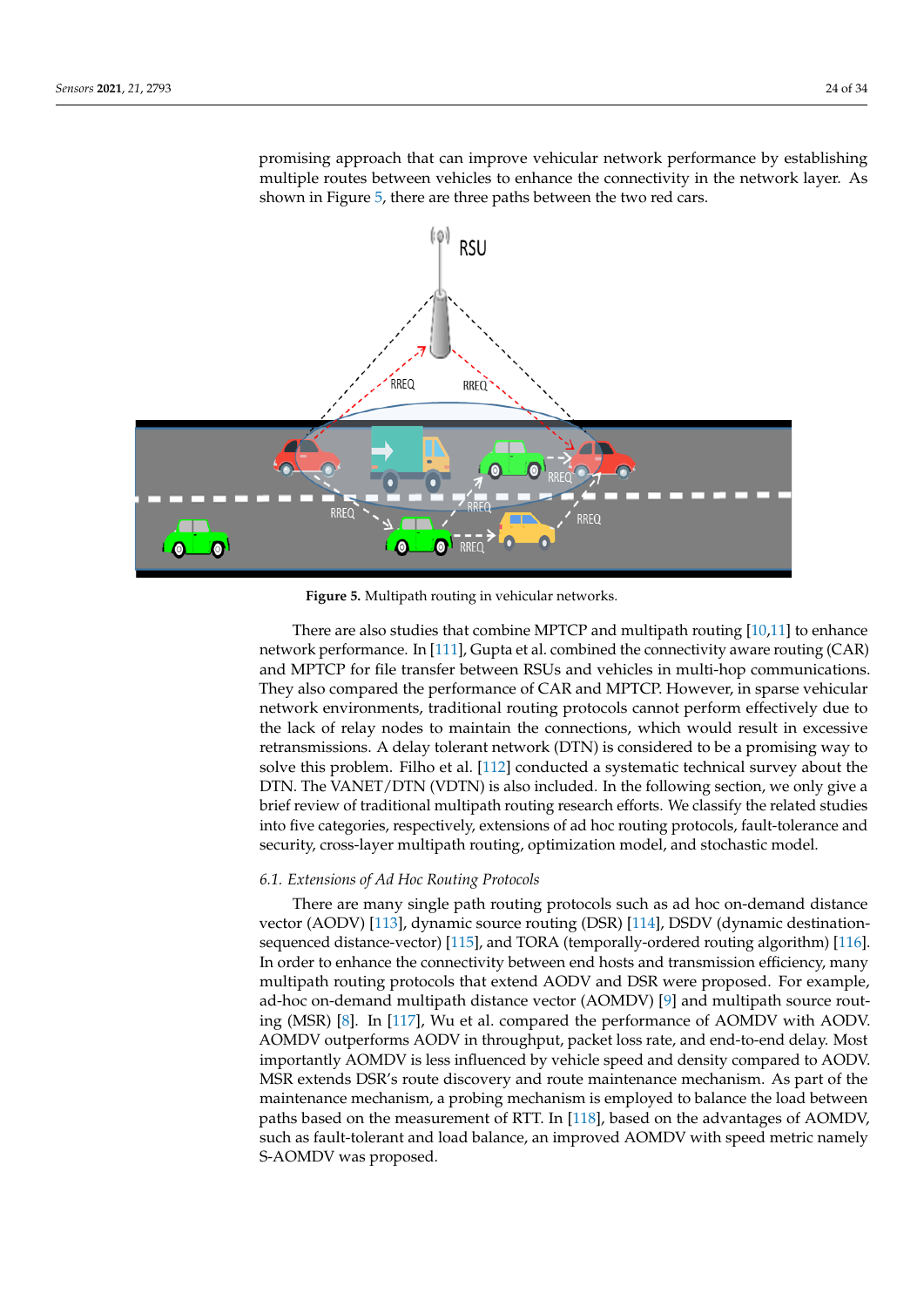# *6.2. Fault-Tolerance and Security*

Path breakage happens frequently in vehicular networks due to vehicle mobility. Meanwhile, VANETs are vulnerable to misbehaving nodes. Therefore, there are numerous studies focusing on fault-tolerant, fast restoration, or security. Wu et al. [\[119\]](#page-33-7) proposed a fast restoration on-demand multi path routing (FROMR) scheme. FROMR focuses on rapidly building an alternate path when original path breaks. Zhang et al. [\[120\]](#page-33-8) developed a leaky-path model by evaluating the effect of faults by using statistical and estimation information. In addition, fault-correlation between different paths is also considered in the routing approach. The results demonstrate that the algorithm outperforms the standard flow control approach in terms of network throughput and fairness. Some efforts have been made to handle malicious attack issues. Baskar et al. [\[121\]](#page-33-9) proposed a multipath routing protocol that considers user QoS requirements and the trust of nodes. At first, the trusted nodes are extracted by collecting opinions from neighboring nodes. Each node is assigned with a trust value. Then, a trusted route is generated by taking into account the route cost metric (delay and so on) and trust value of nodes for route selection.

#### *6.3. Optimization Models*

Due to the high mobility of VANETs, transmitting videos via multiple paths is able to increase the chance of video delivery. In [\[122\]](#page-33-10), Salkuyeh et al. minimized the packet loss rate by optimally distributing video packets in multiple routes for supporting realtime video delivery. Quadros et al. [\[123\]](#page-33-11) have proposed MVIDE, multi-flow-driven video delivery mechanism, for supporting the live streaming of video data in VANETs. MVIDE communicates with underlying routing protocol to select multipath routes considering the joint performance of multiple routes, network dynamics, and QoS requirements. A routing scheme, namely, learning automata-based optimized multipath routing using leapfrog algorithm (LA-MPRLF), was proposed in [\[124\]](#page-33-12). First, multiple available paths are determined by practice swarm optimization (PSO). Then several proper paths are selected among the available paths by learning automata. Leapfrog algorithm is employed to handle path disconnections. LA-MPRLF outperforms AOMDV in packet delivery ratio and throughput. It is shown in [\[124\]](#page-33-12) that extra overhead is inevitable in VANET communication environments due to reasons such as insufficient usage of computed paths. Devangavi et al. [\[125\]](#page-33-13) proposed a routing method in VANETs. The main effort of this method is to improve the utilization of the paths sufficiently by utilizing as many computed paths as possible. In [\[126\]](#page-33-14), several independent routes are determined based on requested video size and lifetime.

#### *6.4. Cross-Layer Multipath Routing*

A cross-layer position-based delay-aware communication protocol called PROMPT is proposed in [\[127\]](#page-33-15). PROMPT adopts a position-based routing approach to deal with the mobility problem in vehicular environments. The vehicles exchange information with each other by sending beacons to estimate the delay and select the minimum delay path. In PROMPT, the routes are expressed as a sequence of street and direction. The relay node is chosen based on the receiver-based MAC channel contention approach, which is related to the distance and direction of the relay nodes from the transmitter. In [\[128\]](#page-33-16), Rehman et al. proposed a cross layer routing scheme for VANETs. This scheme gathers queuing information of all neighboring nodes and channel information to make optimal routing decision. The method of selecting neighboring nodes set is also discussed in this work. A cross-layer multi-path routing (CLMR) protocol among application, network, media access control (MAC), and the physical layer was proposed [\[129\]](#page-33-17). Redundant array inexpensive disks (RAID) technology is utilized to minimize the retransmissions. Chen et al. [\[130\]](#page-33-18) proposed R-S-AOMDV based on an improvement of AOMDV. In addition to the hop count, R-S-AOMDV considers the link quality and vehicle movement in the route selection.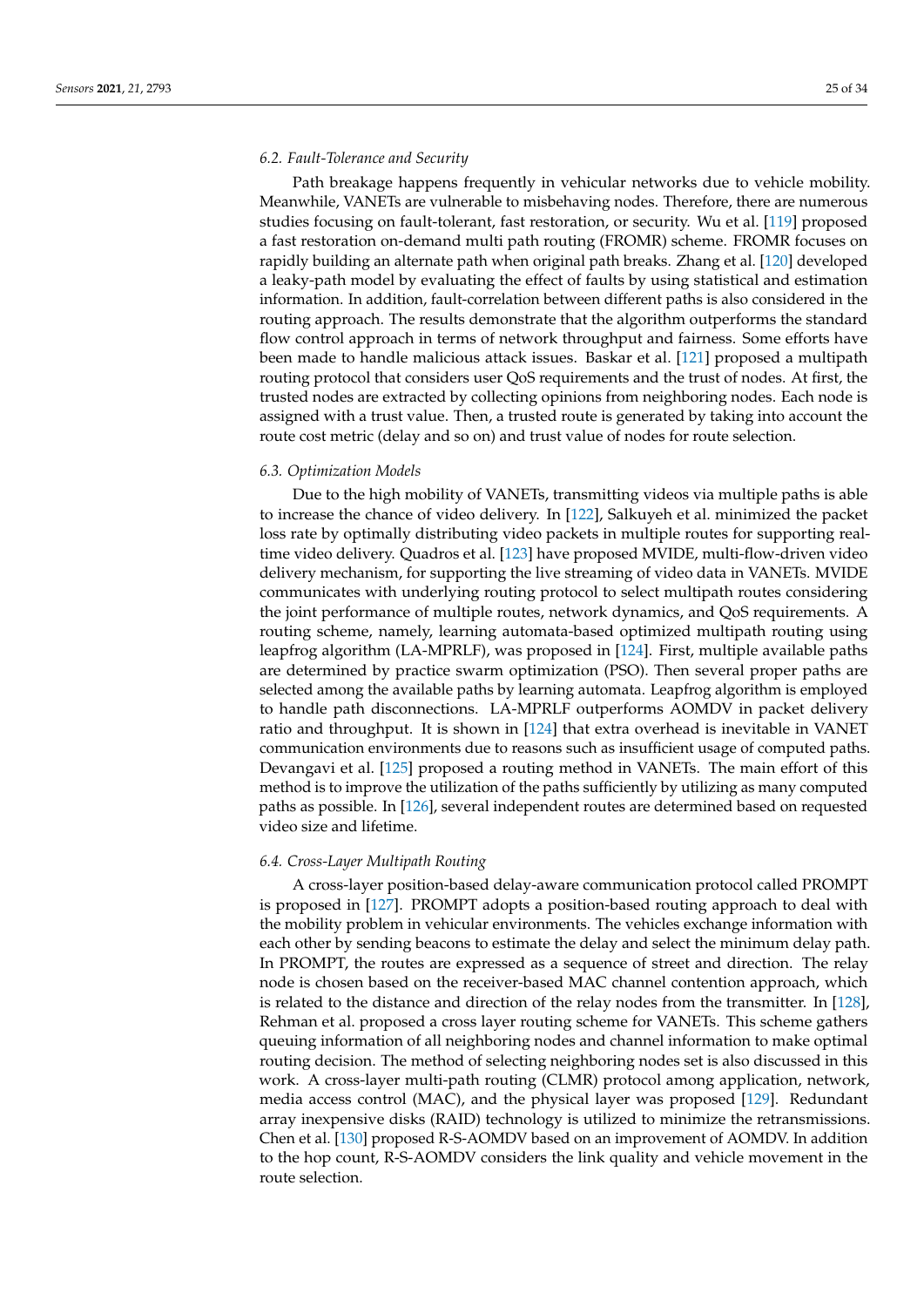# *6.5. Stochastic Models*

In wireless networks, multiple paths are influenced by each other due to mutual interferences or path coupling. In [\[7\]](#page-28-6), Huang et al. proved that node-disjoint paths are more efficient than single paths when path-coupling and source-destination distance are chosen properly. To reduce the route coupling, Bandyopadhyay et al. [\[131\]](#page-33-19) presented that the performance of multipath routing improves when using directional antenna on wireless environments. In [\[132\]](#page-33-20), Sharma et al. proposed a routing protocol called multipath reliable range node selection distance vector (MRRNSDV). MRRNSDV considers that the data should be transferred through the routes as soon as possible. Therefore, MRRNSDV comes up with a concept, called reliable node, which is a node neither too close nor too far from sender nodes. By selecting a closer node, it will increase the number of hops. In contrast, if selecting a farther node, it will make the route unreliable. In [\[133\]](#page-33-21), map-based multipath routing protocol (MBMPR) was proposed. MBMPR utilize a GPS, digital map, and sensors to provide supplementary information to vehicles. With the additional information, it discovers the best path and an alternate path by the Dijikstra algorithm. VANETs have the characteristic of intermittent connectivity. Named data networking (NDN) is considered to be able to solve such problems. A multi-hop routing approach was proposed for NDN in [\[134\]](#page-33-22) where the authors show their approach can achieve faster data delivery with less network resources.

# <span id="page-25-0"></span>**7. Open Research Problem**

The direct use of conventional TCP in vehicular networks faces some problems. Since TCP is connection-oriented, the constant movement of vehicles would result in frequent link disconnections which is the source of excessive retransmissions. MPTCP also faces a similar problem. Especially when a distributed vehicular communication technology, such as IEEE 802.11p, is used, vehicles face frequent link disconnections due to vehicular movement. One of the advantages of MPTCP is that it can transmit data through stable communication paths when a path is detected as vulnerable. Therefore, it is necessary to understand the performance difference between TCP and MPTCP under various conditions. This can shed a light for future studies. Vehicles can make an optimal decision by deciding how to utilize MPTCP functions based on prior knowledge.

Likewise, the studies of congestion control and scheduler that we reviewed in this paper can also provide a reference to future studies on vehicular networks. Since the network environment in vehicular networks is constantly changing, there is a need to dynamically choose the congestion control and scheduling mechanism properly according to the network conditions. The knowledge can be utilized in the development of vehicular system applications. Although there are some studies that apply AI technology to dynamically adjust the congestion control and scheduling policies, efficiency and accuracy still need to be further improved. For further development, the design of congestion control and scheduling mechanism should consider vehicle mobility and communication capacity, thus optimizing the overall transmission performance. To achieve this goal, the underlying layer can be utilized to help in collecting information.

On the other hand, technology such as SDN has been utilized in the vehicular networks to improve the performance [\[98\]](#page-32-8). The SDN technology can be also expected to be utilized for MPTCP in vehicular networks. In order to enable efficient transmissions and robust connectivity in the dynamic and complex vehicular environments, the limited communication resources are needed to be utilized efficiently by MPTCP and multipath routing approaches, which opens up many interesting research topics as the following.

- MPTCP architecture for vehicular IoT applications: There is existing MPTCP architectural study. However, collaborative architecture design for MPTCP would be a continual research topic due to its capability to provide fine-grained control. New applications that cope with improved architecture need to be developed;
- MPTCP resource allocation with AI: The overall system transmission performance depends on the allocation of limited bandwidth resources. Conventional optimiza-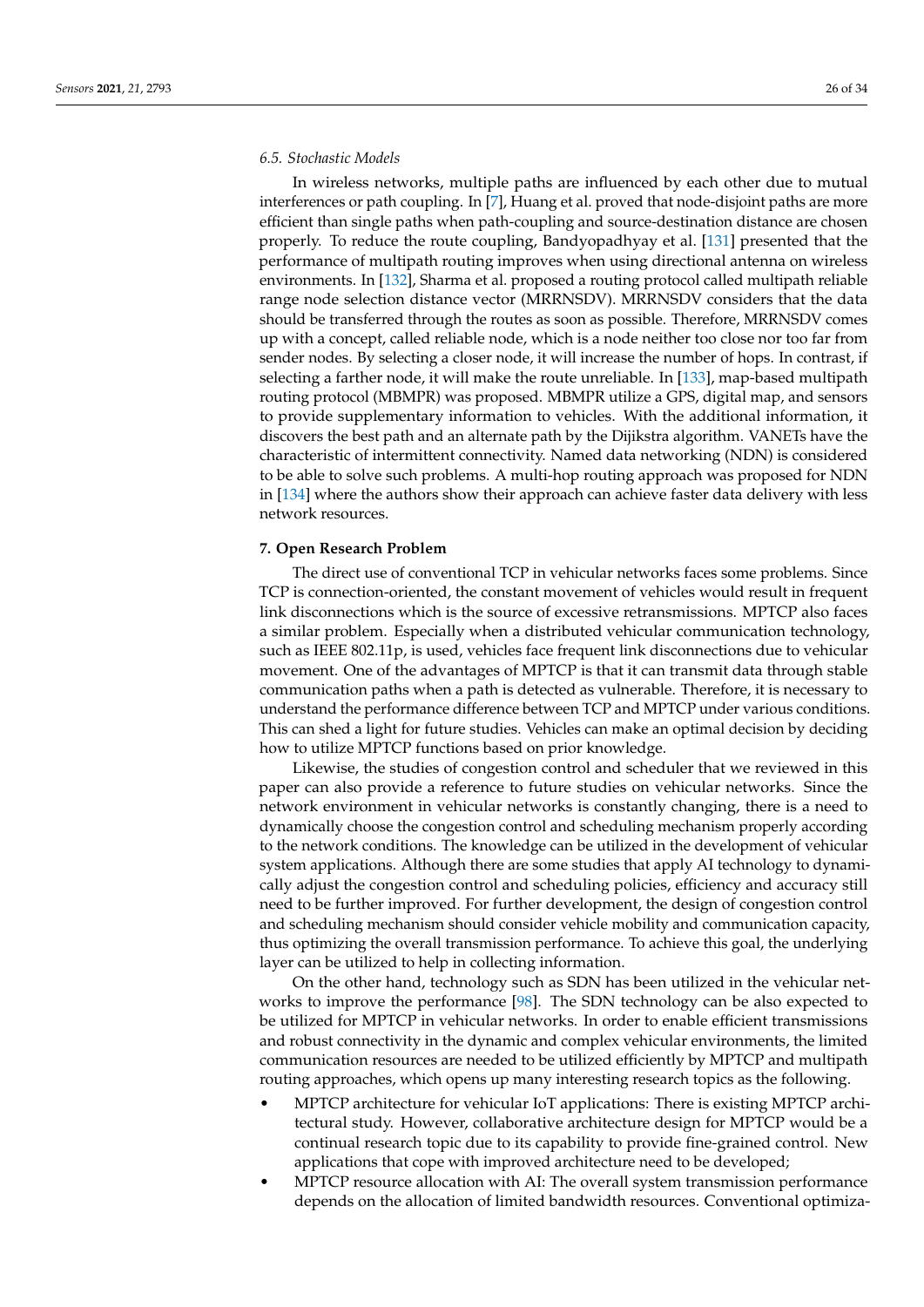tion approaches face challenges in solving the resource allocation problem since the optimization-based approach requires a precise prediction of future values of user demands. However, the vehicular environment is very complex and dynamic. Deep reinforcement learning and neural network approaches have the capability to solve the complex problem by dynamically adjusting their policy. A DRL-based MPTCP approach is considered to be a promising way to solve resource allocation problem in vehicular environments;

- Integration of MPTCP and multipath routing: In a highly dynamic environment, it is very difficult to find a robust communication path. MPTCP approaches that collaborate with multipath routing to provide more robust TCP paths that need to be further explored;
- Joint optimization of congestion control algorithm and scheduler: Scheduler and congestion control are the two main components of MPTCP. An efficient integration of these two mechanisms could achieve a better performance;
- Energy efficiency: Some user devices, such as mobile phones, are sensitive to energy consumption. In some studies, the energy efficiency is achieved by sacrificing some other network metrics. A better solution to improve energy efficiency while ensuring other QoS requirements should be discussed;
- Context-aware MPTCP vehicular system: The design of MPTCP vehicular networks should fully consider the vehicular environments, such as vehicle density, vehicle mobility, vehicle capability, and vehicle applications. Since the vehicle connection states change frequently, it is also a promising way to adjust the interface type to transmission type by considering the vehicular environment, thus maximizing the overall network performance. Vehicular environment information could also be utilized to optimize MPTCP scheduling;
- Collaboration of vehicular network with UAVs: Due to the constant movement of vehicles and limited communication links, the connection time between vehicles varies and sometimes can be very short. The introduction of UAVs to vehicular network systems will be able to alleviate this problem to some extent. Since, connection time of connected vehicles could be extended by deploying UAVs appropriately;
- MPTCP with SDN in vehicular networks: Due to the characteristic of centralized control of SDN technology, it has been utilized in vehicular networks to improve network performance. For example, Ran Duo et al. in [\[98\]](#page-32-8) conducted a study on network handover based on SDN technology in a vehicular network. Likewise, it can also be expected to improve the network performance by introducing SDN technology in a MPTCP vehicular network;
- Security issues: Since multipath TCP has multiple paths to transmit data, therefore the possibility to be attacked by malicious attackers also increase compared to conventional TCP. Security issues are discussed in [\[30\]](#page-29-18). They mainly put their efforts on the security issues of connection initiation stage. More security issues should be studied in future work.

# <span id="page-26-0"></span>**8. Conclusions**

MPTCP has attracted tremendous attention from both academia and industries. A discussion on the use of MPTCP in vehicular environments has become an urgent issue. In this paper, we discussed the existing studies, technical challenges, and open problems regarding MPTCP for vehicular networks. We first conducted a survey on MPTCP and then compared MPTCP with SPTCP. Then the related studies on MPTCP were discussed. After that, we reviewed the existing studies on the use of MPTCP for vehicular networks with detailed discussions on the benefits that MPTCP could bring. We also give a brief review on multipath routing technology for vehicular networks. Finally, we pointed out future research directions on MPTCP for vehicular networks.

**Author Contributions:** Conceptualization, L.C., and C.W.; Methodology, L.C.; Investigation, L.C., W.B. and C.W.; Writing–Original Draft Preparation, L.C.,and C.W.; Writing–Review & Editing, L.C.,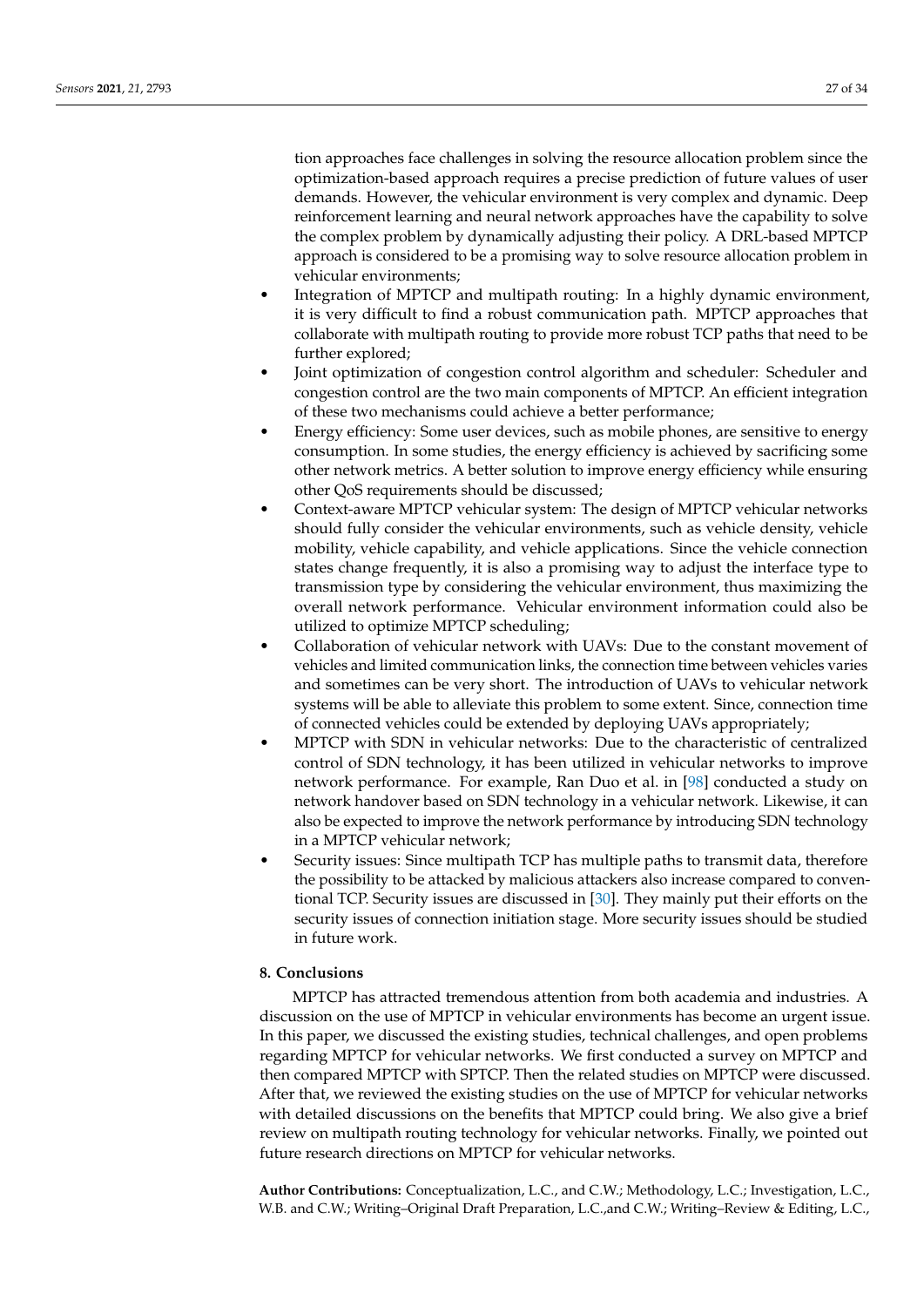T.Y., W.B. and C.W.; Supervision, Y.J.; Project Administration, C.W.; Funding Acquisition, W.B. and C.W. All authors have read and agreed to the published version of the manuscript.

**Funding:** This research was supported in part by ROIS NII Open Collaborative Research 21S0601, in part by the National Natural Science Foundation Program of China under grant number 62062031, in part by the Inner Mongolia Natural Science Foundation grant number 2019MS06035 and Inner Mongolia Science and Technology Major Project, China, and in part by JSPS KAKENHI grant numbers 18KK0279 and 21H03424, Japan.

**Institutional Review Board Statement:** Not applicable.

**Informed Consent Statement:** Not applicable.

**Data Availability Statement:** Not applicable.

**Conflicts of Interest:** The authors declare no conflict of interest. The funders had no role in the design of the study; in the collection, analysis, or interpretation of data; in the writing of the manuscript, or in the decision to publish the results.

#### **Abbreviations**

The following abbreviations are used in this manuscript:

| Bottleneck Bandwidth and Round Trip Propagation Time Congestion Control |
|-------------------------------------------------------------------------|
|                                                                         |
|                                                                         |
|                                                                         |
|                                                                         |
|                                                                         |
|                                                                         |
|                                                                         |
|                                                                         |
|                                                                         |
|                                                                         |
|                                                                         |
|                                                                         |
|                                                                         |
|                                                                         |
|                                                                         |
|                                                                         |
|                                                                         |
|                                                                         |
|                                                                         |
|                                                                         |
|                                                                         |
|                                                                         |
|                                                                         |
|                                                                         |
|                                                                         |
|                                                                         |
|                                                                         |
|                                                                         |
|                                                                         |
|                                                                         |
|                                                                         |
|                                                                         |
|                                                                         |
|                                                                         |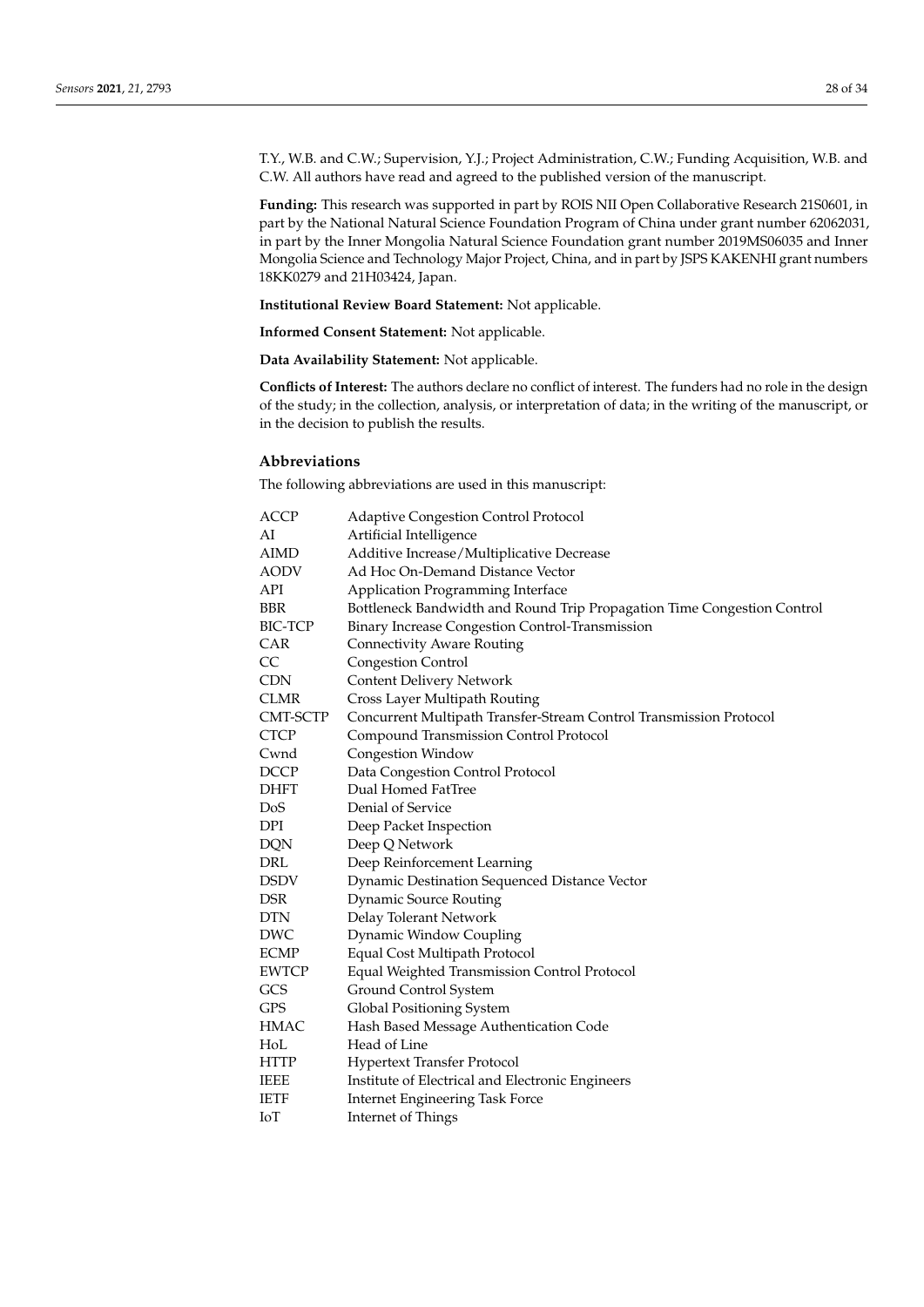| IΡ              | <b>Internet Protocol</b>                    |
|-----------------|---------------------------------------------|
| IW              | <b>Initial Window</b>                       |
| LIA             | Linked Increases Algorithm                  |
| <b>LISP</b>     | Location/Identifier Separation Protocol     |
| <b>LSTM</b>     | Long Short Term Memory                      |
| <b>LTE</b>      | Long Term Evolution                         |
| <b>MAC</b>      | Media Access Control                        |
| <b>MBMPR</b>    | Map Based Multipath Routing                 |
| <b>MCs</b>      | Multiplexed Connections                     |
| mmWave          | Millimeter Wave                             |
| <b>MPTCP</b>    | Multipath Transmission Control Protocol     |
| ND              | Network Coding                              |
| NDN             | Named Data Networking                       |
| OLIA            | Opportunistic Linked Increases Algorithm    |
| PHY             | Physical Layer                              |
| <b>PSO</b>      | Practice Swarm Optimization                 |
| QoS             | Quality of Service                          |
| QTCP            | Q-learning framework with TCP               |
| QUIC            | Quick UDP Internet Connection Protocol      |
| <b>RAID</b>     | Redundant Array Inexpensive Disks           |
| RL              | Reinforcement Learning                      |
| <b>RSU</b>      | Road Side Unit                              |
| RR              | Round Robin                                 |
| <b>RTT</b>      | Round Trip Time                             |
| <b>SCTP</b>     | <b>Stream Control Transmission Protocol</b> |
| SDN             | Software Defined Network                    |
| <b>SPTCP</b>    | Single Path Transmission Control Protocol   |
| <b>SRTT</b>     | <b>Shortest Smoothed RTT</b>                |
| <b>STCP</b>     | Scalable Transmission Control Protocol      |
| TCP             | Transmission Control Protocol               |
| TORA            | Temporally Ordered Routing Algorithm        |
| UAV             | <b>Unmanned Aerial Vehicle</b>              |
| <b>UDP</b>      | <b>User Datagram Protocol</b>               |
| <b>VANETs</b>   | Vehicular Ad Hoc Networks                   |
| VoIP            | Voice over Internet Protocol                |
| V <sub>2I</sub> | Vehicle to infrastructure                   |
| wVegas          | Weighted Vegas                              |

#### **References**

- <span id="page-28-0"></span>1. Postel, J. *User Datagram Protocol*; RFC768; IETF: Fremont, CA, USA, 1980.
- <span id="page-28-1"></span>2. Postel, J. *Transmission Control Protocol*; RFC793; IETF: Fremont, CA, USA, 1981.
- <span id="page-28-2"></span>3. Stewart, R. *Stream Control Transmission Protocol*; RFC4960; IETF: Fremont, CA, USA, 2007.
- <span id="page-28-3"></span>4. Ford, A.; Raiciu, C.; Handley, M.; Bonaventure, O. *TCP Extensions for Multipath Operation with Multiple Address*; RFC6824; IETF: Fremont, CA, USA, 2013.
- <span id="page-28-4"></span>5. Apple Seems to Also Believe in Multipath TCP. Available online: [https://perso.uclouvain.be/olivier.bonaventure/blog/html/20](https://perso.uclouvain.be/ olivier.bonaventure/blog/html/2013/09/18/mptcp.html) [13/09/18/mptcp.html](https://perso.uclouvain.be/ olivier.bonaventure/blog/html/2013/09/18/mptcp.html) (accessed on 3 October 2020).
- <span id="page-28-5"></span>6. In Korean, Multipath TCP is pronounced GIGA Path. Available online: [http://blog.multipath-tcp.org/blog/html/2015/07/24](http://blog.multipath-tcp.org /blog/html/2015/07/24/korea.html) [/korea.html](http://blog.multipath-tcp.org /blog/html/2015/07/24/korea.html) (accessed on 3 October 2020).
- <span id="page-28-6"></span>7. Huang, X.X.; Fang, Y.G. Performance Study of Node-Disjoint Multipath Routing in Vehicular Ad Hoc Networks. *IEEE Trans. Veh. Technol.* **2009**, *58*, 1942–1950. [\[CrossRef\]](http://doi.org/10.1109/TVT.2008.2008094)
- <span id="page-28-7"></span>8. Wang, L.; Zhang, L.F.; Shu, Y.T.; Dong, M. Multipath Source Routing in Wireless Ad-hoc Networks. In Proceedings of the 2000 Canadian Conference on Electrical and Computer Engineering, Halifax, NS, Canada, 7–10 May 2000.
- <span id="page-28-8"></span>9. Marina, M.K.; Das, S.R. On-demand Multipath Distance Vector Routing in Ad Hoc Networks. In Proceedings of the Ninth International Conference on Network Protocols, Riverside, CA, USA, 11–14 November 2001; pp. 14–23.
- <span id="page-28-9"></span>10. Sheu, J.P.; Liu, L.W.; Jagadeesha, R.; Chang, Y.C. An Efficient Multipath Routing Algorithm for Multipath TCP in Software-Defined Networks. In Proceedings of the 2016 European Conference on Networks and Communications (EuCNC), Athens, Greece, 27–30 June 2016; pp. 371–376.
- <span id="page-28-10"></span>11. Zhang, T.G.; Zhao, S.; Cheng, B. Multipath Routing and MPTCP-Based Dara Delivery over MANETs. *IEEE Access* **2020**, *8*, 32652–32673. [\[CrossRef\]](http://dx.doi.org/10.1109/ACCESS.2020.2974191)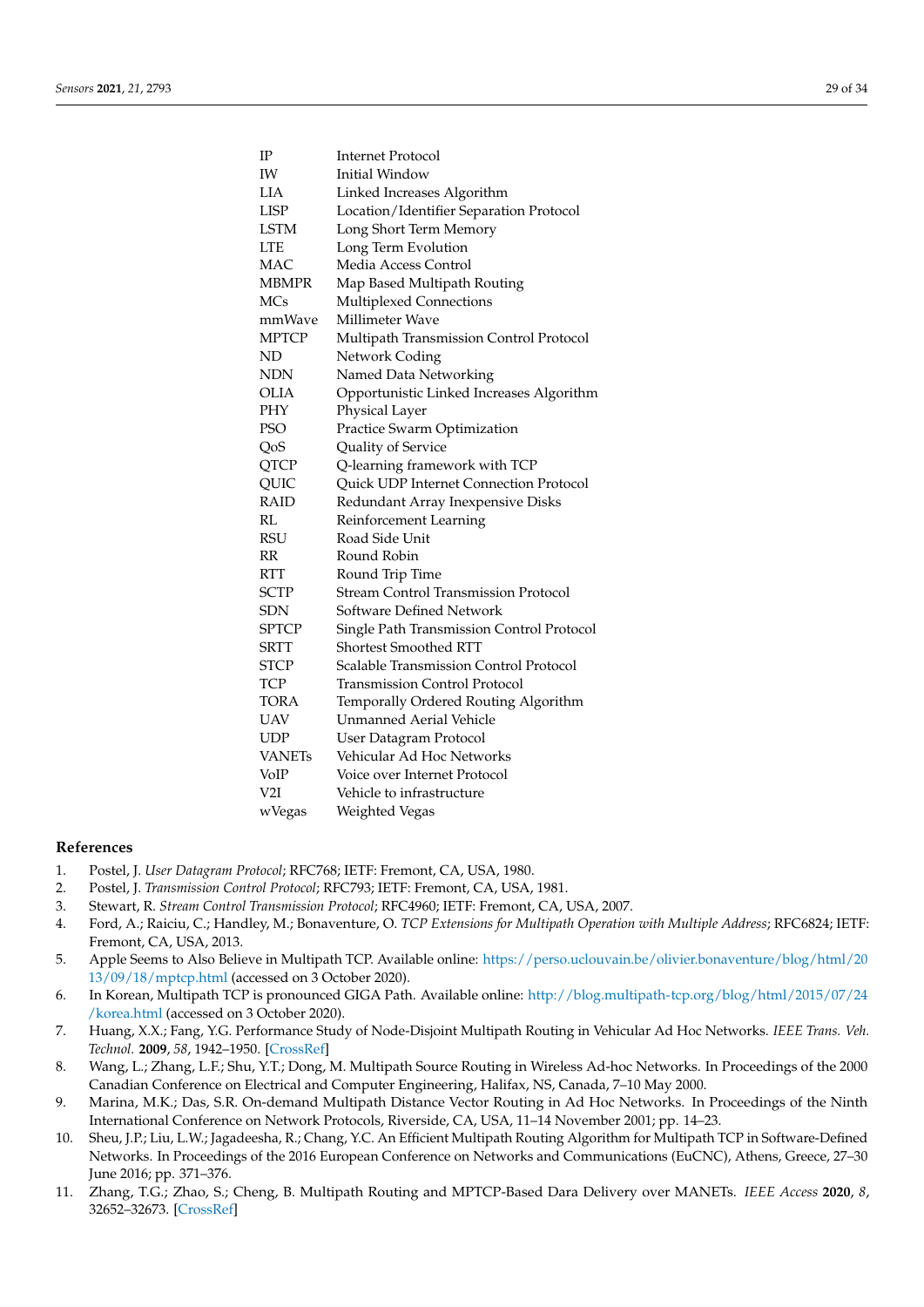- <span id="page-29-0"></span>12. Allman, M.; Paxson, V.; Stevens, W. *TCP Congestion Control*; RFC2581; IETF: Fremont, CA, USA, 1999.
- <span id="page-29-1"></span>13. Cui, Y.; Li, T.X.; Liu, C.; Wang, X.W.; Kühlewind, M. Innovating transport with QUIC: Design approaches and research challenges. *IEEE Internet Comput.* **2017**, *21*, 72–76. [\[CrossRef\]](http://dx.doi.org/10.1109/MIC.2017.44)
- <span id="page-29-2"></span>14. Roskind, J. *QUIC (Quick UDP Internet Connections): Multiplexed Stream Transport over UDP*; Google Technical Report; QUIC: Bruxelles, Belgique, 2013.
- <span id="page-29-3"></span>15. Floyd, S. *HighSpeed TCP for Large Congestion Windows*; RFC3649; IETF: Fremont, CA, USA, 2003.
- <span id="page-29-4"></span>16. Ha, S.; Rhee, I.; Xu, L.S. CUBIC: A new TCP–friendly high-speed TCP variant. *ACM Sigops Oper. Syst. Rev.* **2008**, *42*, 64–74. [\[CrossRef\]](http://dx.doi.org/10.1145/1400097.1400105)
- <span id="page-29-5"></span>17. Kelly, T. Scalable TCP: Improving Performance in Highspeed Wide Area Networks. *ACM Sigcomm Comput. Commun. Rev.* **2003**, *33*, 83–91. [\[CrossRef\]](http://dx.doi.org/10.1145/956981.956989)
- <span id="page-29-6"></span>18. Xu, L.S.; Harfoush, K.; Rhee, I. Binary Increase Congestion Control (BIC) for Fast Long-distance Networks. In Proceedings of the IEEE INFOCOM 2004, Hong Kong, China, 7–11 March 2004.
- <span id="page-29-7"></span>19. Jin, C.; Wei, D.X.; Low, S.H.; Hegde, S. FAST TCP: Motivation, Architecture, Algorithm, Performance. In Proceedings of the IEEE INFOCOM 2004, Hong Kong, China, 7–11 March 2004.
- <span id="page-29-8"></span>20. Cardwell, N.; Cheng, Y.C.; Gunn, C.S.; Yeganeh, S.H.; Jacobson, V. BBR: Congestion-Based Congestion Control: Measuring Bottleneck Bandwidth and Round-Trip Propagation Time. *ACM Queue.* **2016**, *14*, 20–53. [\[CrossRef\]](http://dx.doi.org/10.1145/3012426.3022184)
- <span id="page-29-9"></span>21. Tan, K.; Song, J.M.; Zhang, Q.; Sridharan, M. A Compound TCP Approach for High-speed and Long Distance Networks. In Proceedings of the IEEE Infocom 2006 25th IEEE International Conference on Computer Communications, Barcelona, Spain, 23–29 April 2006; pp. 1–12.
- <span id="page-29-10"></span>22. Li, W.; Zhou, F.; Chowdhury, K.R.; Meleis, W. QTCP: Adaptive Congestion Control with Reinforcement Learning. *IEEE Trans Netw. Sci. Eng.* **2018**, *6*, 445–458. [\[CrossRef\]](http://dx.doi.org/10.1109/TNSE.2018.2835758)
- <span id="page-29-11"></span>23. Nie, X.H.; Zhao, Y.J.; Li, Z.H.; Chen, G.; Sui, K.X.; Zhang, J.Y.; Ye, Z.J.; Pei, D. Dynamic TCP Initial Windows and Congestion Control Schemes Through Reinforcement Learning. *IEEE J. Sel. Areas Commun.* **2019**, *37*, 1231–1247. [\[CrossRef\]](http://dx.doi.org/10.1109/JSAC.2019.2904350)
- <span id="page-29-12"></span>24. Iyengar, J.R.; Amer, P.D.; Stewart, R. Concurrent Multipath Transfer Using SCTP Multihoming Over Independent End-to-End Paths. *IEEE/ACM Trans. Netw.* **2006**, *14*, 951–964. [\[CrossRef\]](http://dx.doi.org/10.1109/TNET.2006.882843)
- <span id="page-29-13"></span>25. Ford, A.; Raiciu, C.; Handley, M.; Barre, S.; Iyengar, J. *Architectural Guideline for Multipath TCP Development*; RFC6182; IETF: Fremont, CA, USA, 2011.
- <span id="page-29-14"></span>26. Paasch, C.; Detal, G.; Duchene, F.; Raiciu, C.; Bonaventure, O. Exploring Mobile/WiFi Handover with Multipath TCP. In Proceedings of the 2012 ACM SIGCOMM Workshop on Cellular Networks: Operations, Challenges, and Future Design, Helsinki, Finland, 13 August 2012; pp. 31–36.
- <span id="page-29-15"></span>27. Amend, M.; Rakocevic, V.; Matz, A.P.; Bogenfeld, E. RobE: Robust Connection Establishment for Multipath TCP. In Proceedings of the Applied Networking Research Workshop, Montreal, QC, Canada, 16 July 2018; pp. 76–82.
- <span id="page-29-16"></span>28. Chen, Y.C.; Towsley, D. On bufferbloat and Delay Analysis of Multipath TCP in Wireless Networks. In Proceedings of the 2014 IFIP Networking Conference, Atlanta, GA, USA, 14–18 May 2014; pp. 1–9.
- <span id="page-29-17"></span>29. Nikravesh, A.; Guo, Y.H.; Qian, F.; Mao, Z.M.; Sen, S. An in-depth understanding of multipath TCP on mobile devices: Measurement and system design. In Proceedings of the 22nd Annual International Conference on Mobile Computing and Networking, New York, NY, USA, 3–7 October 2016; pp. 189–201.
- <span id="page-29-18"></span>30. Chaturvedi, R.K.; Chand, S. *Multipath TCP Security Over Different Attacks*; Wiley: Hoboken, NJ, USA, 2020.
- <span id="page-29-19"></span>31. Fakhimi, E.; Daneshjoo, P.; Rezaei, S.; Movassagh, A.A.; Karimi, R.; Qin, Y.R. MPTCP Throughput Enhancement by Q-learning for Mobile Devices. In Proceedings of the IEEE International Conference on High Performance Computing and Communications (HPCC), Exeter, UK, 28–30 June 2018; pp. 1171–1176.
- <span id="page-29-20"></span>32. Gast, N.; Khalili, R.; Boudec, J.L.; Popovic, M. Opportunistic Linked-Increases Congestion Control Algorithm for MPTCP. *Comput. Sci.* **2014**. Available online: [https://www.semanticscholar.org/paper/Opportunistic-Linked-Increases-Congestion-Control-Gast-](https://www.semanticscholar.org/paper/Opportunistic-Linked-Increases-Congestion-Control-Gast-Khalili/0d138cfb2412b931de2a461f21c7a6e19dbf99ef)[Khalili/0d138cfb2412b931de2a461f21c7a6e19dbf99ef](https://www.semanticscholar.org/paper/Opportunistic-Linked-Increases-Congestion-Control-Gast-Khalili/0d138cfb2412b931de2a461f21c7a6e19dbf99ef) (accessed on 14 April 2021).
- <span id="page-29-21"></span>33. Casetti, C.; Gaiotto, W. Westwood SCTP: Load Balancing over Multipaths Using Bandwidth-Aware Source Scheduling. In Proceedings of the IEEE 60th Vehicular Technology Conference, Los Angeles, CA, USA, 26–29 September 2004; pp. 3025–3029.
- <span id="page-29-22"></span>34. Jin, X.M.; Liu, Y.A.; Fan, W.H. A Throughput Improved Path Selection Method Based on Throughput Prediction Model and Available Bandwidth for MPTCP. *Int. J. Future Gener. Commun. Netw.* **2015**, *8*, 105–114. [\[CrossRef\]](http://dx.doi.org/10.14257/ijfgcn.2015.8.2.09)
- <span id="page-29-23"></span>35. Hesmans, B.; Detal, G.; Barre, S.; Bauduin, R. SMAPP: Towards smart multipath TCP-enabled application. In Proceedings of the 11th ACM Conference on Emerging Networking Experiments and Technologies, Heidelberg, Germany, 1–4 December 2015; pp. 1–7.
- <span id="page-29-24"></span>36. Tran, V.H.; Tazaki, H.; De Coninck, Q.; Bonaventure, O. Voice-Activated Applications and Multipath TCP: A Good Match? In Proceedings of the 2018 Network Traffic Measurement and Analysis Conference (TMA), Vienna, Austria, 26–29 June 2018; pp. 1–6.
- <span id="page-29-25"></span>37. Quentin, D.C.; Olivier, B. Multipath QUIC: Design and Evaluation. In Proceedings of the 13th International Conference on Emerging Networking EXperiments and Technologies, Incheon, Korea, 12–15 December 2017; pp. 160–166.
- <span id="page-29-26"></span>38. Amend, M.; Bogenfeld, E.; Cvjetkovic, M.; Rakocevic, V.; Pieska, M.; Kassler, A.; Brunstrom, A. A Framework for Multiaccess Support for Unreliable Internet Traffic using Multipath DCCP. In Proceedings of the IEEE 44th Conference on Local Computer Networks (LCN), Osnabruch, Germany, 14–19 October 2019; Volume 1, pp. 316–323.
- <span id="page-29-27"></span>39. Raiciu, C.; Barre, S.; Pluntke, C.; Greenhalgh, A.; Wischik, D.; Handley, M. Improving Datacenter Performance and Robustness with Multipath TCP. *ACM Sigcomm Comput. Commun. Rev.* **2011**, *41*, 266–277. [\[CrossRef\]](http://dx.doi.org/10.1145/2043164.2018467)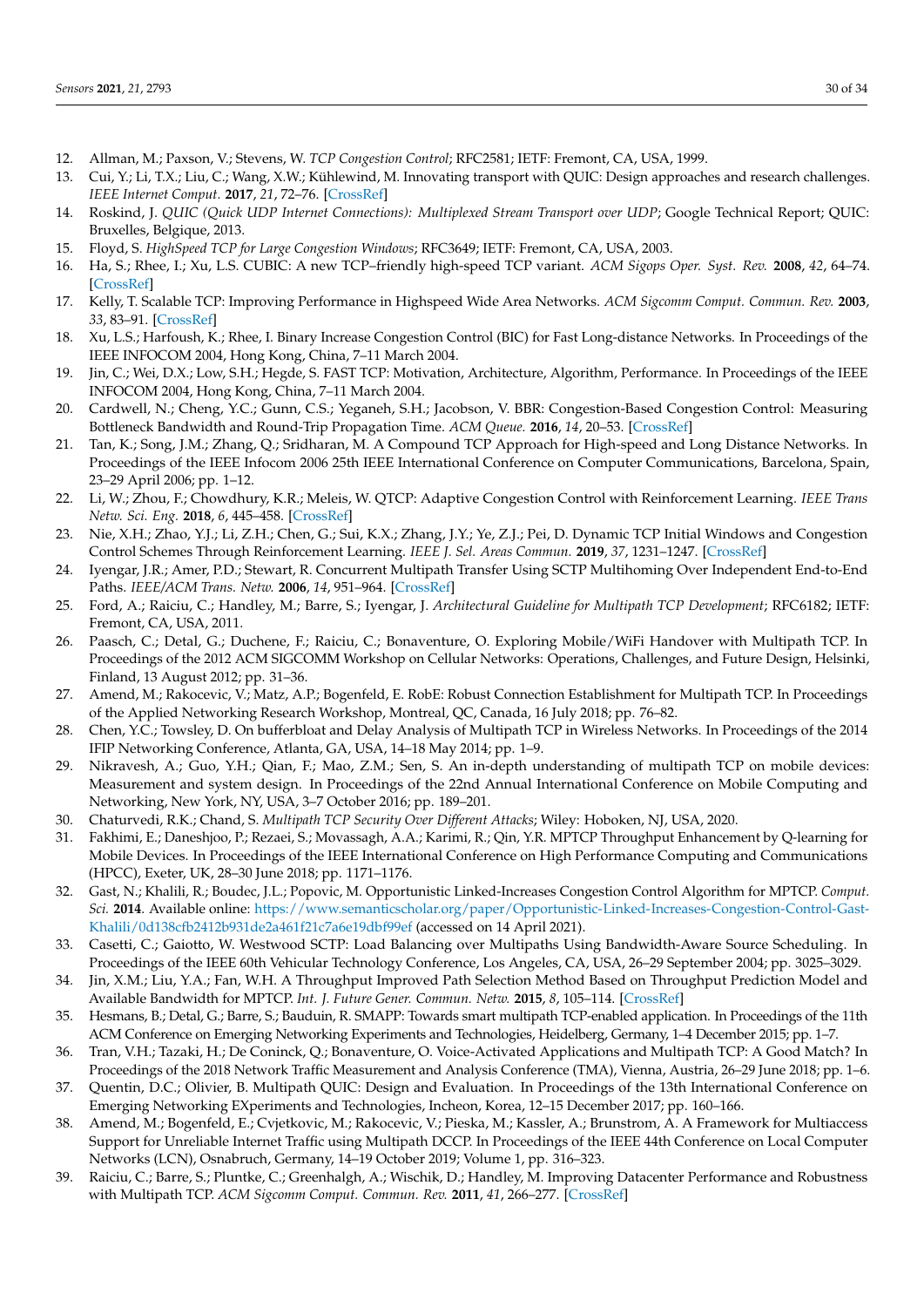- <span id="page-30-0"></span>40. Chen, Y.C.; Lim, Y.S.; Gibbens, R.J.; Nahum, E.M.; Khalili, R.; Towsley, D. A Measurement-based Study of Multipath TCP Performance over Wireless Networks. In Proceedings of the 2013 Conference on Internet Measurement Conference, Barcelona, Spain, 23–25 October 2013; pp. 455–468.
- <span id="page-30-1"></span>41. Deng, S.; Netravali, R.; Sivaraman, A.; Balakrishnan, H. WiFi, LTE, or Both? Measuring Multi-Homed Wireless Internet Performance. In Proceedings of the 2014 Conference on Internet Measurement Conference, Vancouver, BC, Canada, 5–7 November 2014; pp. 181–194.
- <span id="page-30-2"></span>42. Han, B.; Qian, F.; Hao, S.; Ji, L.S. An Anatomy of Mobile Web Performance over Multipath TCP. In Proceedings of the 11th ACM Conference on Emerging Networking Experiments and Technologies, Heidelberg, Germany, 1–4 December 2015; pp. 1–7.
- <span id="page-30-3"></span>43. Croitoru, A.; Niculescu, D.; Raiciu, C. Towards WiFi Mobility without Fast Handover. In Proceedings of the 12th USENIX Conference on Networked Systems Design and Implementation, Oakland, CA, USA, 4–6 May 2015; pp. 219–234.
- <span id="page-30-4"></span>44. Raiciu, C.; Niculescu, D.; Bagnulo, M.; Handley, M.J. Opportunistic Mobility with multipath TCP. In Proceedings of the Sixth International Workshop on MobiArch, Bethesda, MD, USA, 28 June–1 July 2011; pp. 7–12.
- <span id="page-30-5"></span>45. Wischik, D.; Raiciu, C.; Greenhalgh, A.; Handley, M. Design, implementation and evaluation of congestion control for Multipath TCP. In Proceedings of the 8th USENIX Conference on Networked Systems Design and Implementation, Boston, MA, USA, 30 March–1 April 2011; pp. 99–112.
- <span id="page-30-6"></span>46. Raiciu, C.; Handley, M.; Wischik, D. *Coupled Congestion Control for Multipath Transport Protocols*; RFC6356; IETF: Fremont, CA, USA, 2011.
- <span id="page-30-7"></span>47. Multipath TCP in the Linux Kernel. Available online: <https://www.multipath-tcp.org/> (accessed on 3 October 2020).
- <span id="page-30-8"></span>48. Tang, W.S.; Fu, Y.S.; Dong, P.P.; Yang, W.J.; Yang, B.; Xiong, N.X. A MPTCP Scheduler Combined with Congestion Control for Short Flow Delivery in Signal Transmission. *IEEE Access* **2019**, *7*, 116195–116206. [\[CrossRef\]](http://dx.doi.org/10.1109/ACCESS.2019.2933880)
- <span id="page-30-9"></span>49. Cao, Y.; Xu, M.W.; Fu, X.M. Delay-based Congestion Control for Multipath TCP. In Proceedings of the 2012 20th IEEE International Conference on Network Protocols (ICNP), Austin, TX, USA, 30 October–2 November2012; pp. 1–10.
- <span id="page-30-10"></span>50. Jacobson, V. Congestion avoidance and control. *ACM Sigcomm Comput. Commun. Rev.* **1988**, *18*, 314–329. [\[CrossRef\]](http://dx.doi.org/10.1145/52325.52356)
- <span id="page-30-11"></span>51. Gettys, J.; Nichols, K. Bufferbloat: Dark buffers in the Internet. *ACM Commun.* **2012**, *55*, 57–65. [\[CrossRef\]](http://dx.doi.org/10.1145/2063176.2063196)
- <span id="page-30-12"></span>52. Honda, M.; Nishida, Y.; Eggert, L.; Sarolahti, P.; Tokuda, H. Multipath Congestion Control for Shared Bottleneck. In Proceedings of PFLDnet, Hong Kong, China, 21 May 2009.
- <span id="page-30-13"></span>53. Hassayoun, S.; Iyengar, J.; Ros, D. Dynamic Window Coupling for Multipath Congestion Control. In Proceedings of the 19th annual IEEE International Conference on Network Protocols, Vancouver, BC, Canada, 17–20 October 2011; pp. 341–352.
- <span id="page-30-14"></span>54. Singh, A.; Xiang, M.; Konsgen, A.; Goerg, C. Performance and Fairness Comparison of Extensions to Dynamic Window Coupling for Multipath TCP. In Proceedings of the 2013 9th International Wireless Communications and Mobile Computing Conference (IWCMC), Sardinia, Italy, 1–5 July 2013; pp. 947–952.
- <span id="page-30-15"></span>55. Li, H.L.; Wang, Y.; Sun, R.J.; Guo, S.; Wang, H. Delay-Based Congestion Control for Multipath TCP in Heterogeneous Wireless Networks. In Proceedings of the 2019 IEEE Wireless Communications and Networking Conference Workshop (WCNCW), Marrakech, Morocco, 15–18 April 2019; pp. 1–6.
- <span id="page-30-16"></span>56. Zhou, D.Z.; Song, W.; Shi, M.H. Goodput Improvement for Multipath TCP by Congestion Window Adaptation in Multi-radio Devices. In Proceedings of the 2013 IEEE 10th Consumer Communications and Networking Conference (CCNC), Vegas, NV, USA, 11–14 January 2013; pp. 508–514.
- <span id="page-30-17"></span>57. Xu, Z.Y.; Tang, J.; Yin, C.X.; Wang, Y.Z.; Xue, G.L. Experience-Driven Congestion Control: When Multi-path TCP Meets Deep Reinforcement Learning. *IEEE J. Sel. Areas Commun.* **2019**, *37*, 1325–1336. [\[CrossRef\]](http://dx.doi.org/10.1109/JSAC.2019.2904358)
- <span id="page-30-18"></span>58. Naeem, F.; Srivastava, G.; Tariq, M. A Software Defined Network based Fuzzy Normalized Neural Adaptive Multipath Congestion Control for Internet of Things. *IEEE Trans. Netw. Sci. Eng.* **2020**, *7*, 2155–2164. [\[CrossRef\]](http://dx.doi.org/10.1109/TNSE.2020.2991106)
- <span id="page-30-19"></span>59. Li, W.Z.; Zhang, H.; Gao, S.H.; Xue, C.J.; Wang, X.L.; Lu, S.L. SmartCC: A Reinforcement Learning Approach for Multipath TCP Congestion Control in Heterogeneous Networks. *IEEE J. Sel. Areas Commun.* **2019**, *37*, 2621–2633. [\[CrossRef\]](http://dx.doi.org/10.1109/JSAC.2019.2933761)
- <span id="page-30-20"></span>60. Mai, T.L.; Yao, H.P.; Jing, Y.Q.; Xu, X.B.; Wang, X.L.; Ji, Z. Self-learning Congestion Control of MPTCP in Satellite Communications. In Proceedings of the 2019 15th International Wireless Communications Mobile Computing Conference (IWCMC), Tangier, Morocco, 24–28 June2019; pp. 775–780.
- <span id="page-30-21"></span>61. Liu, T.T.; Zhang, M.C.; Zhu, J.L.; Zheng, R.J.; Liu, R.S.; Wu, Q.T. ACCP: Adaptive Congestion Control Protocol in Named Data Networking Based on Deep Learning. *Neural Comput. Appl.* **2019**, *31*, 4675–4683. [\[CrossRef\]](http://dx.doi.org/10.1007/s00521-018-3408-2)
- <span id="page-30-22"></span>62. Carofiglio, G.; Gallo, M.; Muscariello, L.; Papalini, M.; Wang, S. Optimal Multipath Congestion Control and Request Forwarding in Information-Centric Networks. In Proceedings of the 21st IEEE International Conference on Network Protocols (ICNP), Göttingen, Germany, 7–10 October 2013; pp. 1–10.
- <span id="page-30-23"></span>63. Ndikumana, A.; Ullah, S.; Kamal, R.; Thar, K.; Kang, H.S.; Moon, S.; Hong, C.S. Network-assisted Congestion Control for Information Centric Networking. In Proceedings of the 17th Asia-Pacific Network Operations and Management Symposium (APNOMS), Busan, Korea, 19–21 August 2015; pp. 464–467.
- <span id="page-30-24"></span>64. Scharf, M.; Kiesel, S. Head-of-line-blocking in TCP and SCTP: Analysis and Measurements. In Proceedings of the IEEE Global Telecommunications Conference, San Francisco, CA, USA, 27 November–1 December 2006.
- <span id="page-30-25"></span>65. Raiciu, C.; Paasch, C.; Barre, S.; Ford, A.; Duchene, F.; Honda, M.; Bonaventure, O.; Handley, M. How Hard Can It Be? Designing and Implementing a Deployable Multipath TCP. In Proceedings of the 9th USENIX Conference on Networked Systems Design and Implementation, San Jose, CA, USA, 25–27 April 2012.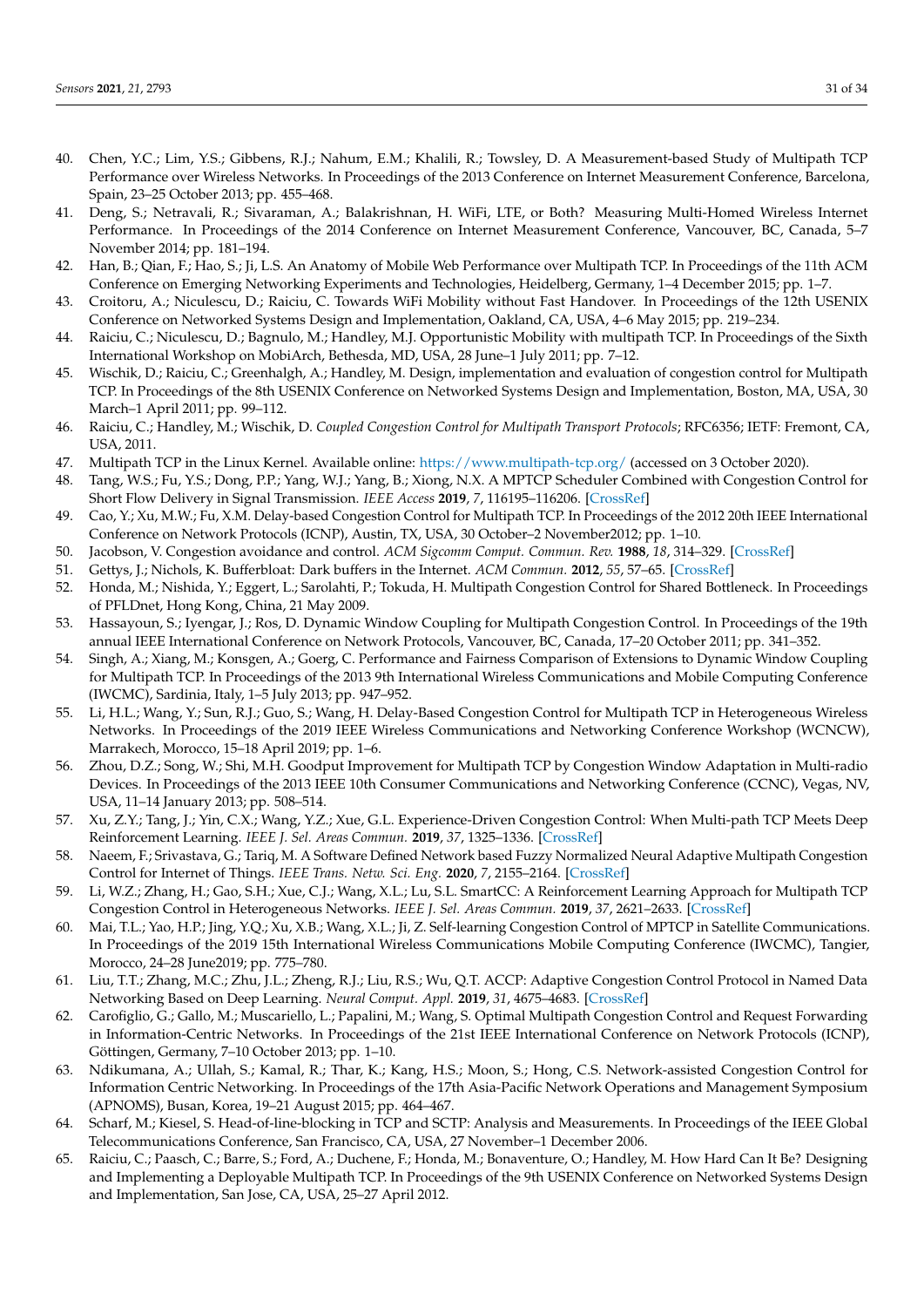- <span id="page-31-0"></span>66. Frommgen, A.; Erbshauber, T.; Alejandro, B.; Zimmermann, T. ReMP TCP: Low Latency Multipath TCP. In Proceedings of the 2016 IEEE International Conference on Communications (ICC), Kuala Lumpur, Malaysia, 22–27 May 2016.
- <span id="page-31-1"></span>67. Barre, S. Implementation and Assessment of Modern Host-Based Multipath Solutions. Ph.D. Thesis, Louvain School of Engineering Universite catholique de Louvain, Louvain-la-Neuve, Belgium, 2011.
- <span id="page-31-2"></span>68. Yang, F.; Amar, P.; Ekiz, N. A Scheduler for Multipath TCP. In Proceedings of the 22nd International Conference on Computer Communication and Networks (ICCCN), Las Vegas, NV, USA, 22–25 September 2016; pp. 1–7.
- <span id="page-31-3"></span>69. Dreibholz, T.; Becke, M.; Rathgeb, E.P.; Tuxen, M. On the Use of Concurent Multipath Transfer over Asymmetric Paths. In Proceedings of the 2010 IEEE Global Telecommunications Conference GLOBECOM, Miami, FL, USA, 6–10 December 2010; pp. 1–6.
- <span id="page-31-4"></span>70. Oliveira, S.F.; Dreibholz, T.; Alay, O. Tackling the Challenge of Bufferbloat in Multi-Path Transport over Heterogeneous Wireless Networks. In Proceedings of the IEEE 22nd International Symposium of Quality of Service (IWQoS), Hong Kong, China, 26–27 May 2014; pp. 123–128.
- <span id="page-31-5"></span>71. Hasegawa, Y.; Yamaguchi, I.; Hama, T.; Shimonishi, H.; Murase, T. Improved Data Distribution for Multipath TCP Communication. In Proceedings of the 2005 IEEE Global Telecommunications Conference, St. Louis, MO, USA, 28 November–2 December 2005.
- <span id="page-31-6"></span>72. Guo, Y.E.; Nikravesh, A.; Mao, Z.M.; Qian, F.; Sen, S. Accelerating multipath transport through balanced subflow completion. In Proceedings of the 23rd Annual International Conference on Mobile Computing and Networking, Snowbird, UT, USA, 16–20 October 2017; pp. 141–153.
- <span id="page-31-7"></span>73. Ferlin, S.; Alay, O.; Mehani, O.; Boreli, R. BLEST: Blocking estimation-based MPTCP scheduler for heterogeneous networks. In Proceedings of the 2016 IFIP Networking Conference and Workshops, Vienna, Austria, 17–19 May 2016; pp. 431–439.
- <span id="page-31-8"></span>74. Mirani, F.H.; Boukhatem, N.; Tran, M.A. A Data-Scheduling Mechanism for Multi-Homed Mobile Terminals with Disparate Link Latencies. In Proceedings of the IEEE 72nd Vehicular Technology Conference—Fall, Ottawa, ON, Canada, 6–9 September 2010; pp. 1–5.
- <span id="page-31-9"></span>75. Xue, K.P.; Han, J.P.; Ni, D.; Wei, W.J.; Cai, Y.; Xu, Q.; Hong, P.L. DPSAF: Forward Prediction Based Dynamic Packet Scheduling and Adjusting with Feedback for Multipath TCP in Lossy Heterogeneous Networks. *IEEE Trans. Veh. Technol.* **2018**, *67*, 1521–1534. [\[CrossRef\]](http://dx.doi.org/10.1109/TVT.2017.2753398)
- <span id="page-31-10"></span>76. Ni, D.; Xue, K.P.; Hong, P.L.; Shen, S. Fine-grained Forward Prediction based Dynamic Packet Scheduling Mechanism for Multipath TCP in Lossy Networks. In Proceedings of the 23rd International Conference on Computer Communication and Networks (ICCCN), Shanghai, China, 4–7 August 2014; pp. 1–7.
- <span id="page-31-11"></span>77. Hwang, J.; Yoo, J. Packet Scheduling for Multipath TCP. In Proceedings of the 2015 Seventh International Conference on Ubiquitous and Future Networks, Sapporo, Japan, 7–10 July 2015; pp. 177–179.
- <span id="page-31-12"></span>78. Paasch, C.; Ferlin, S.; Alay, O.; Bonaventure, O. Experimental Evaluation of Multipath TCP Schedulers. In Proceedings of the 2014 ACM SIGCOMM Workshop on Capacity Sharing Workshop, Chicago, IL, USA, 18 August 2014; pp. 27–32.
- <span id="page-31-13"></span>79. Chayyasith, S.; Polpoint, P.; Khunboa, C. The Path Scheduling for MPTCP End-to-End Hosts. In Proceedings of the 14th International Conference on Electrical Engineering/Electronics, Computer, Telecommunications and Information Technology (ECTI-CON), Phuket, Thailand, 27–30 June 2017; pp. 127–130.
- <span id="page-31-14"></span>80. Zhang, H.; Li, W.Z.; Gao, S.H.; Wang, X.L.; Ye, B.L. ReLes: A Neural Adaptive Multipath Scheduler based on Deep Reinforcement Learning. In Proceedings of the IEEE INFOCOM 2019–IEEE Conference on Computer Communications, Paris, France, 29 April–2 May 2019; pp. 1648–1656.
- <span id="page-31-15"></span>81. Luo, J.C.; Su, X.; Liu, B. A Reinforcement Learning Approach for Multipath TCP Data Scheduling. In Proceedings of the IEEE 9th Annual Computing and Communication Workshop and Conference (CCWC), Paris, France, 29 April–2 May 2019; pp. 0276–0280.
- <span id="page-31-16"></span>82. Rosello, M.M. Multi-path Scheduling with Deep Reinforcement Learning. In Proceedings of the 2019 European Conference on Networks and Communications (EuCNC), Valencia, Spain, 18–21 June 2019; pp. 400–405.
- <span id="page-31-17"></span>83. Khalili, R.; Gast, N.; Popovic, M.; Le Boudec, J. MPTCP Is Not Pareto-Optimal: Performance Issues and a Possible Solution. *IEEE/ACM Trans. Netw.* **2013**, *5*, 1651–1665. [\[CrossRef\]](http://dx.doi.org/10.1109/TNET.2013.2274462)
- <span id="page-31-18"></span>84. Withnell, R.; Edwards, C. Towards a Context Aware Multipath-TCP. In Proceedings of the IEEE 40th Conference on Local Computer Networks (LCN), Clearwater Beach, FL, USA, 26–29 October 2015; pp. 225–228.
- <span id="page-31-19"></span>85. Lim, Y.S.; Chen, Y.; Nahum, E.M.; Towsley, D.; Lee, K. Cross-Layer path management in multi-path transport protocol for mobile devices. In Proceedings of the IEEE INFOCOM 2014—IEEE Conference on Computer Communications, Toronto, ON, Canada, 27 April–2 May 2014; pp. 1815–1823.
- <span id="page-31-20"></span>86. Coudron, M.; Secci, S.; Pujolle, G.; Raad, P. Cross-layer Cooperation to Boost Multipath TCP Performance in Cloud Networks. In Proceedings of the IEEE 2nd International Conference on Cloud Networking (CloudNet), San Francisco, CA, USA, 11–13 November 2013; pp. 58–66.
- <span id="page-31-21"></span>87. Pol, R.V.D.; Boele, S.; Dijkstra, F.; Barczyk, A.; Malenstein, G.V.; Chen, J.H.; Mambretti, J. Multipathing with MPTCP and OpenFlow. In Proceedings of the 2012 SC Companion: High Performance Computing, Networking Storage and Analysis, Salt Lake City, UT, USA, 10–16 November 2012; pp. 1617–1624.
- <span id="page-31-22"></span>88. Sonkoly, B.; Németh, F.; Csikor, L.; Gulyás, L.; Gulyás, A. SDN Based Testbeds for Evaluating and Promoting Multipath TCP. In Proceedings of the 2014 IEEE International Conference on Communications (ICC), Sydney, Australia, 10–14 June 2014; pp. 3044–3050.
- <span id="page-31-23"></span>89. Hopps, C. *Analysis of an Equal-Cost Multi-Path Algorithm*; RFC2992; IETF: Fremont, CA, USA, 2000.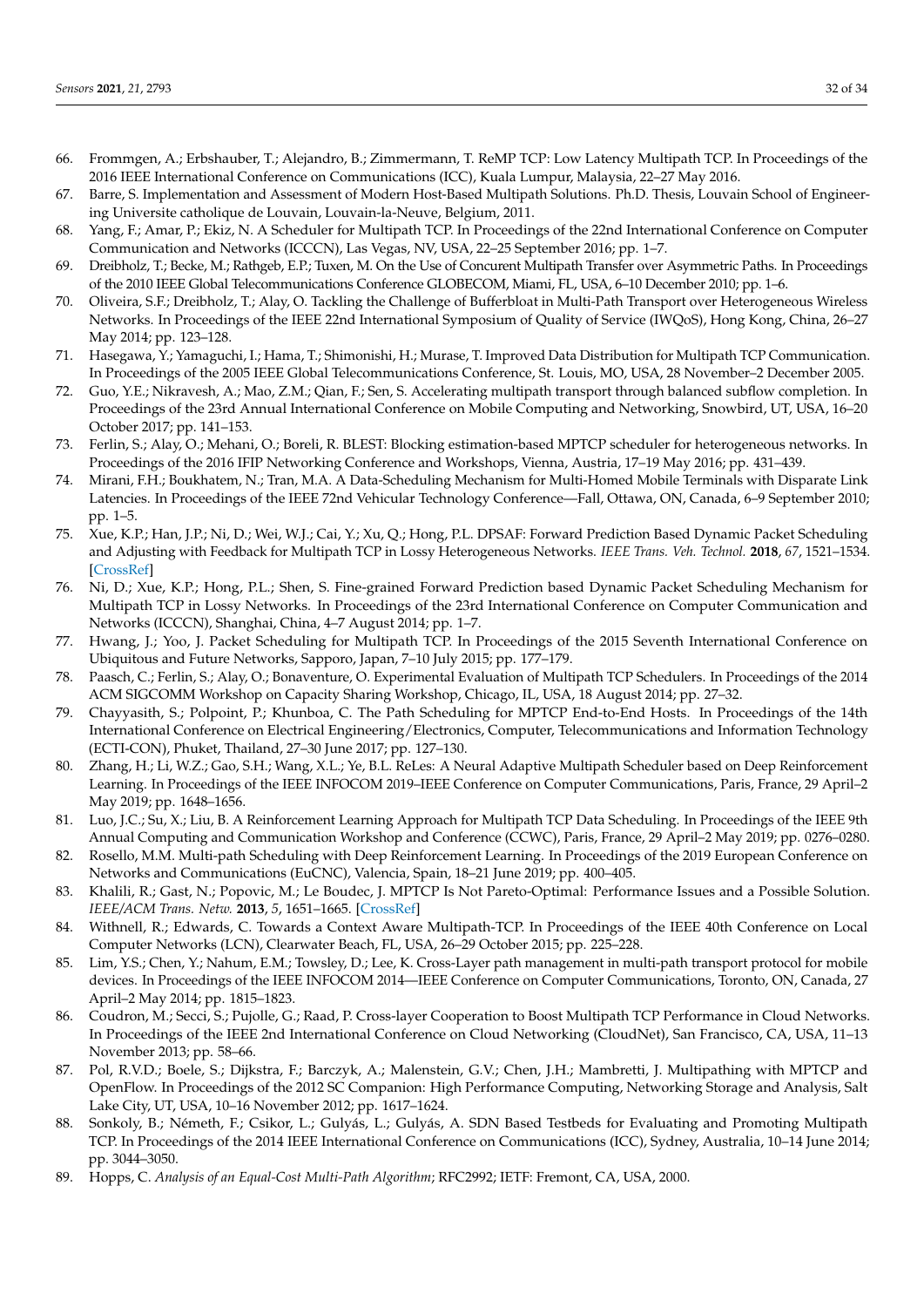- <span id="page-32-0"></span>90. Sandri, M.; Silva, A.; Rocha, L.A.; Verdi, F.L. On the Benefits of Using Multipath TCP and Openflow in Shared Bottlenecks. In Proceedings of the IEEE 29th International Conference on Advanced Information Networking and Applications, Gwangju, Korea, 25–27 March 2015; pp. 9–16.
- <span id="page-32-1"></span>91. Liu, Y.B.; Qin, X.W.; Zhu, T.; Chen, X.H. Improve MPTCP with SDN: From the perspective of resource pooling. *J. Netw. Comput. Appl.* **2019**, *141*, 73–85. [\[CrossRef\]](http://dx.doi.org/10.1016/j.jnca.2019.05.015)
- <span id="page-32-2"></span>92. Gao, K.; Xu, C.Q.; Qin, J.R.; Zhong, L.J.; Muntean, G.M. A Stochastic Optimal Scheduler for Multipath TCP in Software Defined Wireless Network. In Proceedings of the 2019 IEEE International Conference on Communications (ICC), Shanghai, China, 20–24 May 2019; pp. 1–6.
- <span id="page-32-3"></span>93. Le, T.A.; Hong, C.S.; Razzaque, M.A.; Lee, S.W.; Jung, H.Y. ecMTCP: An Energy-Aware Congestion Control Algorithm for Multipath TCP. *IEEE Commun. Lett.* **2012**, *16*, 275–277. [\[CrossRef\]](http://dx.doi.org/10.1109/LCOMM.2011.120211.111818)
- <span id="page-32-4"></span>94. Pluntke, C.; Eggert, L.; Kiukkonen, N. Saving Mobile Device Energy with Multipath TCP. In Proceedings of the Sixth International Workshop on MobiArch, Bethesda, MD, USA, 28 June–1 July 2011; pp. 1–6.
- <span id="page-32-5"></span>95. Peng, Q.Y.; Chen, M.H.; Walid, A.; Low, S.H. Energy Efficient Multipath TCP for Mobile Devices. In Proceedings of the 15th ACM International Symposium on Mobile Ad Hoc Networking and Computing, Philadelphia, PA, USA, 11–14 August 2014; pp. 257–266.
- <span id="page-32-6"></span>96. Lim, Y.S.; Chen, Y.C.; Nahum, E.M.; Towsley, D.; Gibbens, R.J.; Cecchet, E. Design, Implementation, and evaluation of energyaware multi-path TCP. In Proceedings of the 11th ACM Conference on Emerging Networking Experiments and Technologies, Heidelberg, Germany, 1–4 December 2015; pp. 1–13.
- <span id="page-32-7"></span>97. Bechler, M.; Jaap, S.; Wolf, L. An Optimized TCP for Internet Access of Vehicular Ad Hoc Networks. In Proceedings of the International Conference on Research in NETWORKING: Networking Technologies, Services, and Protocols; Performance of Computer and Communication Networks; Mobile and Wireless Communications Systems, Pisa, Italy, 19–24 May 2005; pp. 869–880.
- <span id="page-32-8"></span>98. Duo, R.; Wu, C.; Yoshinaga, T.; Zhang, J.F.; Ji, Y.S. SDN-based Handover Scheme in Cellular/IEEE 802.11p Hybrid Vehicular Networks. *Sensors* **2020**, *20*, 1082. [\[CrossRef\]](http://dx.doi.org/10.3390/s20041082) [\[PubMed\]](http://www.ncbi.nlm.nih.gov/pubmed/32079248)
- <span id="page-32-9"></span>99. Mena, J.; Bankole, P.; Gerla, M. Multipath TCP on a VANET: A Performance Study. In Proceedings of the 2017 ACM SIGMET-RICS/International Conference on Measurement and Modeling of Computer Systems, Urbana-Champaign, IL, USA, 5–9 June 2017; pp. 39–40.
- <span id="page-32-10"></span>100. Williams, N.; Abeysekera, P.; Dyer, N.; Vu, H.; Armitage, G. *Multipath TCP in Vehicular to Infrastructure Communications*; Centre for Advanced Internet Architectures, Technical Report; Swinburne University of Technology: Melbourne, Australia, 2014.
- <span id="page-32-11"></span>101. Zhu, D.Y.; Xu, C.Q.; Qin, J.R.; Zhou, Z.; Guan, J.F. Mobility-aware Multimedia Data Transfer Using Multipath TCP in Vehicular Network. In Proceedings of the 13th International Wireless Communications and Mobile Computing Conference (IWCMC), Valencia, Spain, 26–30 June 2017; pp. 1041–1046.
- <span id="page-32-12"></span>102. Cloud, J.; Calmon, F.D.P.; Zeng, W.F.; Pau, G.; Zeger, L.M. Multi-Path TCP with Network Coding for Mobile Devices in Heterogeneous Networks. In Proceedings of the IEEE 78th Vehicular Technology Conference (VTC Fall), Las Vegas, NV, USA, 2–5 September 2013; pp. 1–5.
- <span id="page-32-13"></span>103. Bai, Y.H.; Xie, D.L.; Wang, S.Y.; Zhong, M. Multi-path transmission protocol in VANET. In Proceedings of the 2015 International Conference on Connected Vehicles and Expo (ICCVE), Shenzhen, China, 19–23 October 2015; pp. 204–209.
- <span id="page-32-14"></span>104. Zhao, H.T.; Zhang, M.K.; Yu, H.S.; Mao, T.Q.; Zhu, H.B. Multipath TCP Path Scheduling Optimization Based on Q-Learning in Vehicular Heterogeneous Networks. In Proceedings of the 10th International Conference on Wireless Communications and Signal Processing (WCSP), Hangzhou, China, 18–20 October 2018; pp. 1–5.
- <span id="page-32-15"></span>105. Nan, D.; Tao, L.; Song, C.X.; Tan, G.Z. Armitage, G. Requirements-driven and Multi-homed-based multipath TCP Congestion Control Algorithm for Vehicular Network. *J. Commun.* **2016**, *37*, 96.
- <span id="page-32-16"></span>106. Dong, P.; Du, X.J.; Zheng, T.; Zhang, H.K. Improving QoS on High-Speed Vehicle by Multipath Transmission Based on Practical Experiment. In Proceedings of the 2015 IEEE Vehicular Networking Conference (VNC), Kyoto, Japan, 16–18 December 2015; pp. 32–35.
- <span id="page-32-17"></span>107. Lee, M.S.; Kim, W.T.; Lee, J.B.; Lee, Y.W. Architectural Perspective on Collaborative Multipath TCP in Mobile Environment. In Proceedings of the 17th Asia-Pacific Network Operations and Management Symposium (APNOMS), Busan, Korea, 19–21 August 2015; pp. 475–478.
- <span id="page-32-18"></span>108. Rene, S.; Exposito, E.; Gineste, M.; Alins, J.; Oscar, E. Multipath TCP Architecture for Infotainment Multimedia Applications in Vehicular Network. In Proceedings of the IEEE 81st Vehicular Technology Conference (VTC Spring), Glasgow, Scotland, 11–14 May 2015; pp. 1–5.
- <span id="page-32-19"></span>109. Chirwa, R.M.N.; Lauf, A.P. Performance improvement of transmission in Unmanned Aerial Systems using multipath TCP. In Proceeding of the 2014 IEEE International Symposium on Signal Processing and Information Technology (ISSPIT), Noida, India, 15–17 December 2014; pp. 19–24.
- <span id="page-32-20"></span>110. Jung, W.S.; Yim, J.; Ko, Y.B. Adaptive Offloading with MPTCP for Unmanned Aerial Vehicle Surveillance System. *Ann. Telecommun.* **2018**, *73*, 613–626. [\[CrossRef\]](http://dx.doi.org/10.1007/s12243-018-0660-5)
- <span id="page-32-21"></span>111. Gupta, S.K.; Khara, S. Technique to Improve the File Transfer Outcomes Between Road Side Unit and Vehicles in Vehicular Ad-hoc Networks. In Proceedings of the International Conference on Computing, Communication and Automation, Greater Noida, India, 15–16 May 2015; pp. 360–366.